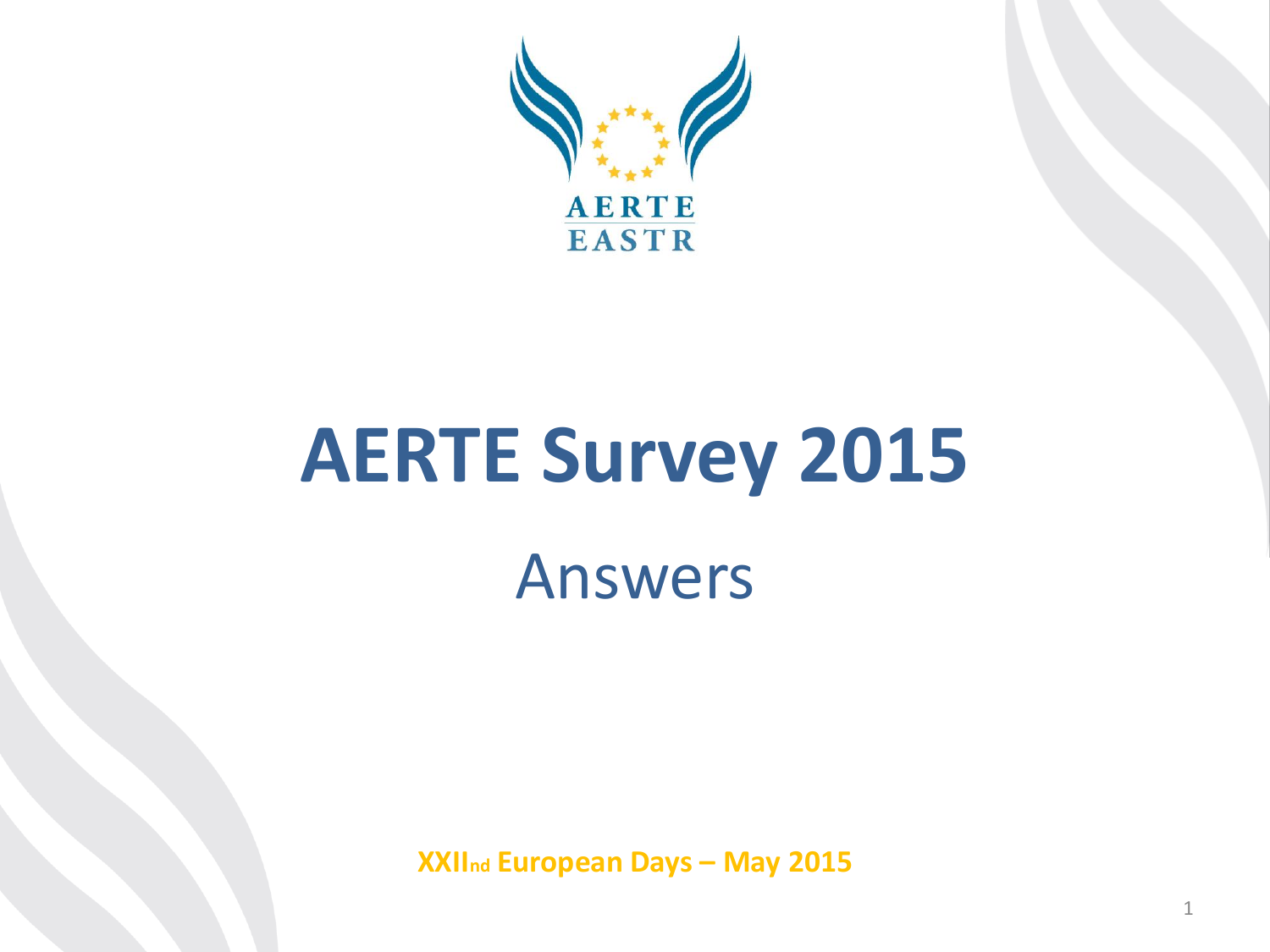## **Who are the STRs ?**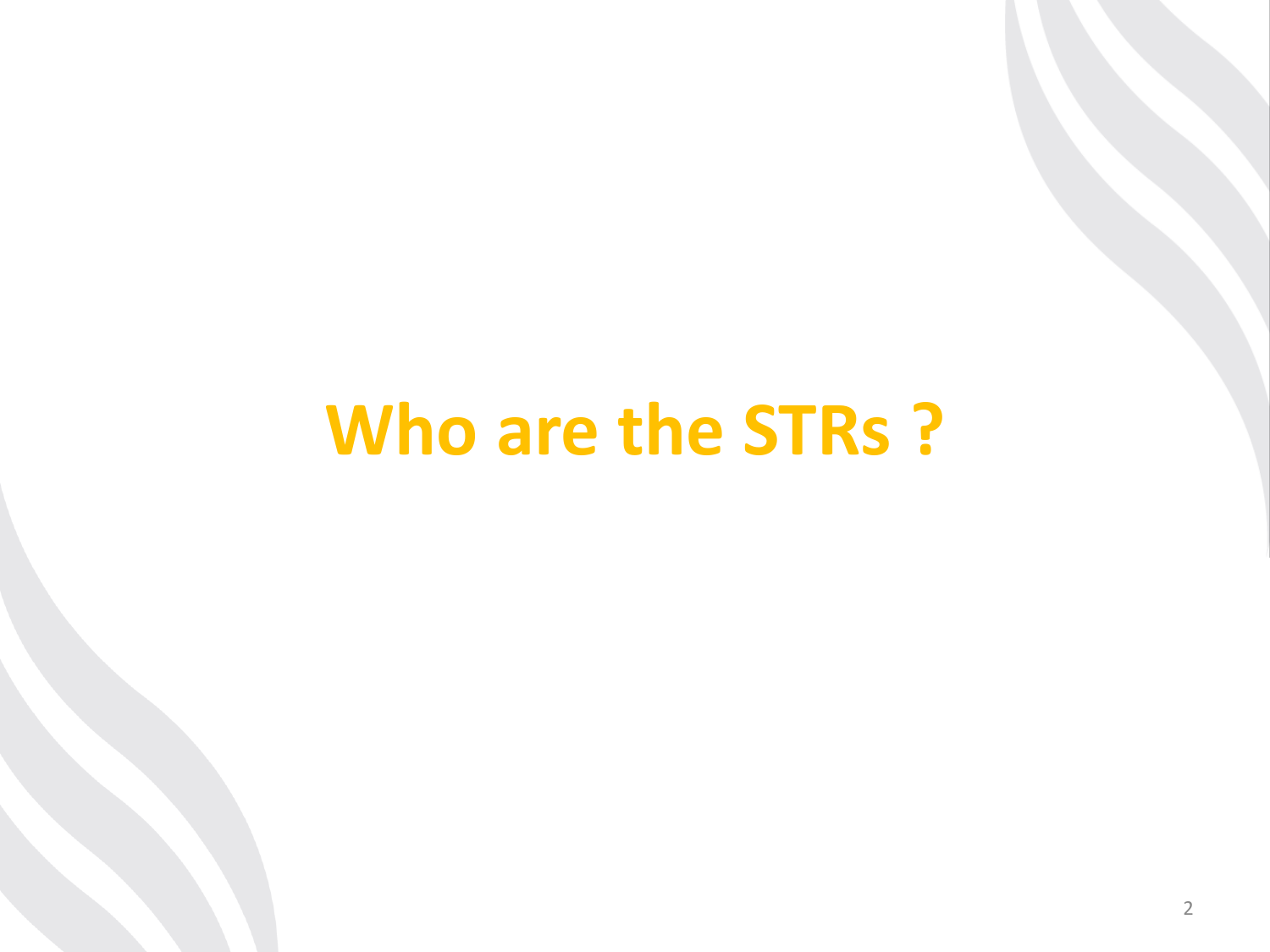## **In your country, the STR is recruited by :**

- professional selection ? 5
- **P** political choice ? 10
- political choice, but on the basis of a professional selection ? 9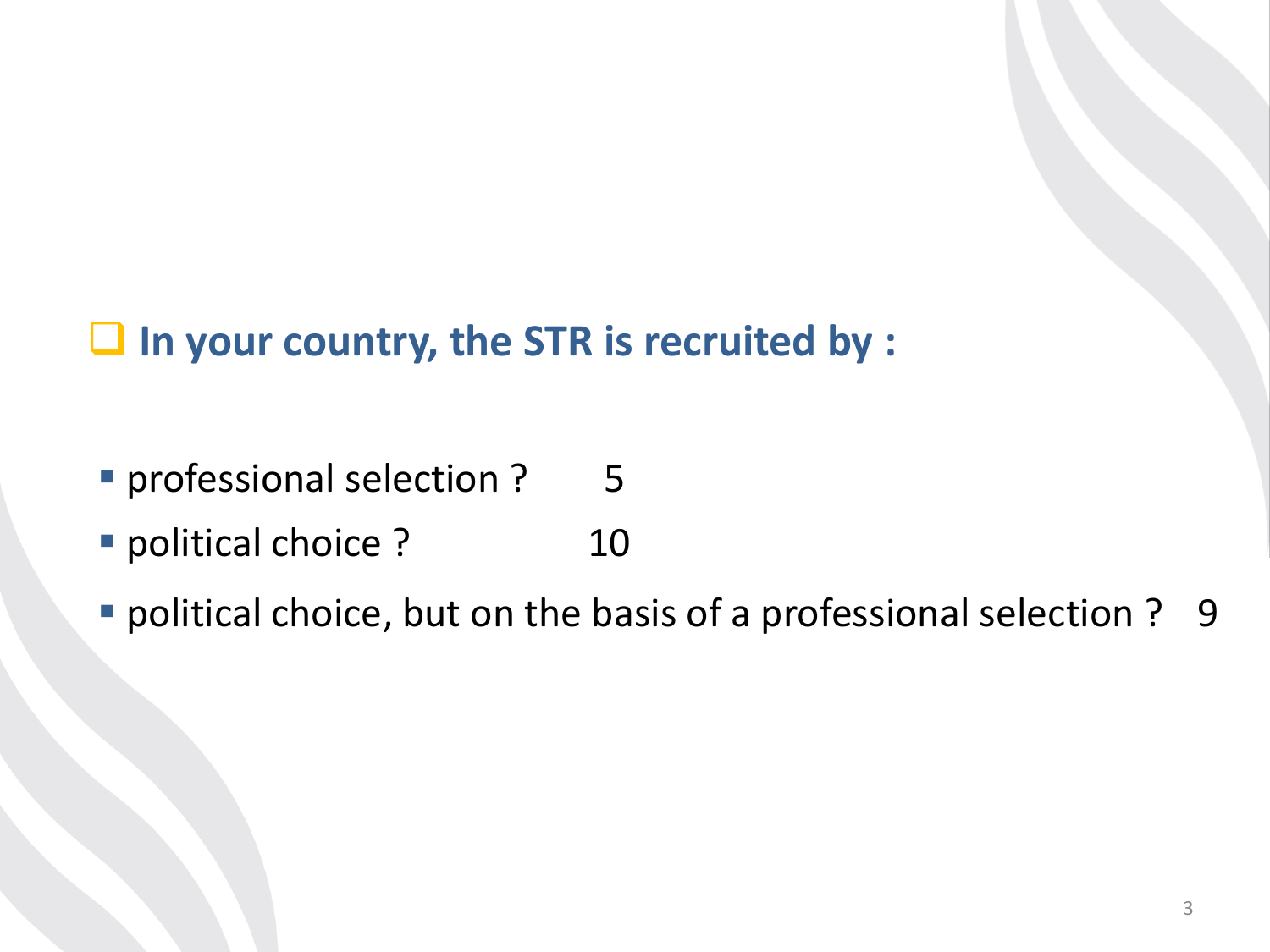## **Dans votre pays, le recrutement des RTE se fait-il In your country, the STR is recruited by**



■ par sélection professionnelle? / professional selection ?

■ par choix politique ? / political choice ?

■ par choix politique, mais sur la base d'une sélection professionnelle ? political choice, but on the basis of a professional selection ?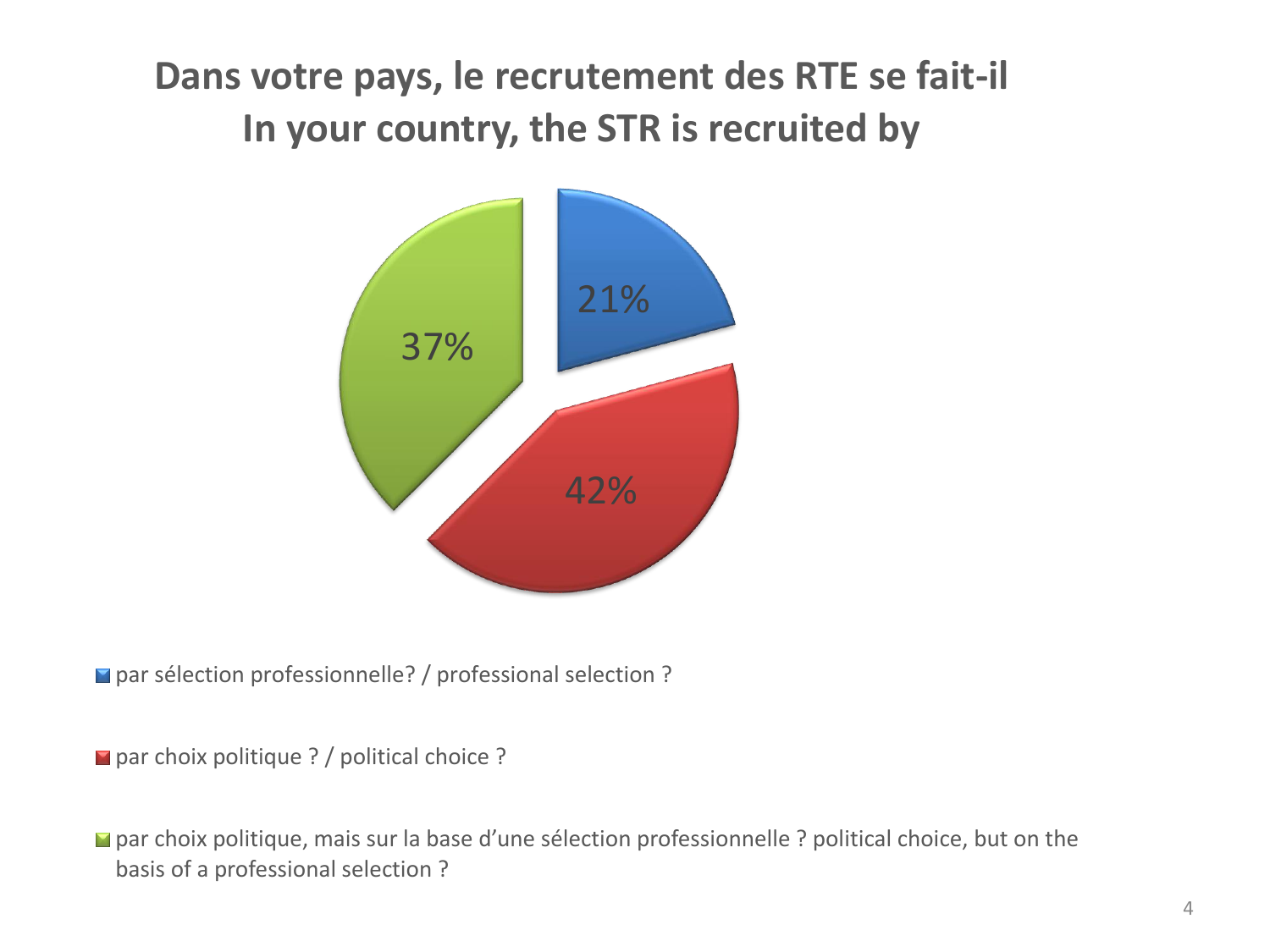## **Does the appointment of the STRs follow a formal procedure until the final decision ?**

 $\blacksquare$  Yes : 12  $\blacksquare$  No : 10

## **If so, what procedure ?**

■ other : .... consultation of a body : for simple notification for assent **Perior hearing of the candidate Perior written anonymous tests** 3 1 8 3 2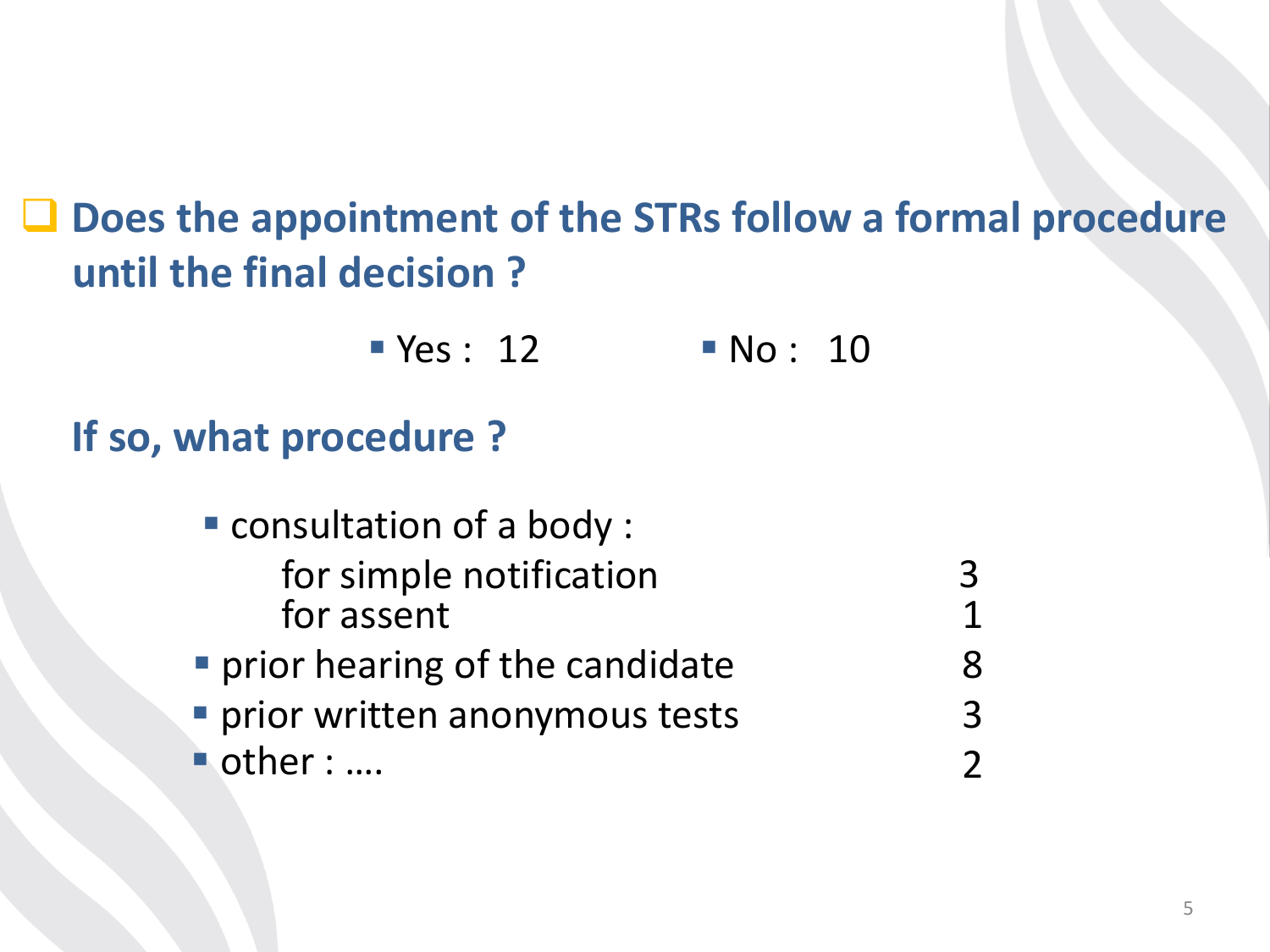#### **Si oui, quelle procédure / If so, what procedure ?**

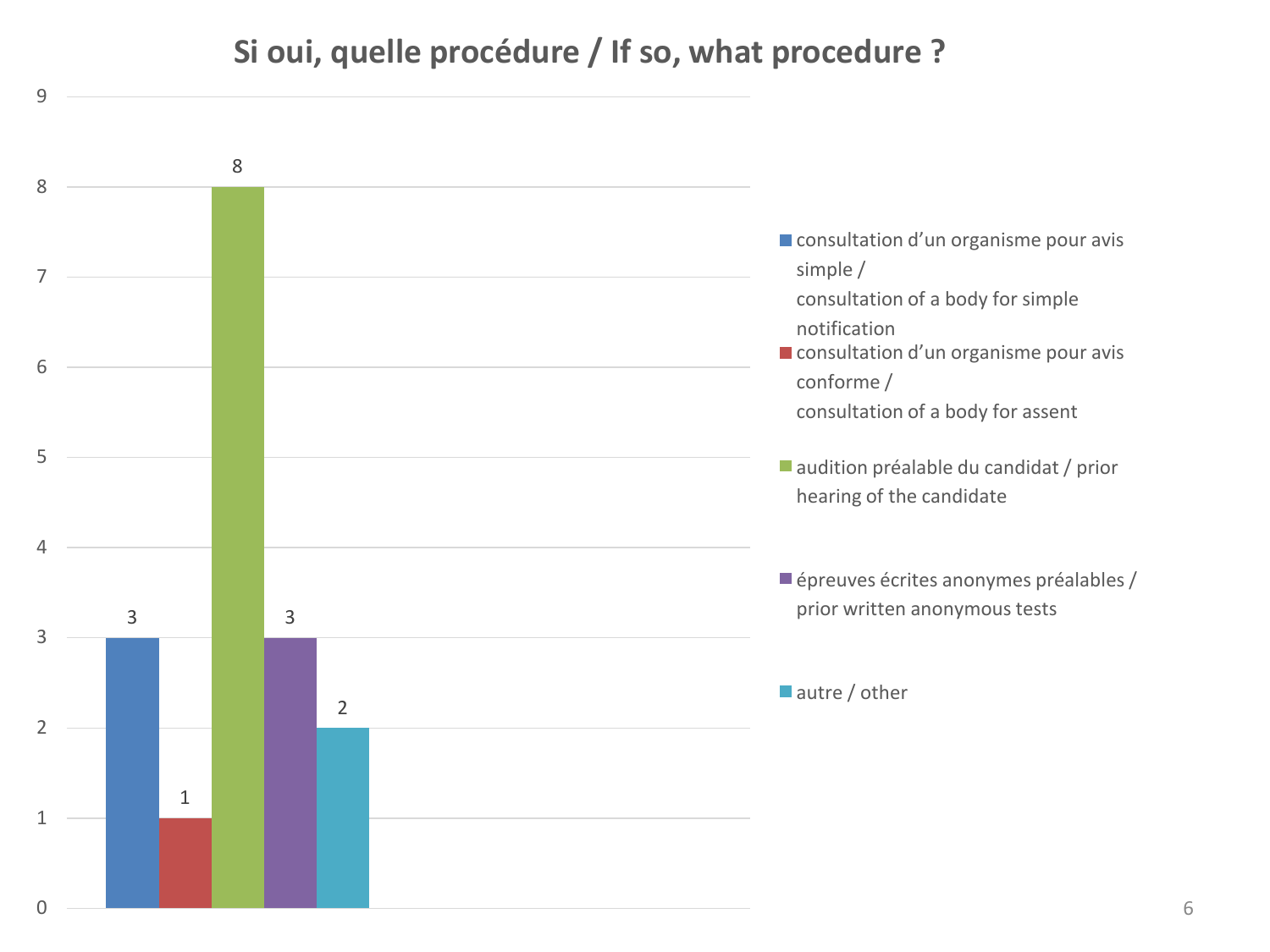## **Who is involved in the procedure ?**

| Administration:    |  |
|--------------------|--|
| Government :       |  |
| • Parliament :     |  |
| Local authorities: |  |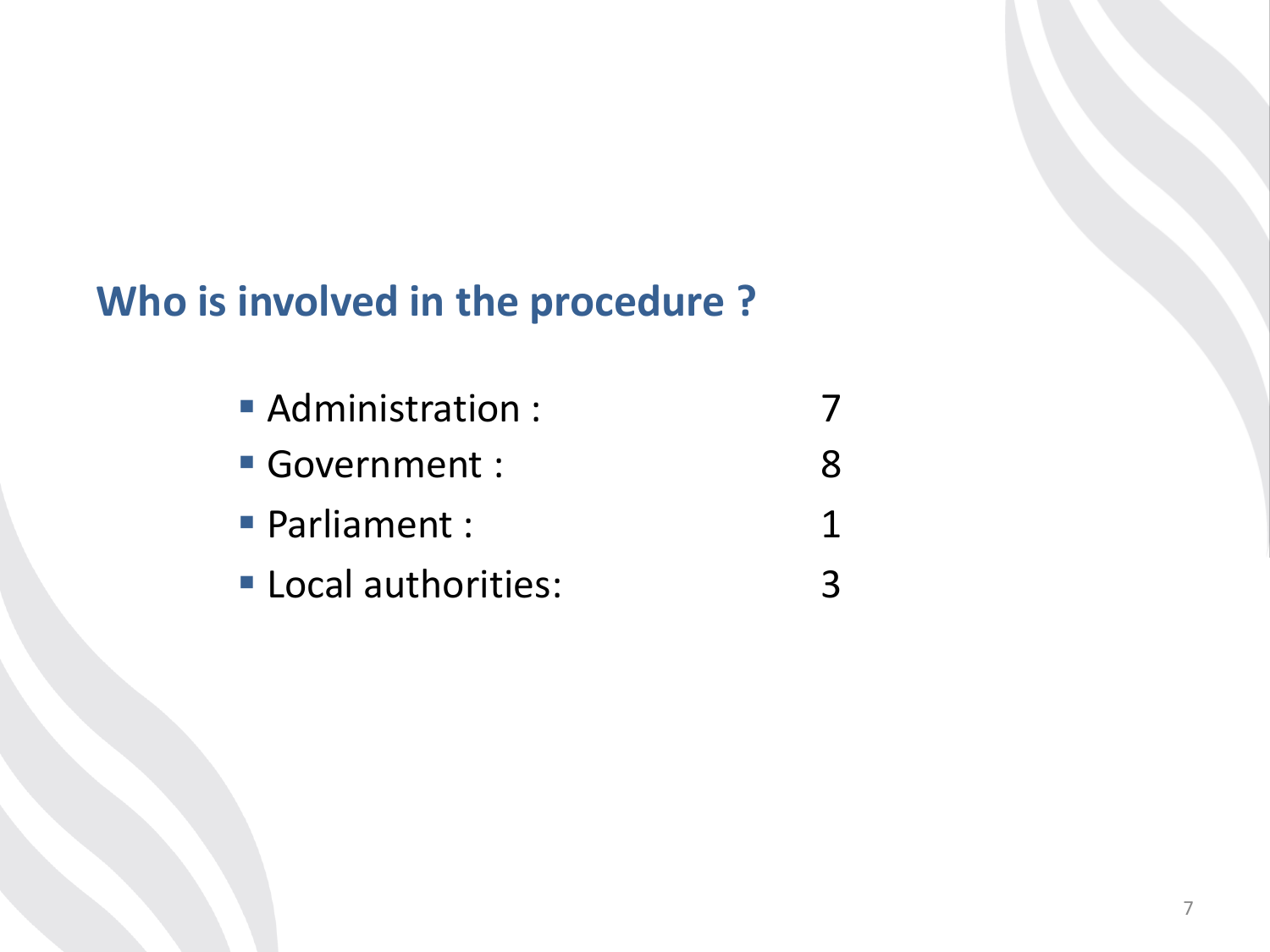## **Who is involved in the procedure ?**

- **Administration:**
- Government :
- Parliament :
- **Local authorities:**



■ Administration / Administration Le Gouvernement / Government Le Parlement / Parliament Les autorités locales / Local authorities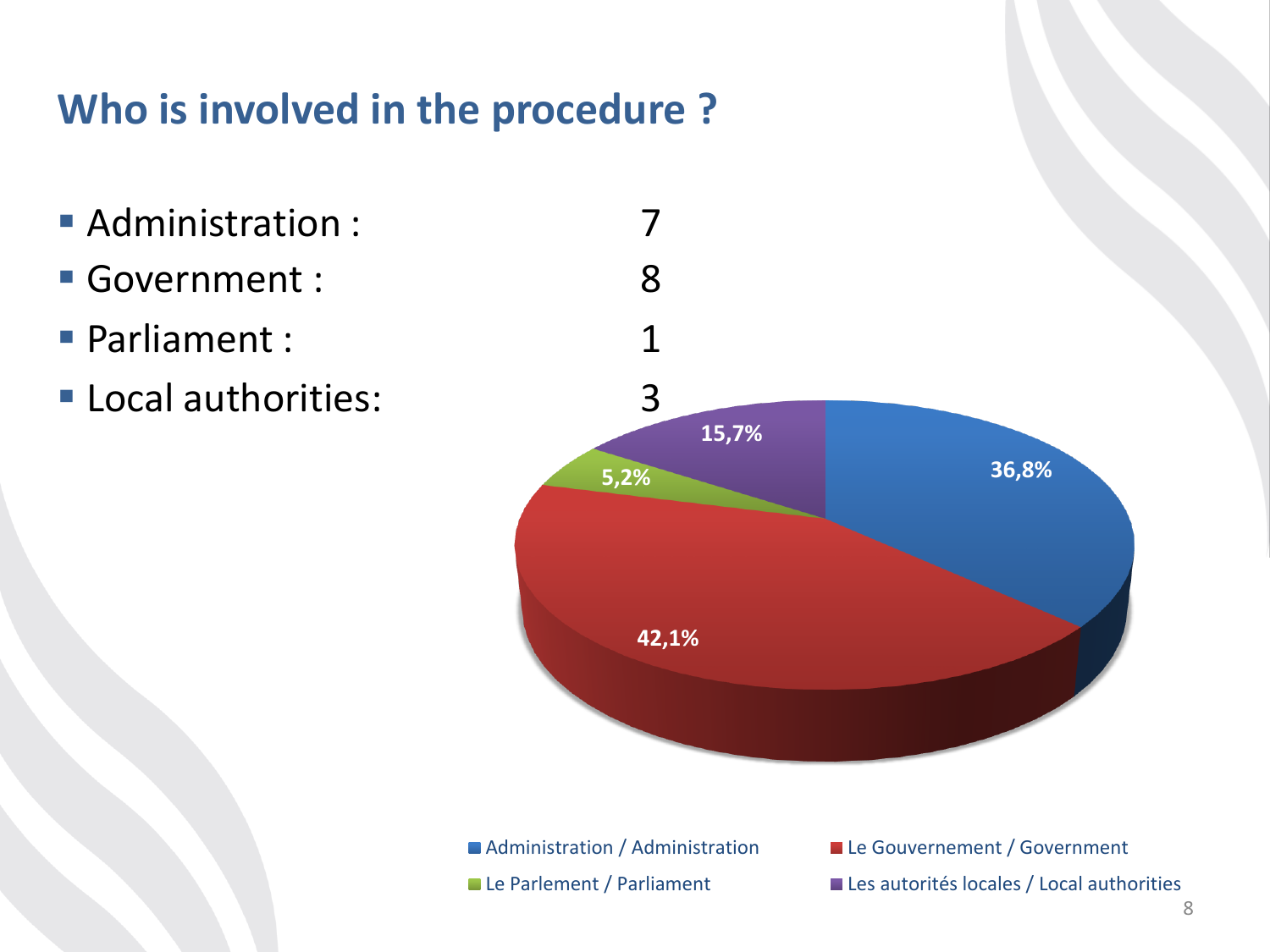## **Who makes the final decision on appointment of a STR ?**

- Government (or Head of State) : 18
- **Administration:** 1
- **Political party:** 1 (Bulgaria)
- Citizens : 1 (Fribourg)
- **Jury : 1 (Morocco)**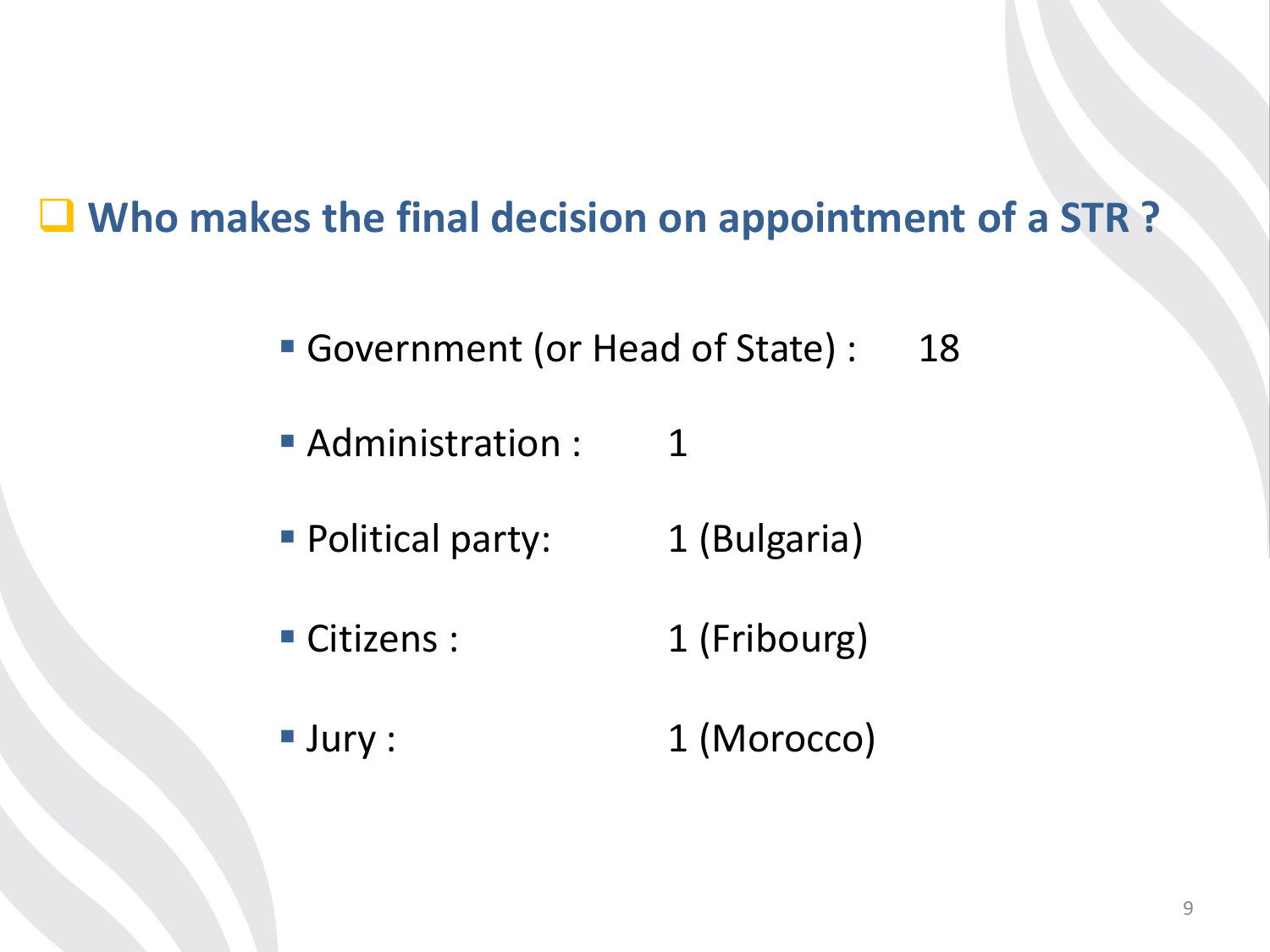

#### **1. Les solutions typiques / Typical solutions (17):**

**1.1. Le gouvernement ou l'un de ses membres The Government or one of its members (13):**

Le gouvernement / The Government: (9) + Danemark, Grèce Premier ministre / Prime Minister: (3) Ministère de l'intérieur / Minister of interior: (1)

#### **1.2. Gouvernement régional /Regional Government (4)**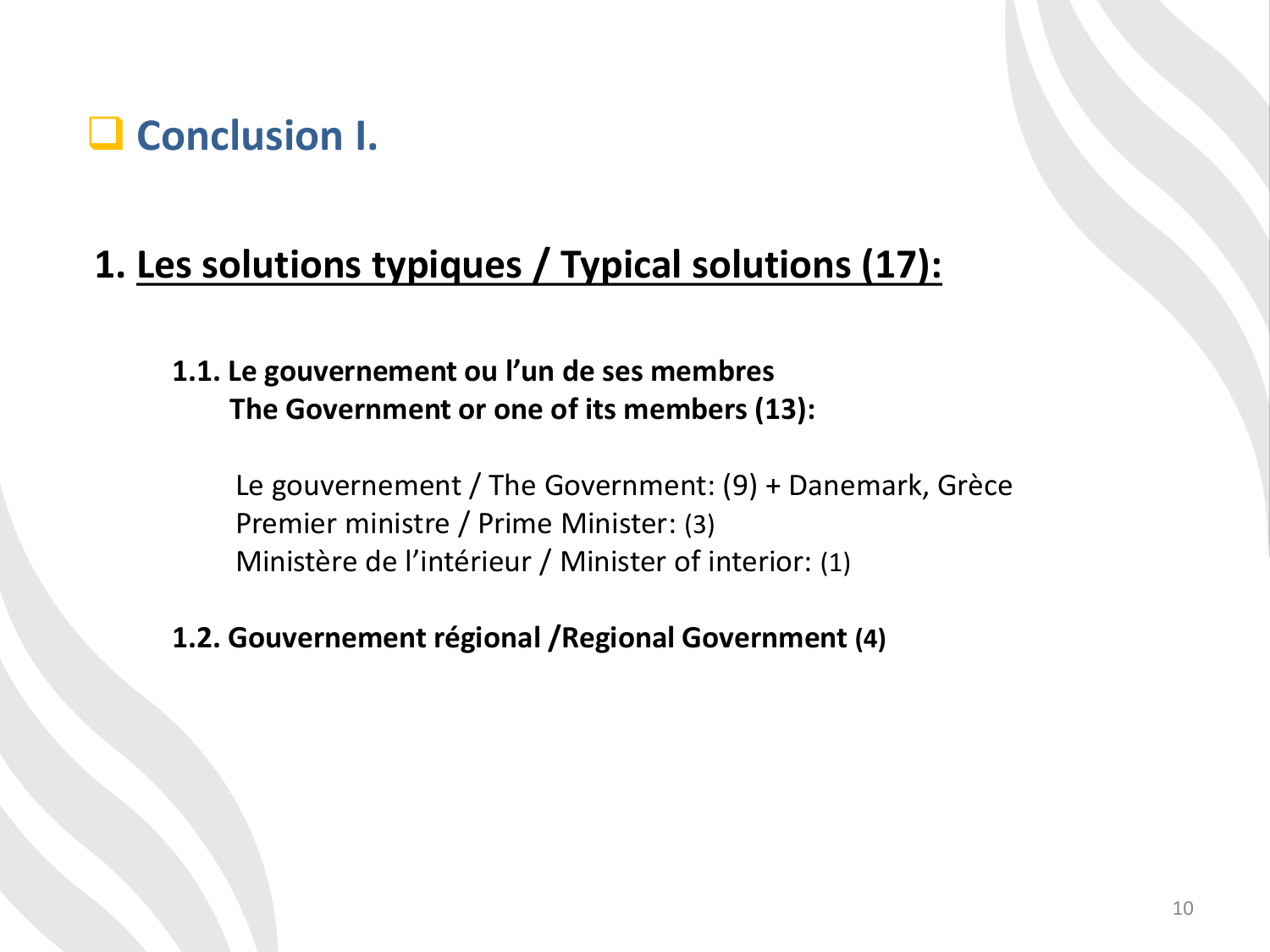

#### **2. Les solutions atypiques / Atypical solutions (7):**

**2.1 Le chef de l'Etat / Head of the State (2) + Portugal**

**2.2 Autres / Others (5)**

**+ Croatie** Le chef de l'Office de l'Administration National Head of county state office appointed by the central state administrative office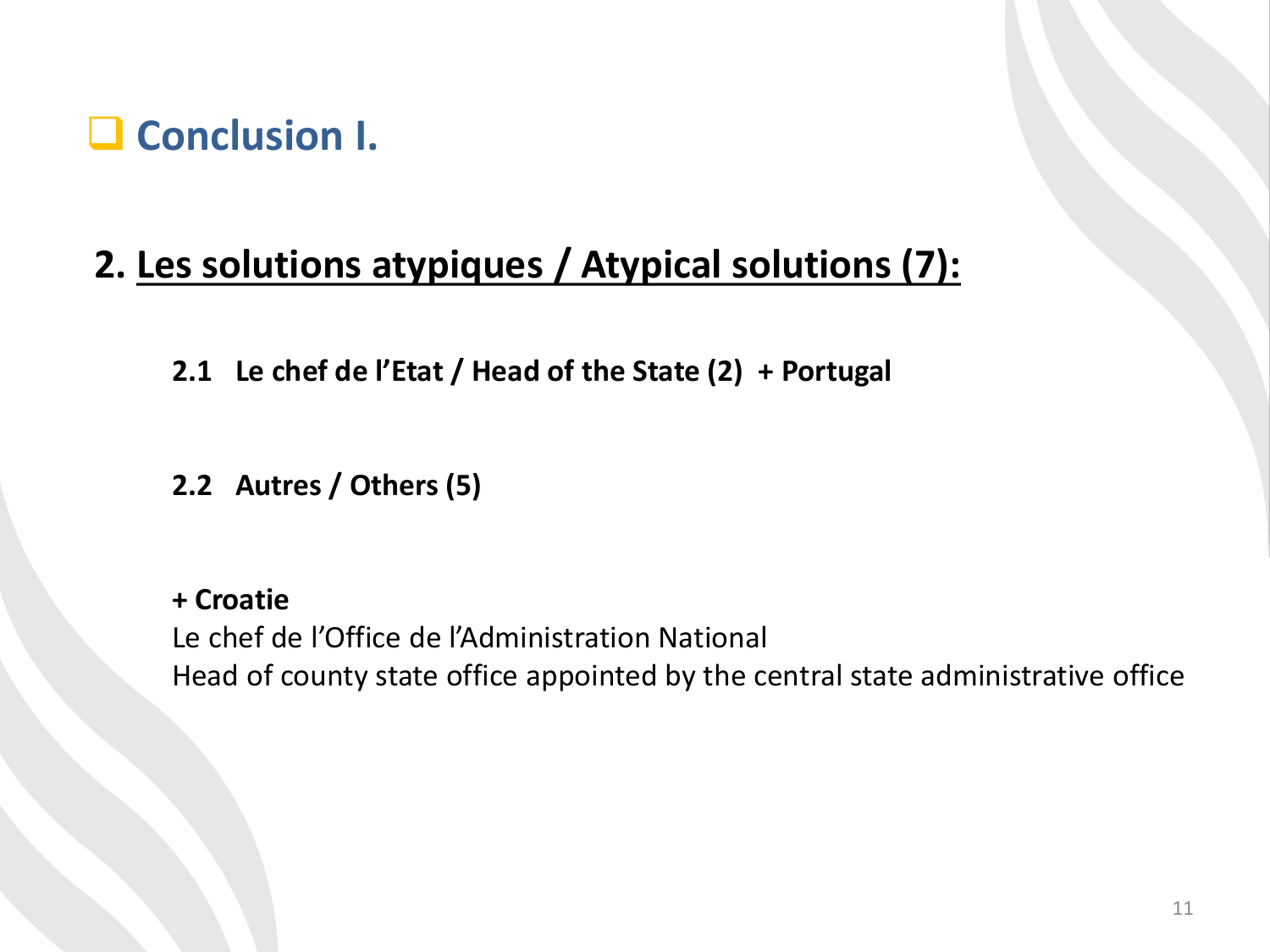## **Conclusion II.**

*Le caractère de l'organe de nomination / Feature of the organ of appointment:*

- **1. Nomination par un organe politique / Appointment by an organ of political feature (19):**
	- **1.1. Nomination par un organe politique qui appartient à l'exécutif Appointment by a political organ of the executive**

Gouvernement / The Government: (9) Premier ministre / Prime Minister: (3) Ministère de l'intérieur / Minister of interior: (1) Gouvernement régional / Regional Government: (4) Le chef de l'Etat / Head of the State: (2)

**1.2. Nomination par un organe politique ad-hoc / Appointment by an ad-hoc organ of political feature**

Conseil exécutif des partis politiques (Bulgarie) / Executive Council of political parties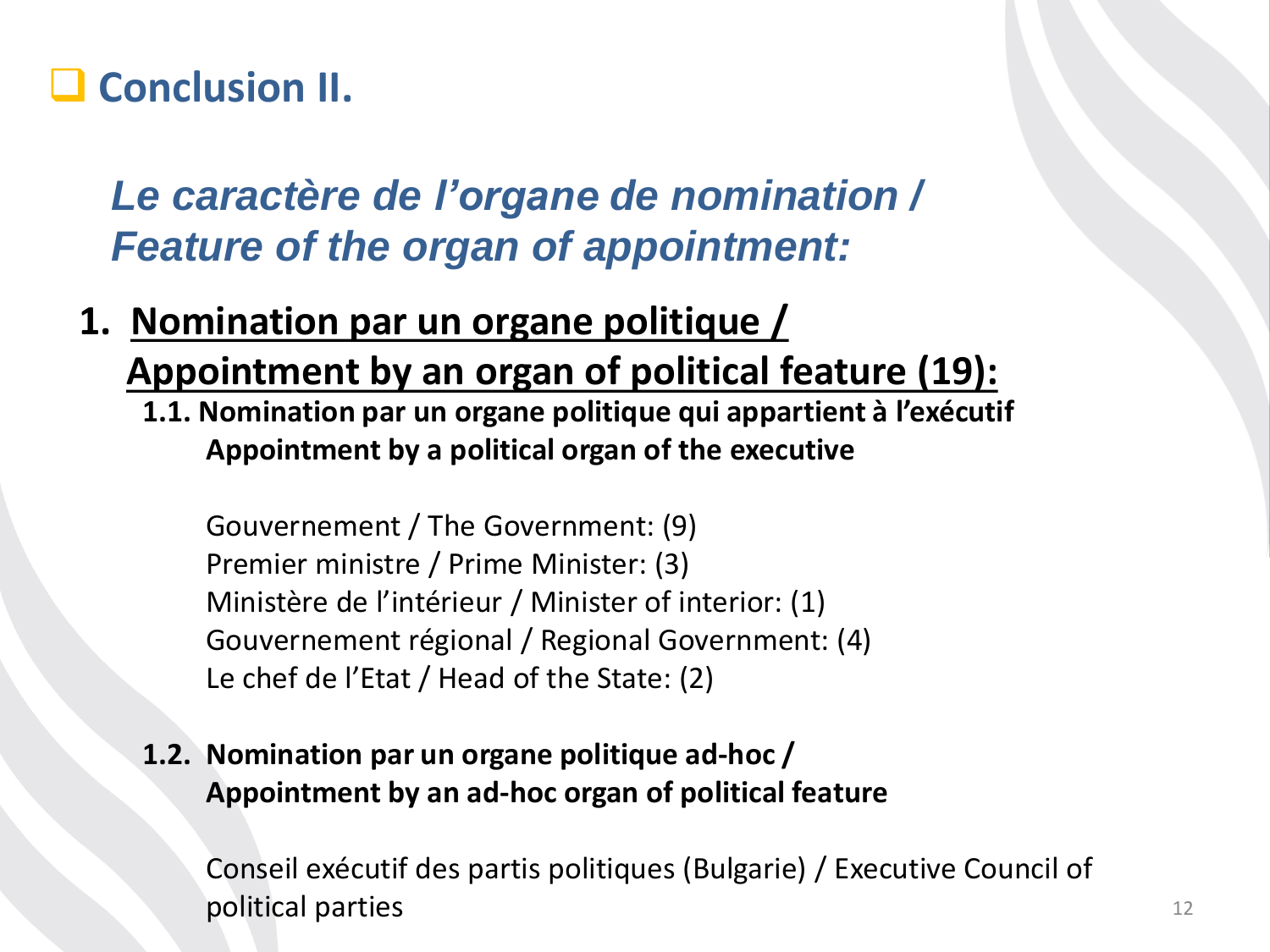## **Conclusion II.**

*Le caractère de l'organe de nomination / Feature of the organ of appointment:*

- **2. Nomination par un organe professionnel / Appointment by a professional organ**
	- Le Conseil d'Etat (Canton de Vaud) / State Council
	- Jury du Concours (Maroc) Jury
	- Commission de Fonction Publique (Chypre) / Civil Service Commission
- **3. Nomination/élection direct / Direct appointment/election**
	- Les citoyens de Canton de Fribourg / Voters of Canton Fribourg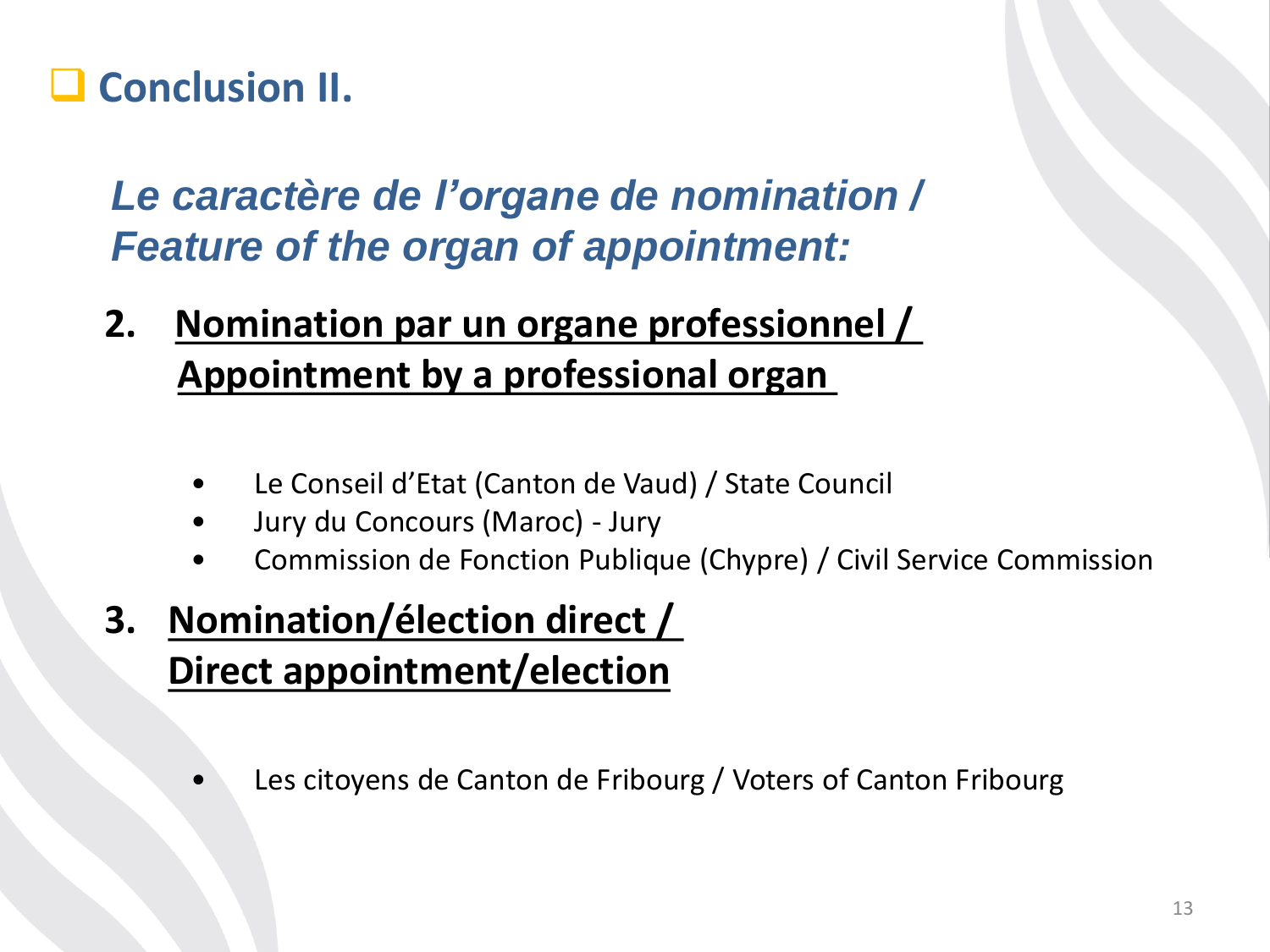**Is the recruitment accompanied by :**

■ a competency and vocational skills evaluation ? 10

a basic training ? 7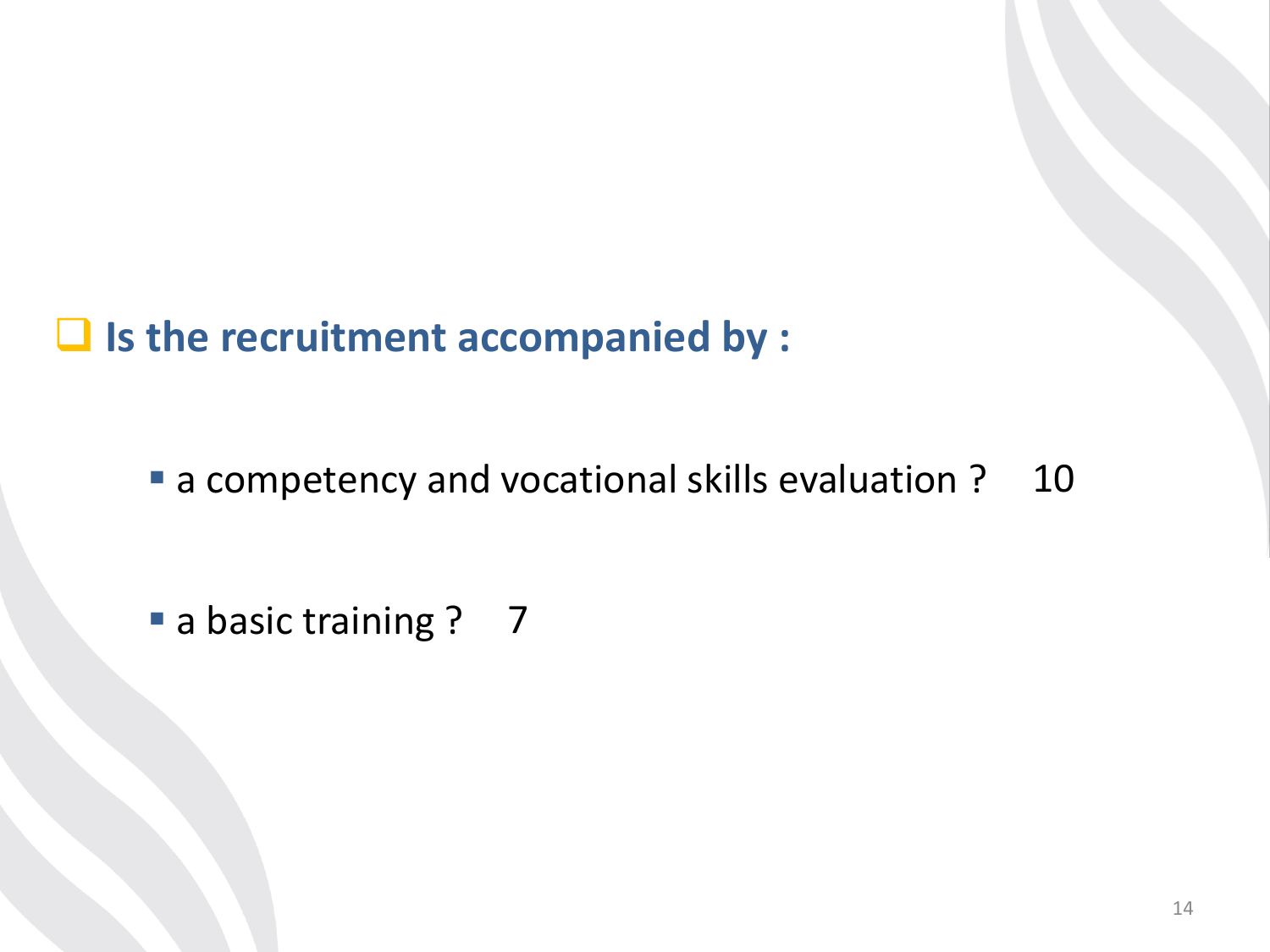#### **Does one become STR :**

- at the start of a professional career? 2
- or later? 13
- at any time? 9

## **If later, what are the most common professional origins of the STRs ?**

6

- political : 12
- public administrations : 17
- education : 3
- **Perivate professions:**

…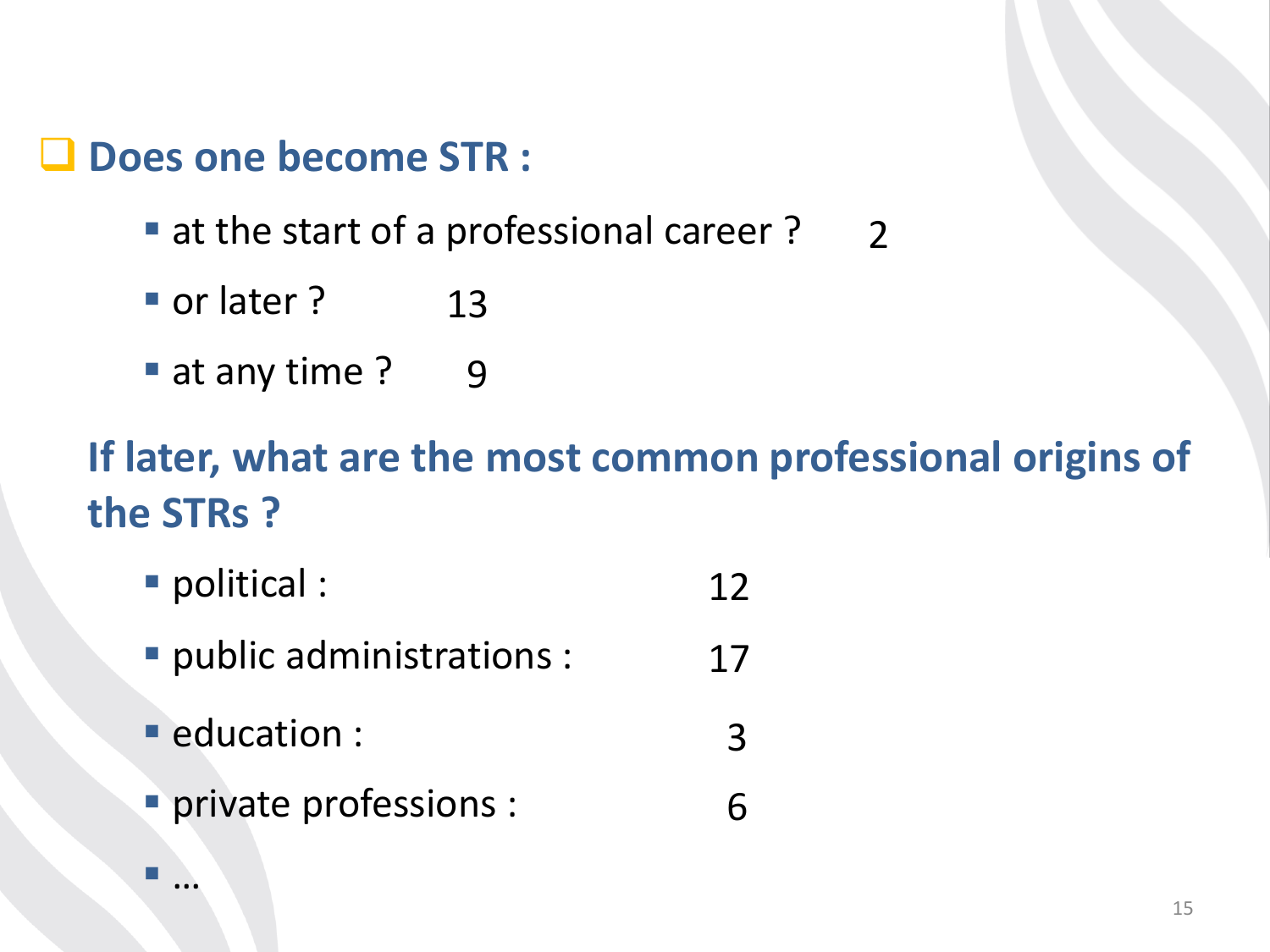## **What, in your country, is the ratio men-women among the STRs ?** 74,25 %

**What was this ratio ten years ago ?**

83,30 %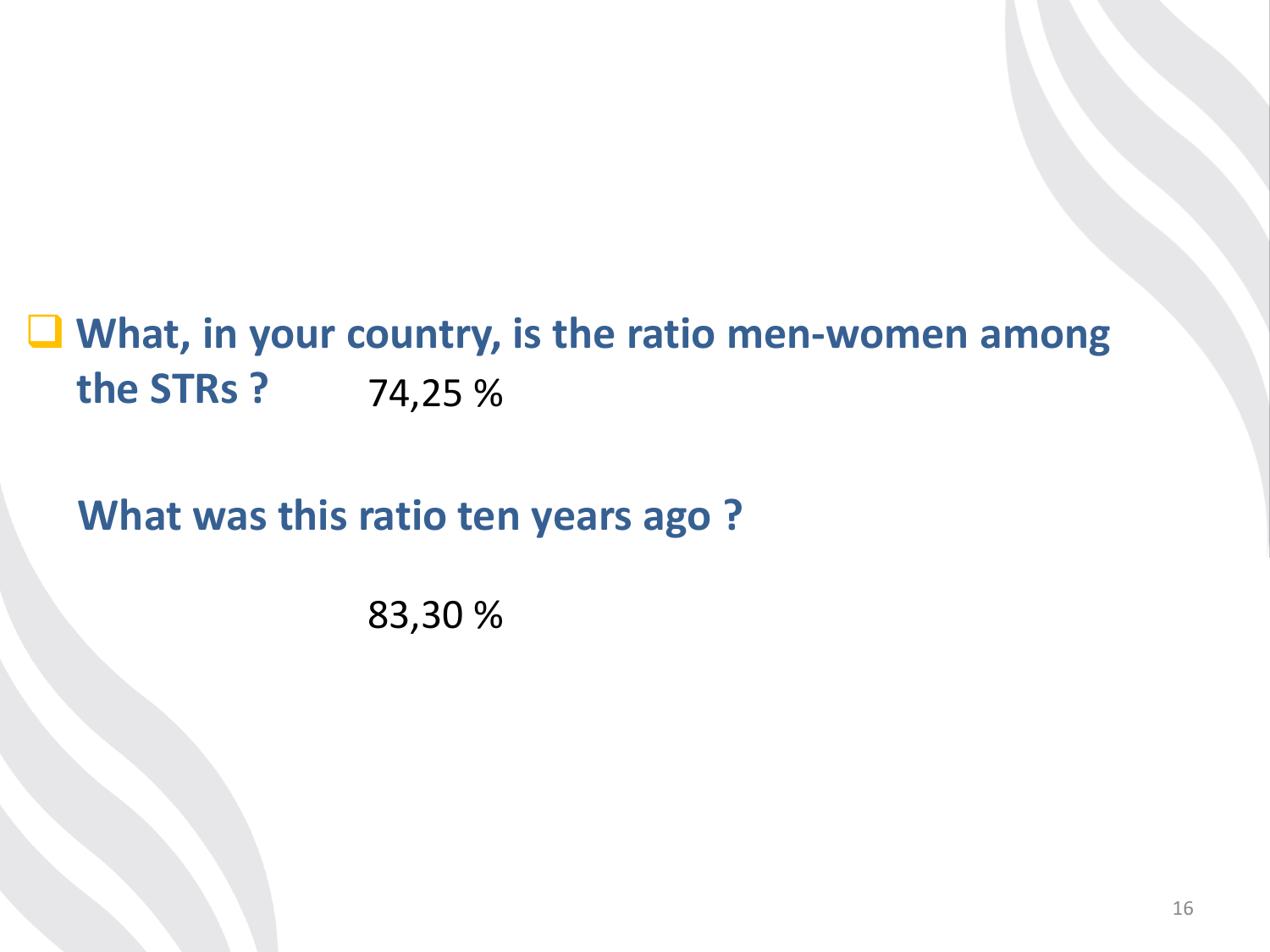| Changement de la<br>proportion /<br><b>Change of rates</b>  | <b>Augmentation de la</b><br>proportion des femmes<br><b>Rise of rate of women</b>                             | <b>Augmentation de la</b><br>proportion des<br>hommes<br><b>Rise of rate of men</b> | <b>Proportion constante</b><br><b>Rate not changed</b>                                                                                                                                       |
|-------------------------------------------------------------|----------------------------------------------------------------------------------------------------------------|-------------------------------------------------------------------------------------|----------------------------------------------------------------------------------------------------------------------------------------------------------------------------------------------|
| <b>Augmentation considérable</b><br><b>Significant rise</b> | +40 Suède (20/21)<br>+30% Italie<br>+25% Baden-Württenberg<br>(Allemagne)<br>+25 % Pologne (16)<br>+? Bulgarie |                                                                                     | <b>Bavière (Allemagne)</b><br><b>Flandres (Belgique)</b><br>(3)<br>Luxembourg (3)<br>Norvège<br>Roumanie<br>Slovaquie<br><b>Canton de Fribourg</b><br>(Suisse)<br>Turquie (37)<br>Chypre (6) |
| <b>Augmentation modérée</b><br><b>Modest rise</b>           | +15 % Canton de Vaud<br>(Suisse)                                                                               | $+8,35$ Pays-Bas (12)                                                               |                                                                                                                                                                                              |
|                                                             | +14 % Finlande (7)                                                                                             |                                                                                     |                                                                                                                                                                                              |
|                                                             | +13,3 % Estonie (15)                                                                                           |                                                                                     |                                                                                                                                                                                              |
|                                                             | +12 % Wallonie (Belgique)                                                                                      |                                                                                     |                                                                                                                                                                                              |
|                                                             | +11,8 % France                                                                                                 |                                                                                     |                                                                                                                                                                                              |
| <b>Augmentation maigre</b><br><b>Law rise</b>               | +3,5 % Maroc                                                                                                   |                                                                                     |                                                                                                                                                                                              |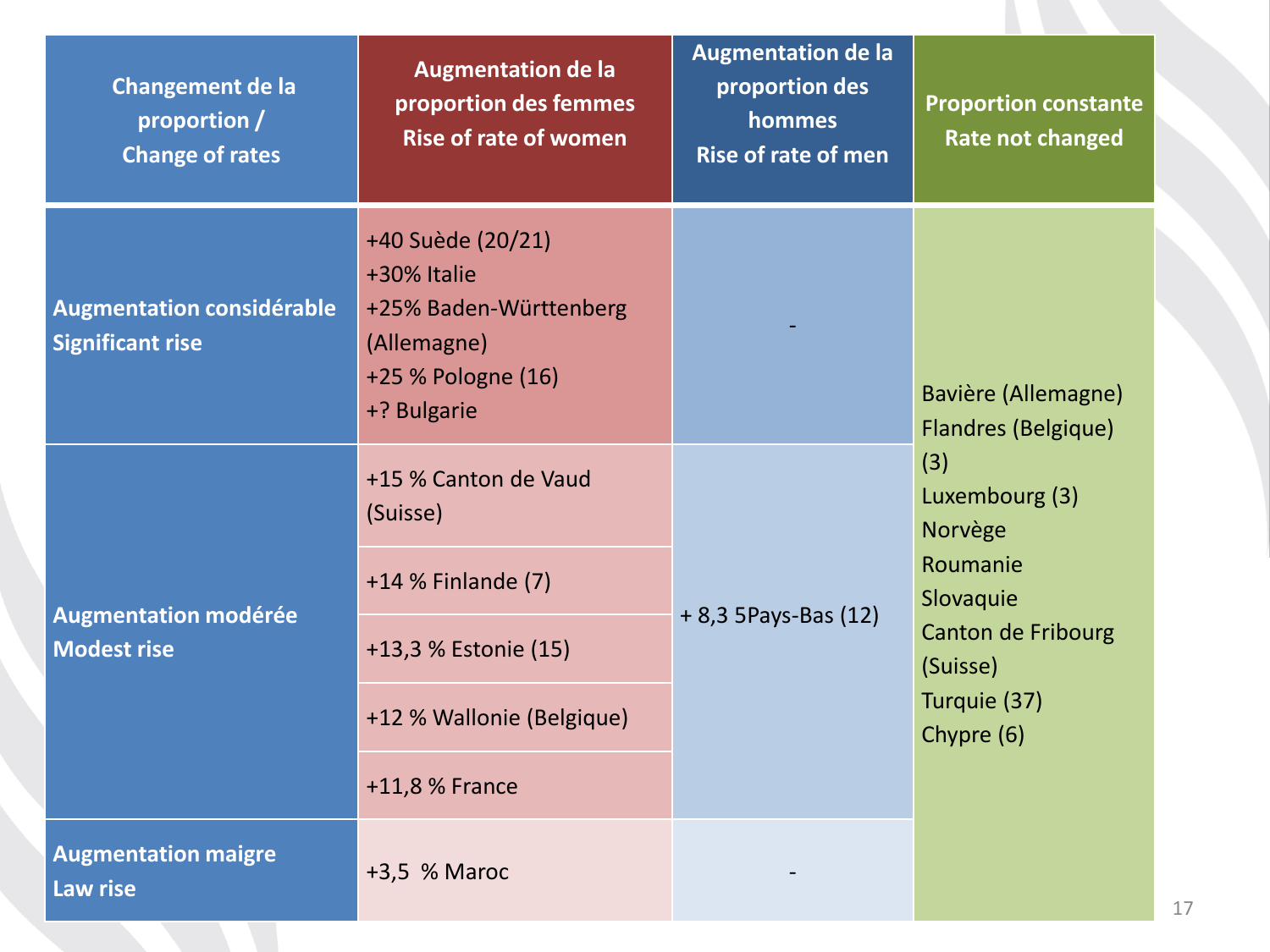| Majorité des hommes et la<br>direction du changement<br><b>Majority of men and the</b><br>direction of trends<br>17 pays/countries | Proportion équilibré et l'augmentation<br><b>Consistent ratio and increase</b><br>6 pays/countries | Majorité des femmes et la<br>direction du changement<br><b>Majority of women and the</b><br>direction of trends<br>1 pays/country |
|------------------------------------------------------------------------------------------------------------------------------------|----------------------------------------------------------------------------------------------------|-----------------------------------------------------------------------------------------------------------------------------------|
| <b>Bavière (Allemagne) 0</b>                                                                                                       | Baden-Württenberg (Allemagne) F+                                                                   | Suède (20/21) F+                                                                                                                  |
| <b>Flandres (Belgique)* 0</b>                                                                                                      | Italie F+                                                                                          |                                                                                                                                   |
| <b>Wallonie (Belgique) F+</b>                                                                                                      | Lituanie -                                                                                         |                                                                                                                                   |
| <b>Bulgarie F+</b>                                                                                                                 | Norvège 0                                                                                          |                                                                                                                                   |
| Luxembourg* 0                                                                                                                      | Canton de Vaud (Suisse) F+                                                                         |                                                                                                                                   |
| <b>Maroc F+</b>                                                                                                                    | Finlande F+ **                                                                                     |                                                                                                                                   |
| Pays-Bas F+                                                                                                                        |                                                                                                    |                                                                                                                                   |
| Pologne F+                                                                                                                         |                                                                                                    |                                                                                                                                   |
| <b>Roumanie 0</b>                                                                                                                  |                                                                                                    |                                                                                                                                   |
| <b>Slovaquie 0</b>                                                                                                                 |                                                                                                    |                                                                                                                                   |
| <b>Canton de Fribourg (Suisse) 0</b>                                                                                               |                                                                                                    |                                                                                                                                   |
| <b>Turquie 0</b>                                                                                                                   |                                                                                                    |                                                                                                                                   |
| <b>Chypre 0</b>                                                                                                                    |                                                                                                    |                                                                                                                                   |
| <b>Espagne -</b>                                                                                                                   |                                                                                                    |                                                                                                                                   |
| <b>Estonie F+</b>                                                                                                                  |                                                                                                    |                                                                                                                                   |
| <b>France F+</b>                                                                                                                   |                                                                                                    |                                                                                                                                   |
| Hongrie -                                                                                                                          |                                                                                                    |                                                                                                                                   |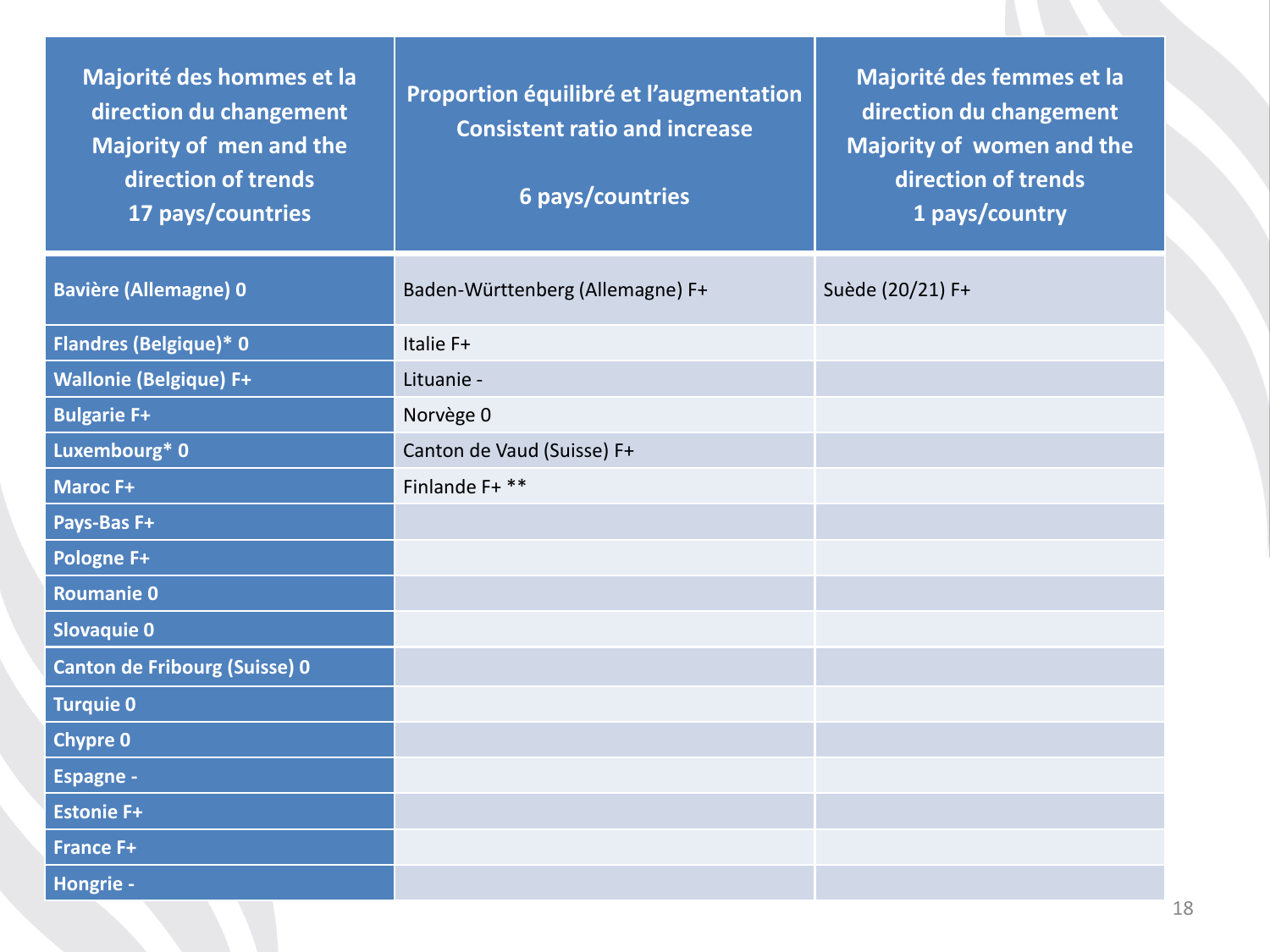## **What are the qualities generally expected from a STR ?**

### *Professional skills.*

| <b>Legal training:</b>                 |    |
|----------------------------------------|----|
| • Control of administrative procedures |    |
| Public sector experience :             | 12 |
| • Capacity of gestion and management : | 11 |
| Communication skills                   |    |
| Written and oral expression:           |    |
| • Capacity of crisis management:       |    |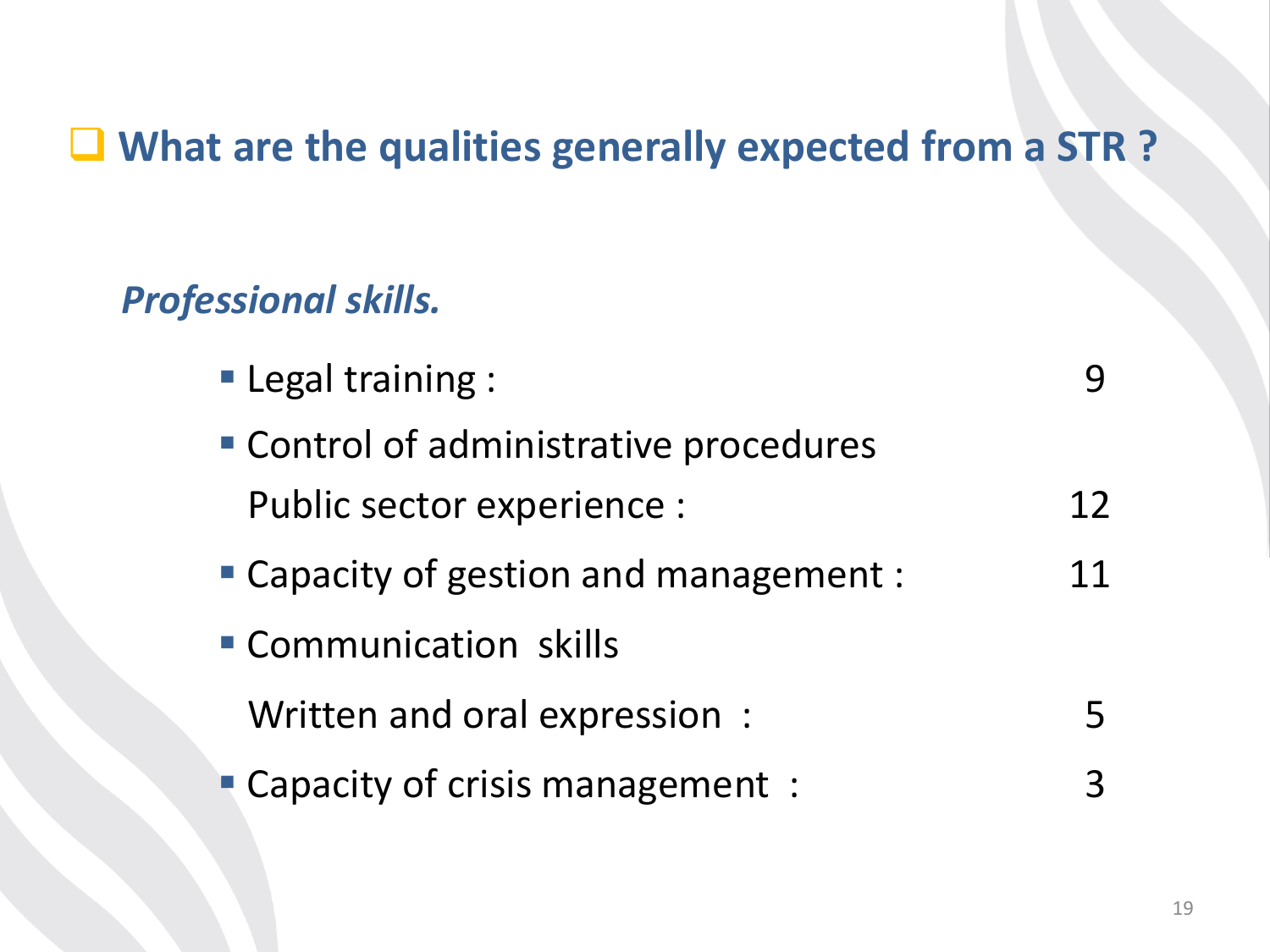#### *Personal qualities.*

#### **Leadership**

Capacity of listening ,of advice, of persuasion : Sense of human relations and communication 23

#### **Autonomy**

Organizational skills :

- **Ethics** (neutrality, impartiality, equity):
- **Loyalty** (to the Government) : 8
- **Capacity of decision** :

 **Other** qualities mentioned more than once : Spirit of synthesis and analysis Availability, Stress resistance

7

8

5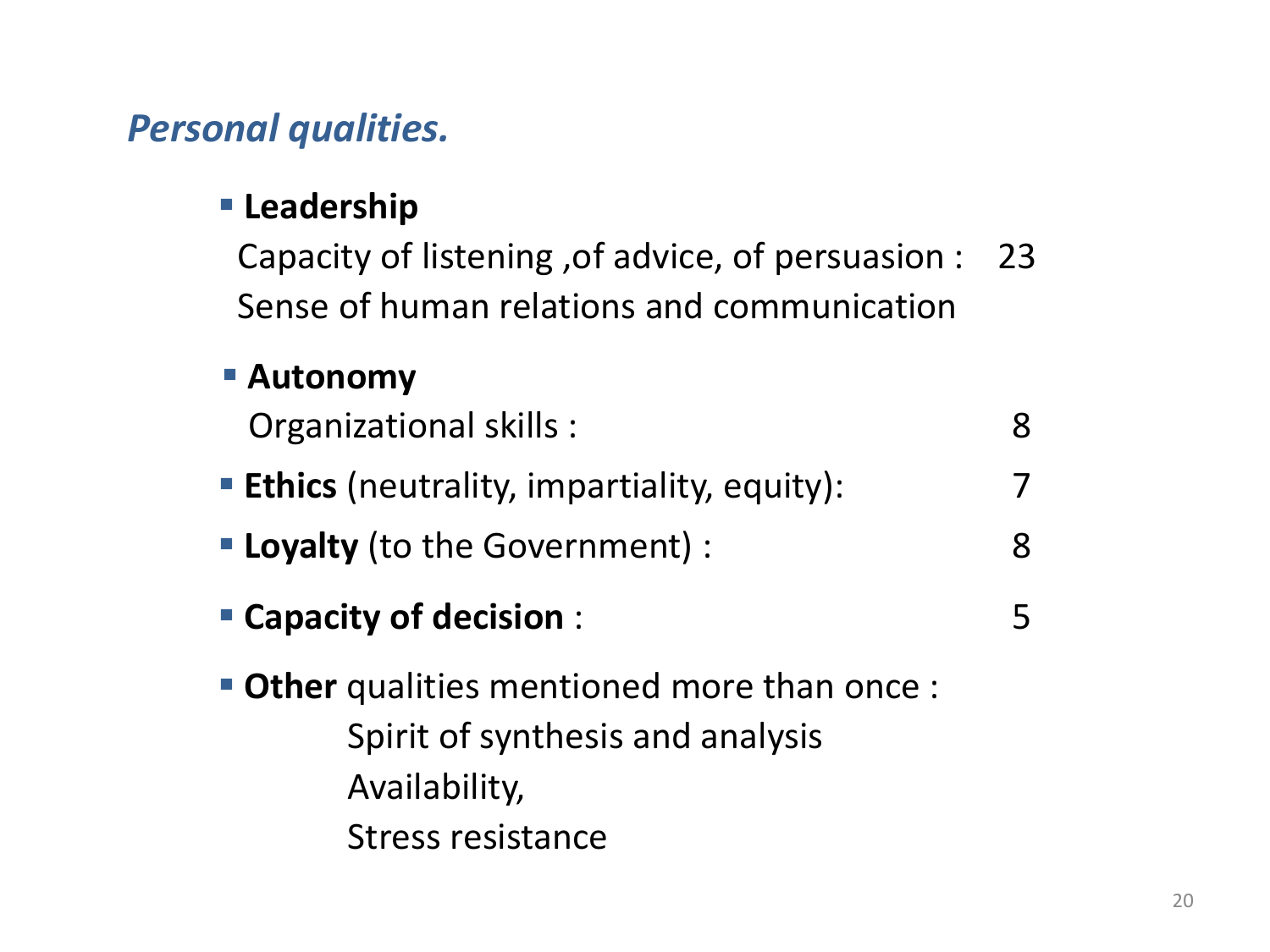## **What status ? What career ?**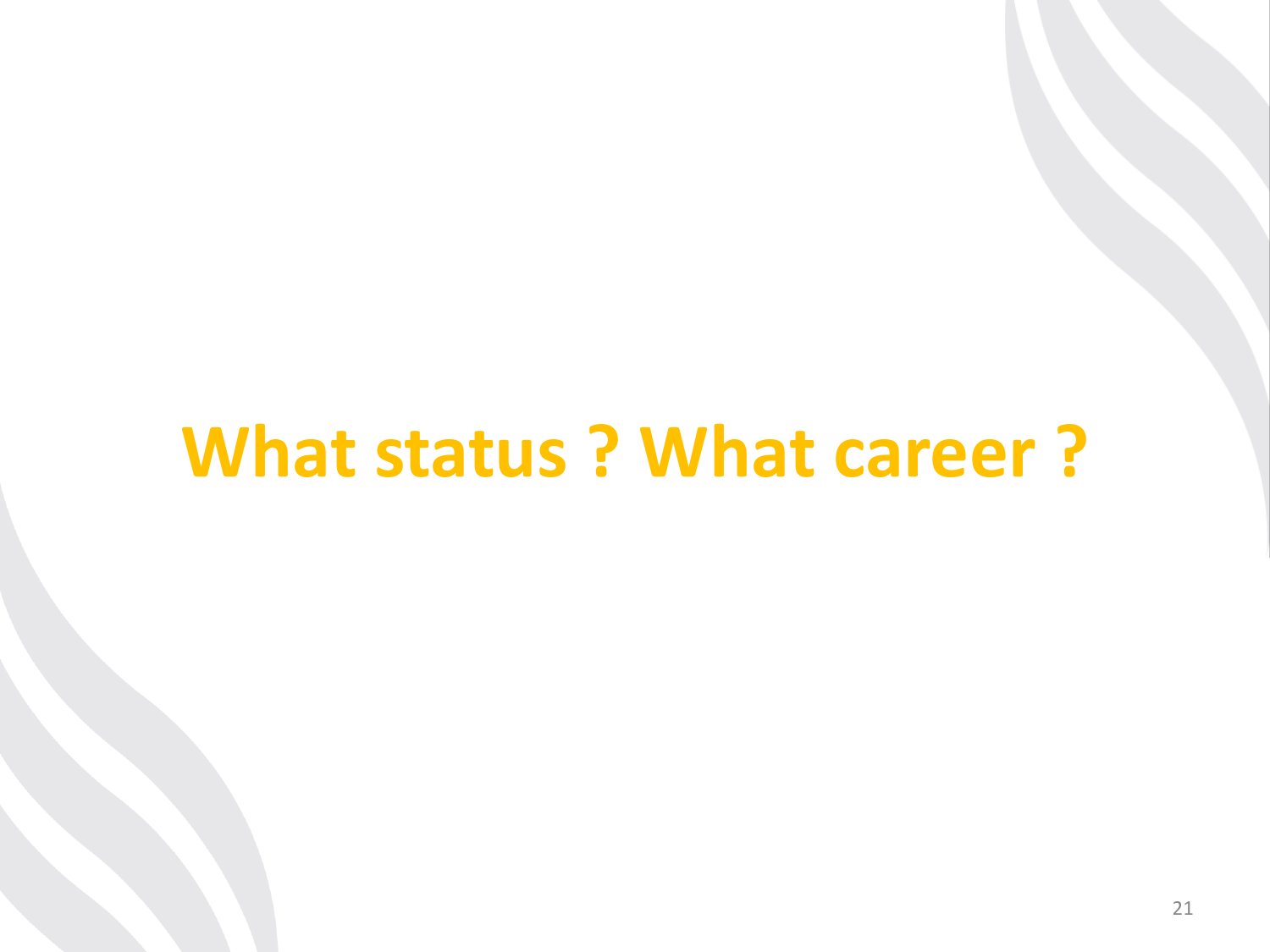## **In your country, is the STR under a status defined by legislation ?**

 $Yes : 23$  No: 1

### **Is the STR a civil servant ?**

Yes : 17 No : 7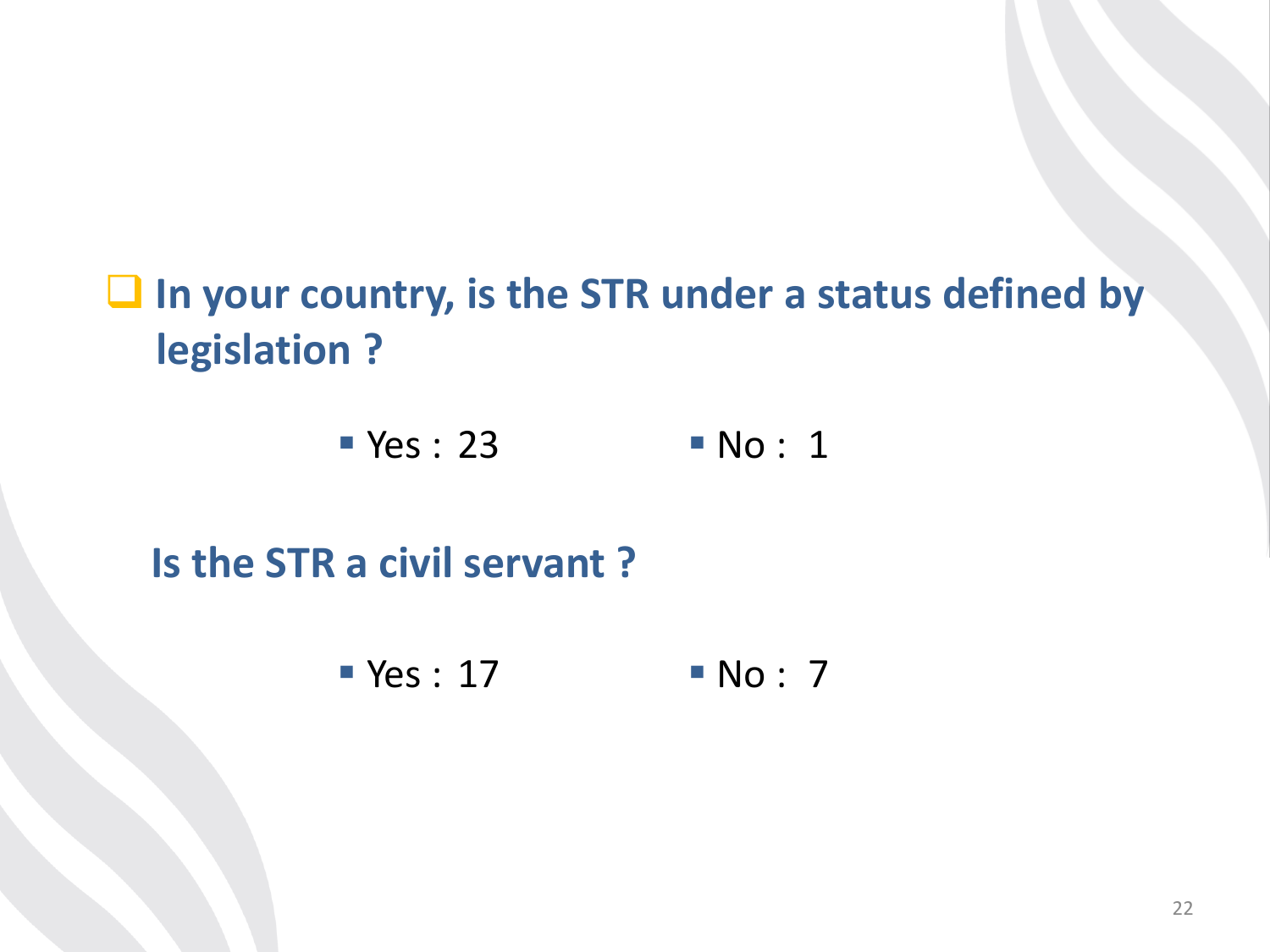#### **Are the STRs revocable or irremovable ?**

revocable : 18

**Are they appointed for a fix period ?**

 $Yes: 11$  No: 9

**If so, which ?**

 $-4$  years : 2  $-5$  years : 6 • 6 years : 3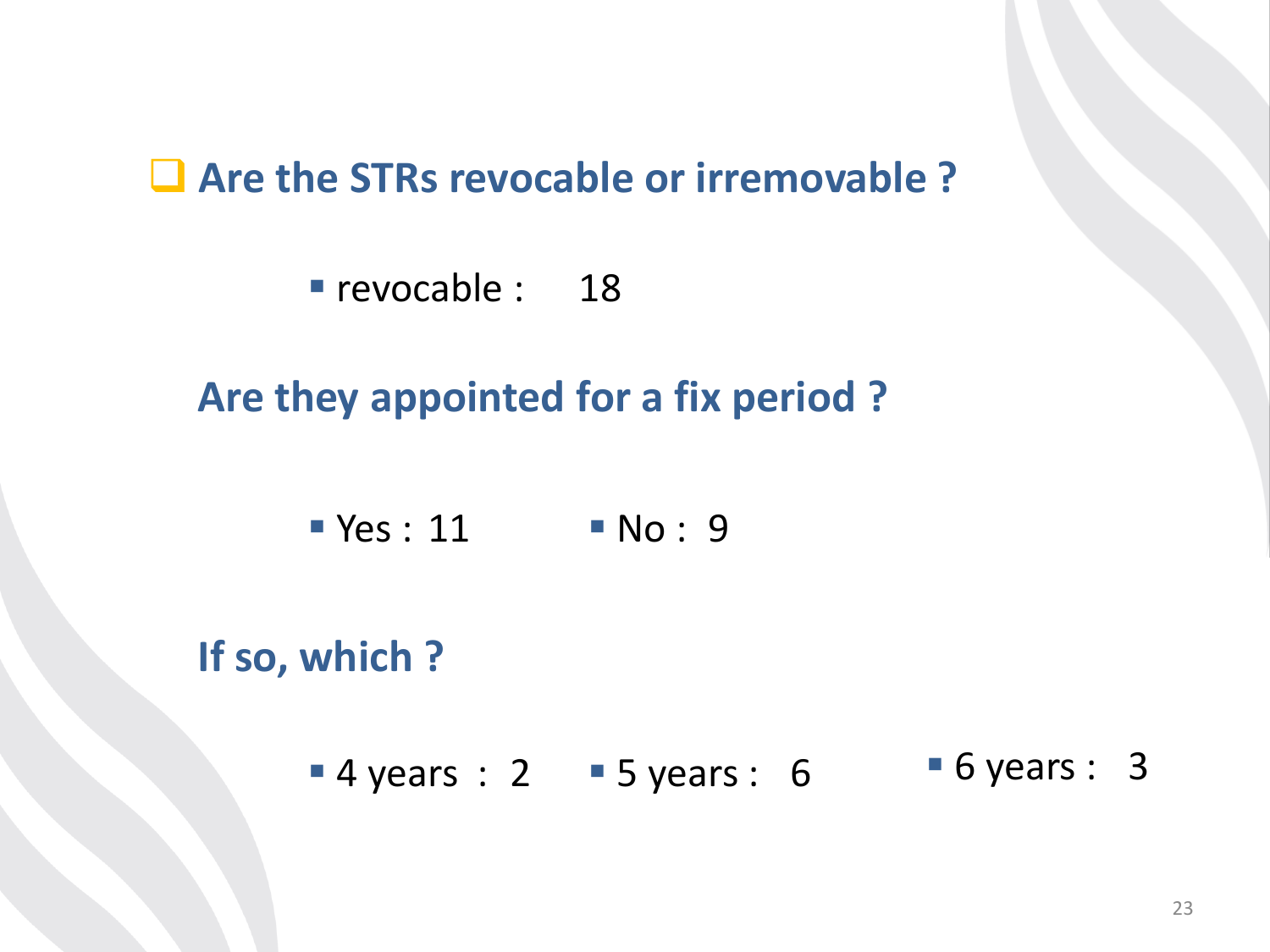## **If they are revocable, is it at any time or following precise conditions ? Which ?**

- at any time : 9
- **Firmalle 1** following precise conditions : 7
- according to the common law of the public service : 2

**If they are revocable, is it customary to ensure their rehabilitation ?**

Yes : 9 No : 11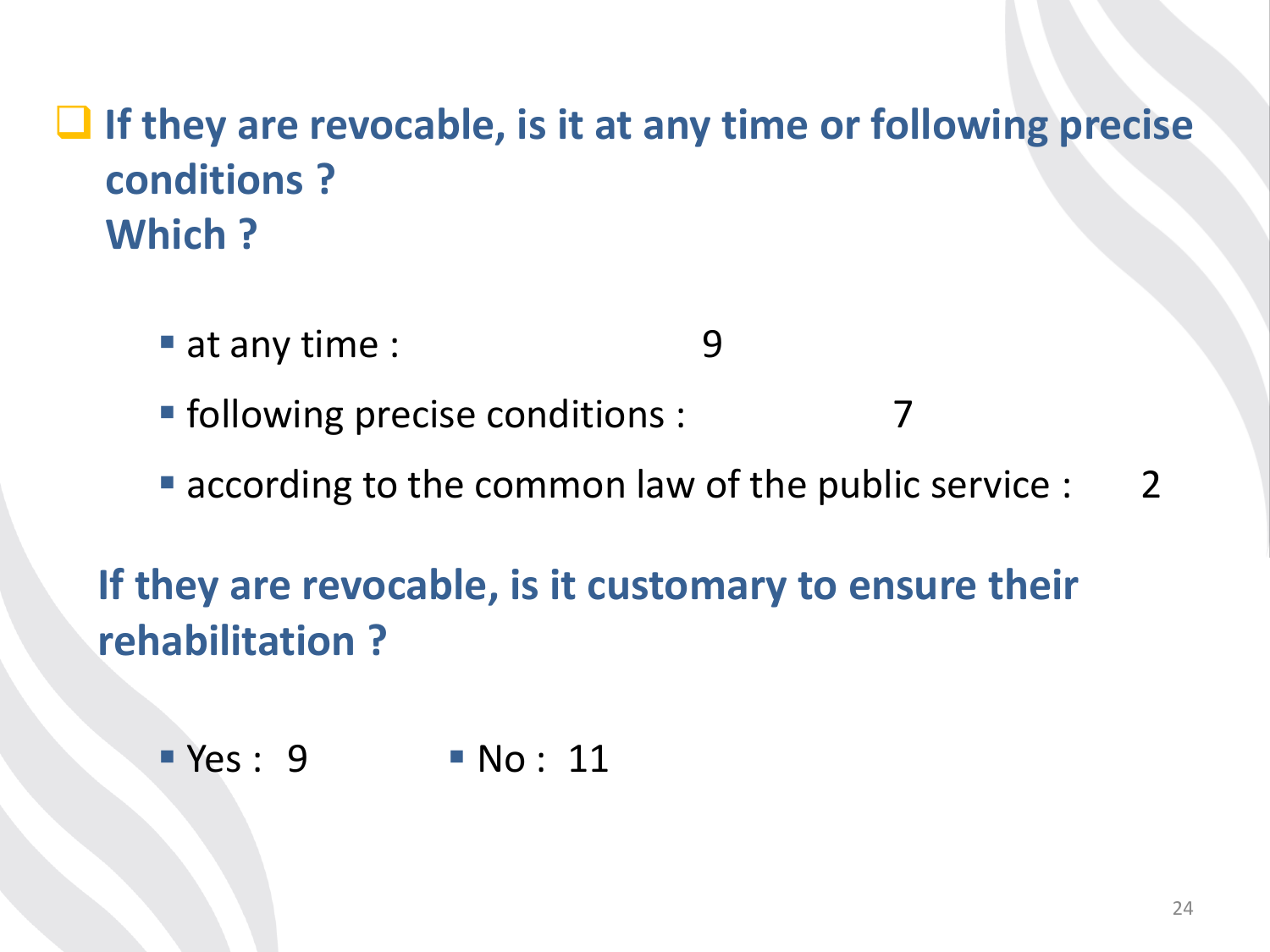#### **Do the STRs have the right to unionize ?**

 $Yes : 12$   $No : 9$ 

## **If so, do they generally ?**

- Ves : 2 (Cyprus Italy)
- **No: 10**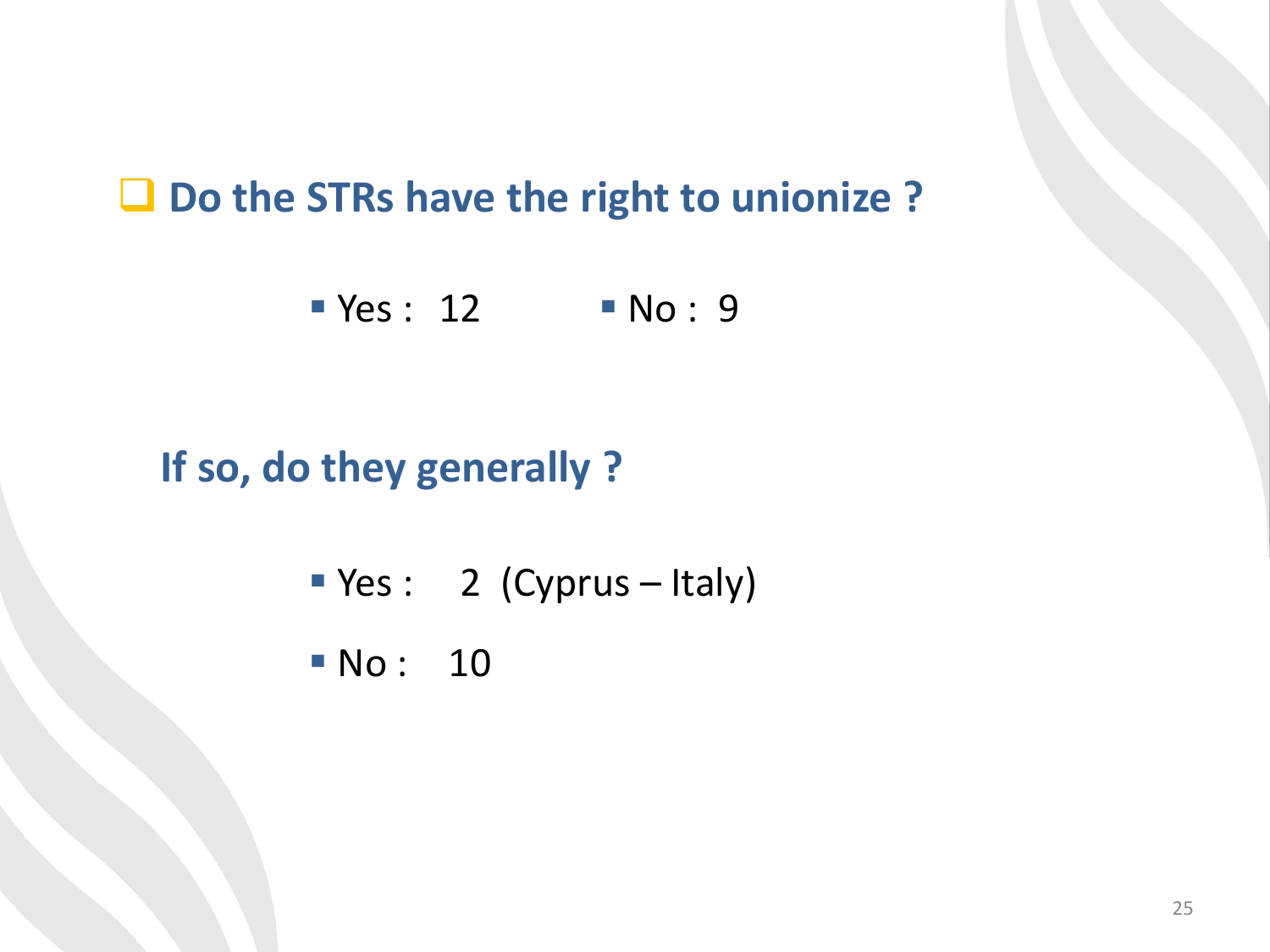## **In case of governmental change in your country, is the practice to change :**

- all the STRs? 4
- part of them? 4
- little ? 1
- none ? 13

## **how quickly :**

- at the change of government ? 4
- **during the following year?** 4
- **Progressively ?** 1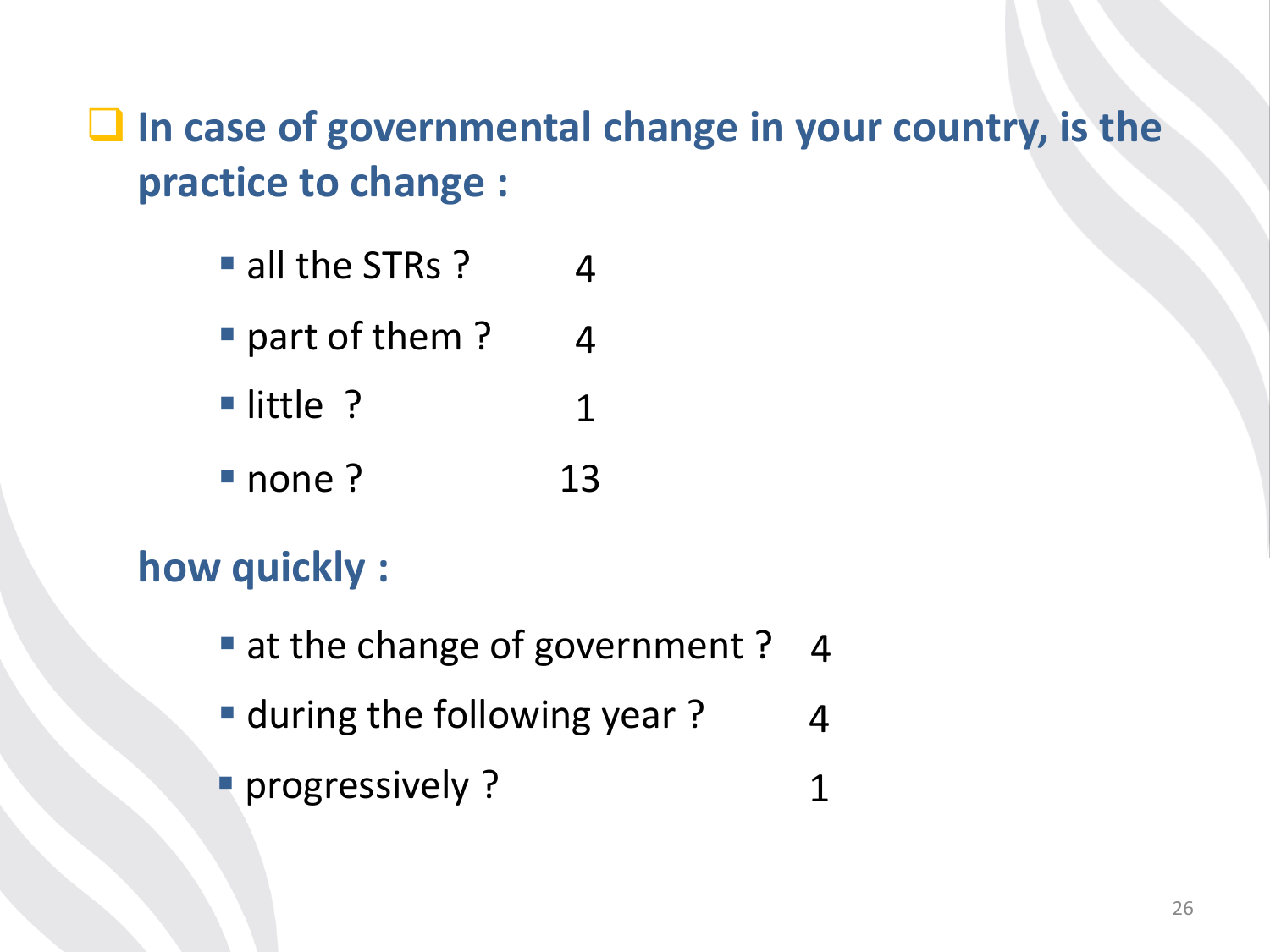■ With the experience, what is the average duration of the **STRs office in the same geographic district ?** 

6 to 8 years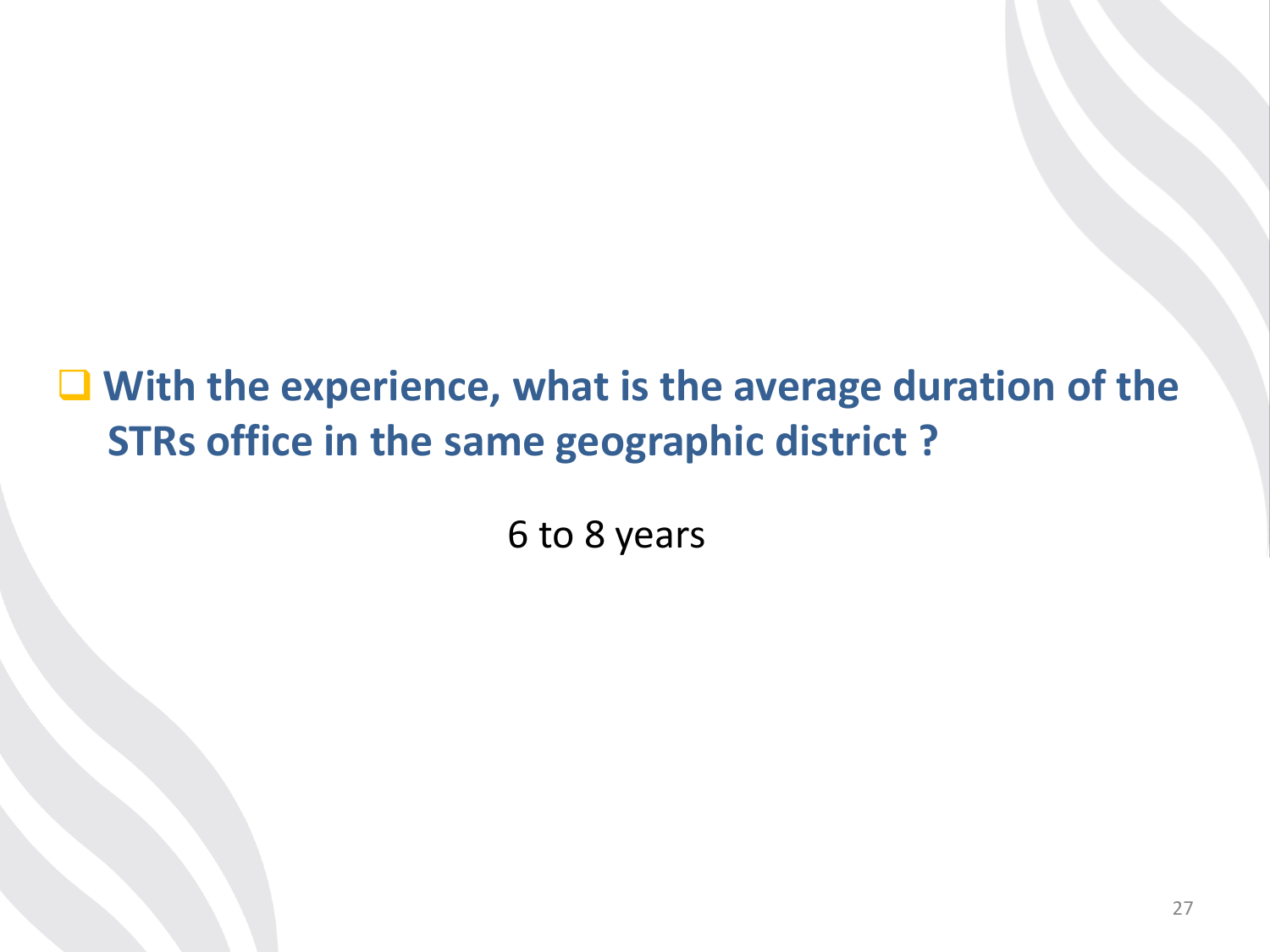$\Box$  In your country, can one remain STR while changing **of geographic district ?**

**Yes: 13 No: 11**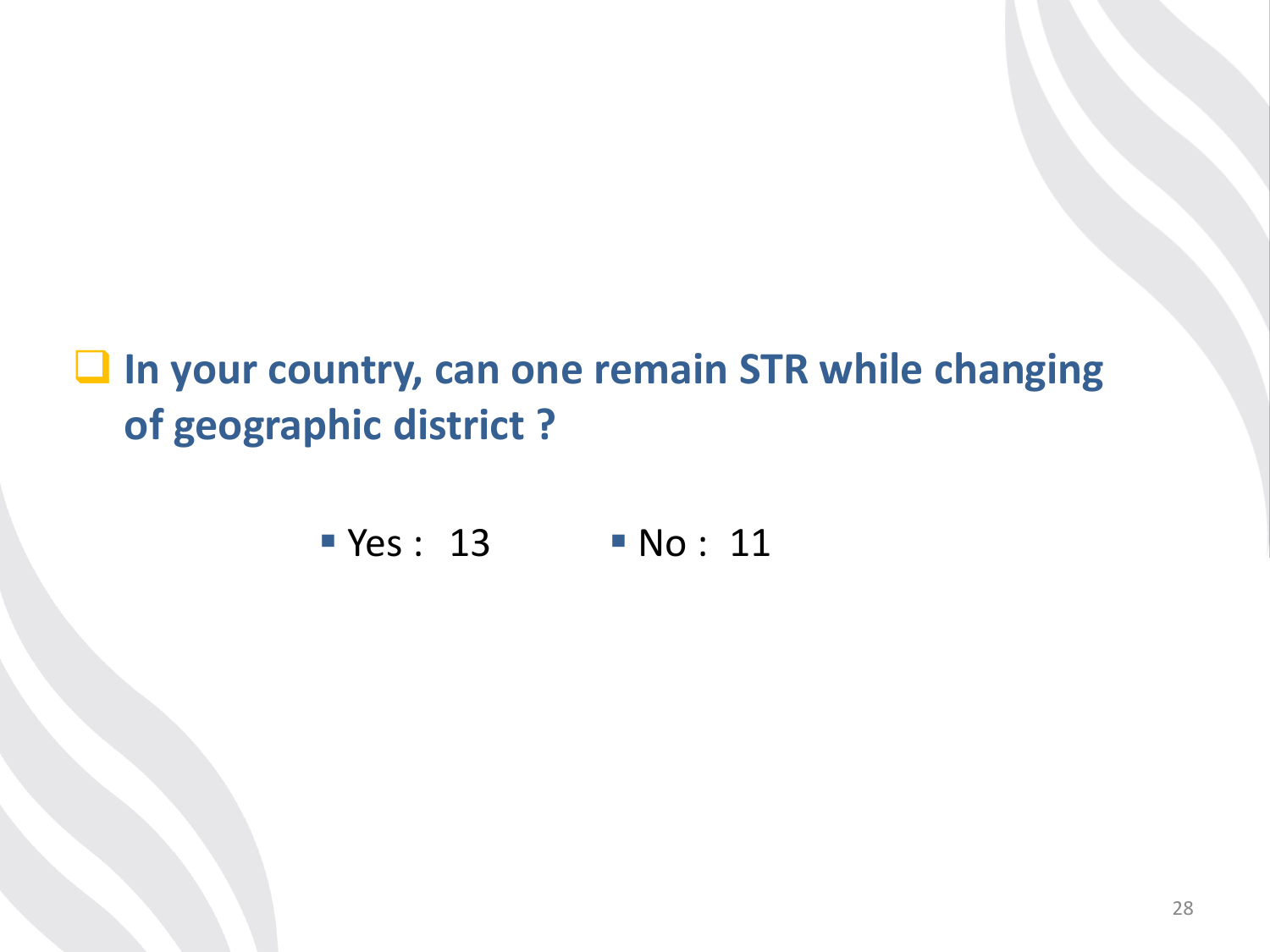**In your country, are there different grades of STRs ?** 

 $Yes: 7$  No: 16

#### **Is it possible to make a career as STR ?**

 $Yes: 6$   $No: 17$ 

**If so**: by moving up rank? 4 by taking a more important geographic district ? 4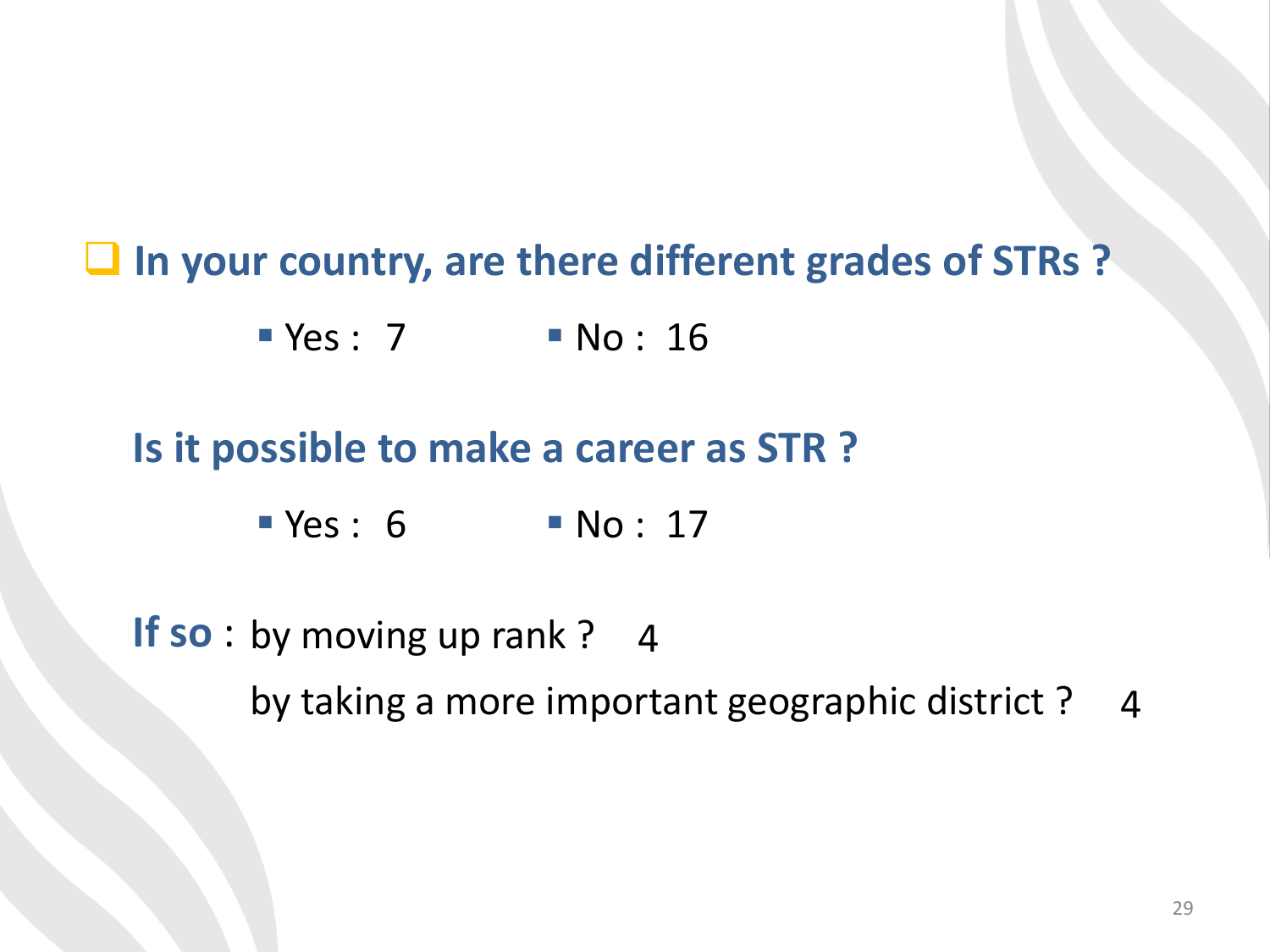## ■ Can the STRs keep their rank and be employed in **other public services ?**

 $Yes: 4$   $No: 19$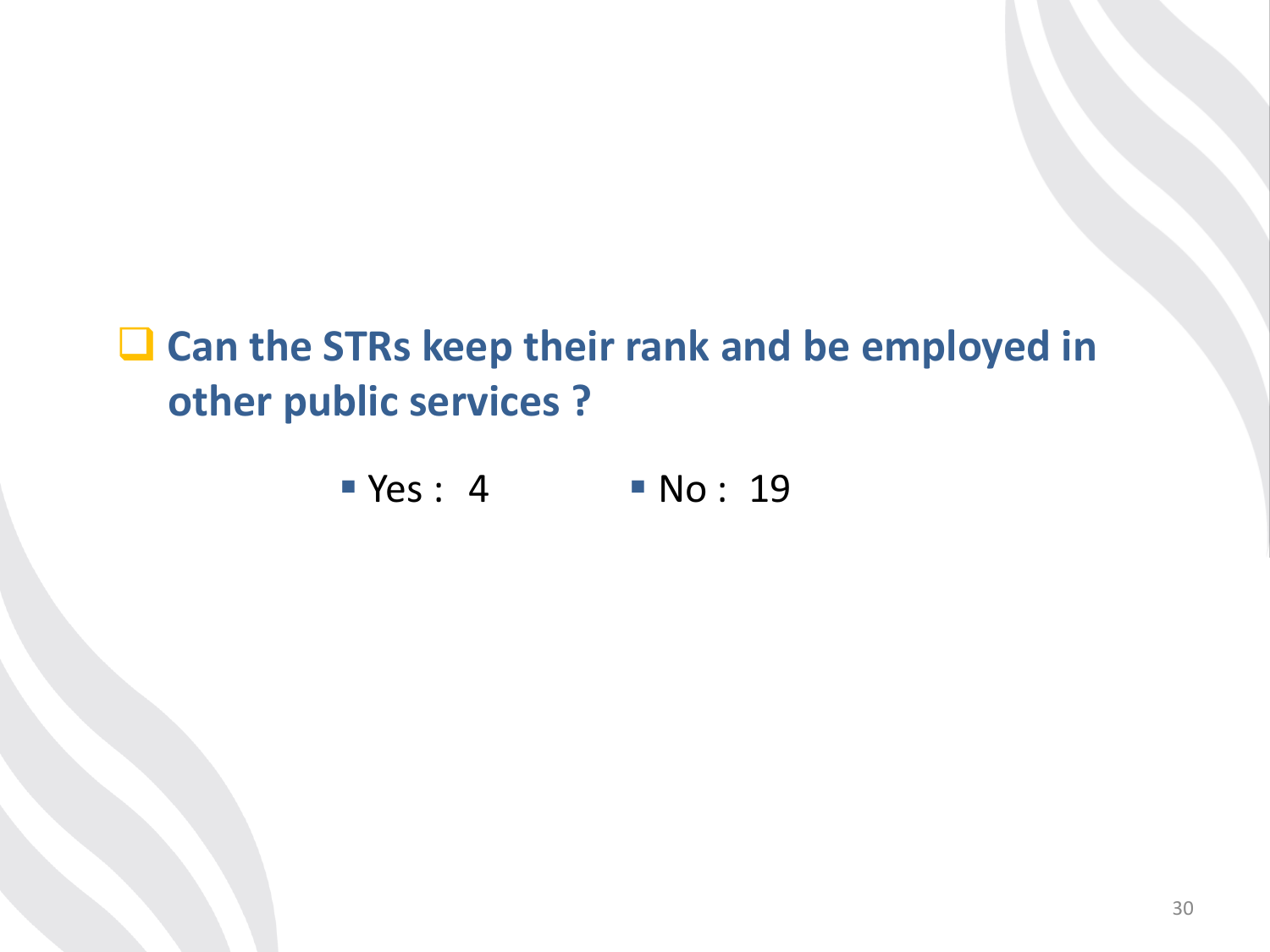## ■ Can the office of STR be associated with a uniform **(even worn in rare circumstances) ?**

 $Yes: 4$   $No: 20$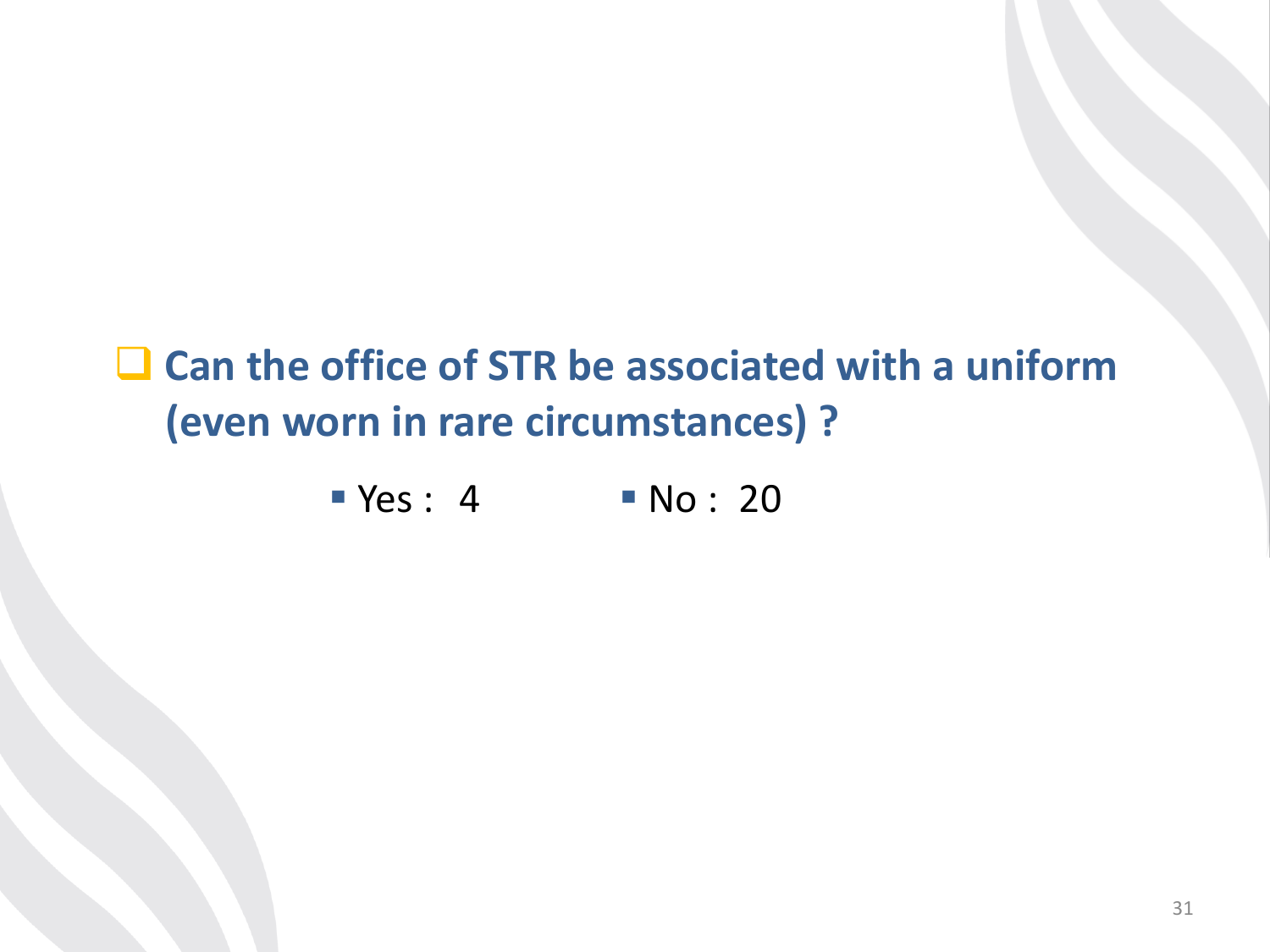## **Are you subject to evaluation ?**

 $Yes : 13$  No: 10

## **If so, how ? by whom ?**

- administrative : 11
- **P** politic : 3
- citizen (Fribourg) : 1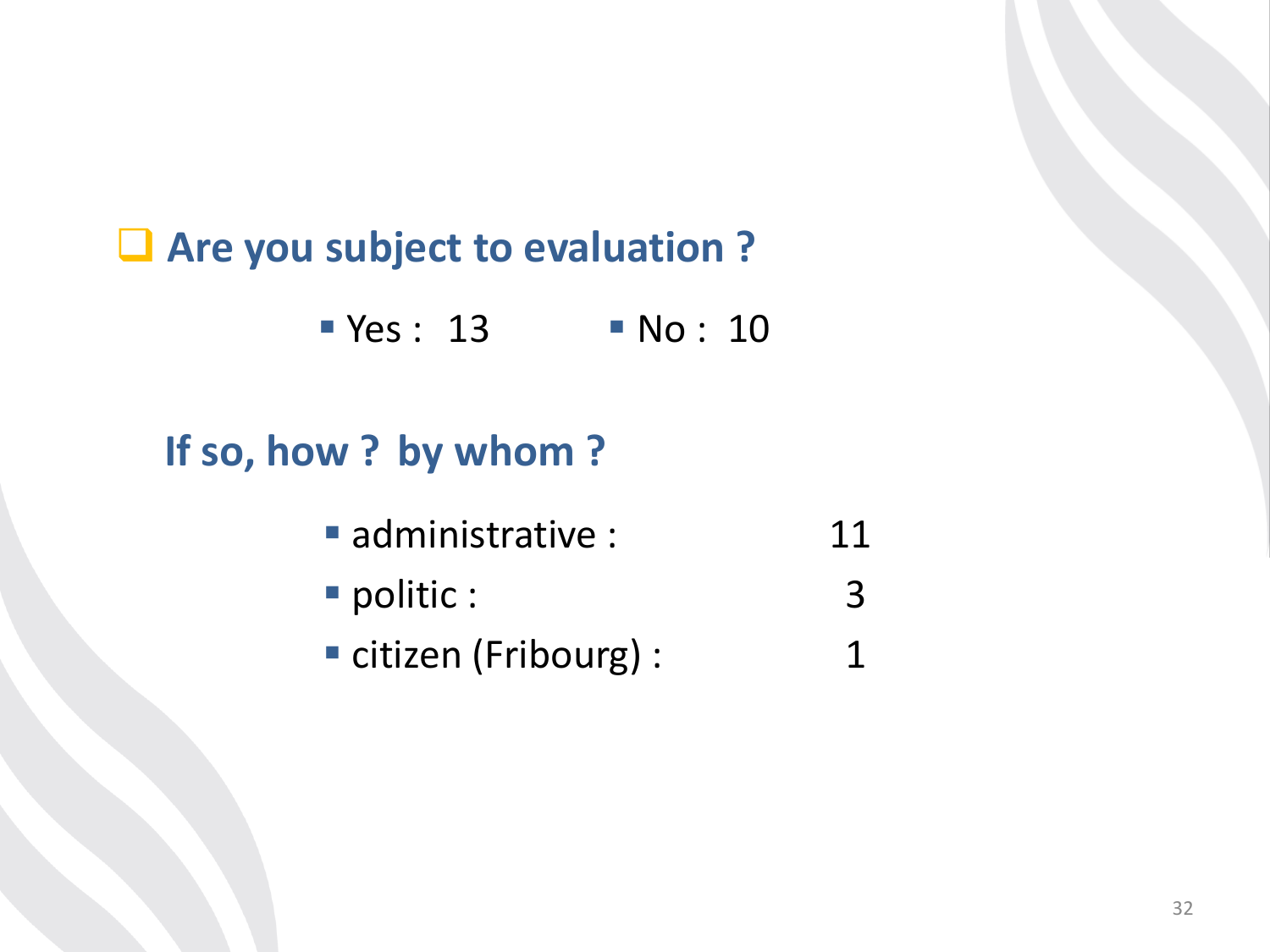**What is, in your country, the retirement age for a STR ?**

65,5 years (1) (2)

### **Do the functions of STR give pension rights ?**

- $\blacksquare$  No : 1  $\blacksquare$  Yes : 22
- No but depart rights : 1

(1) with possibility of continuing later in several countries. (2) In Fribourg after 15 years in function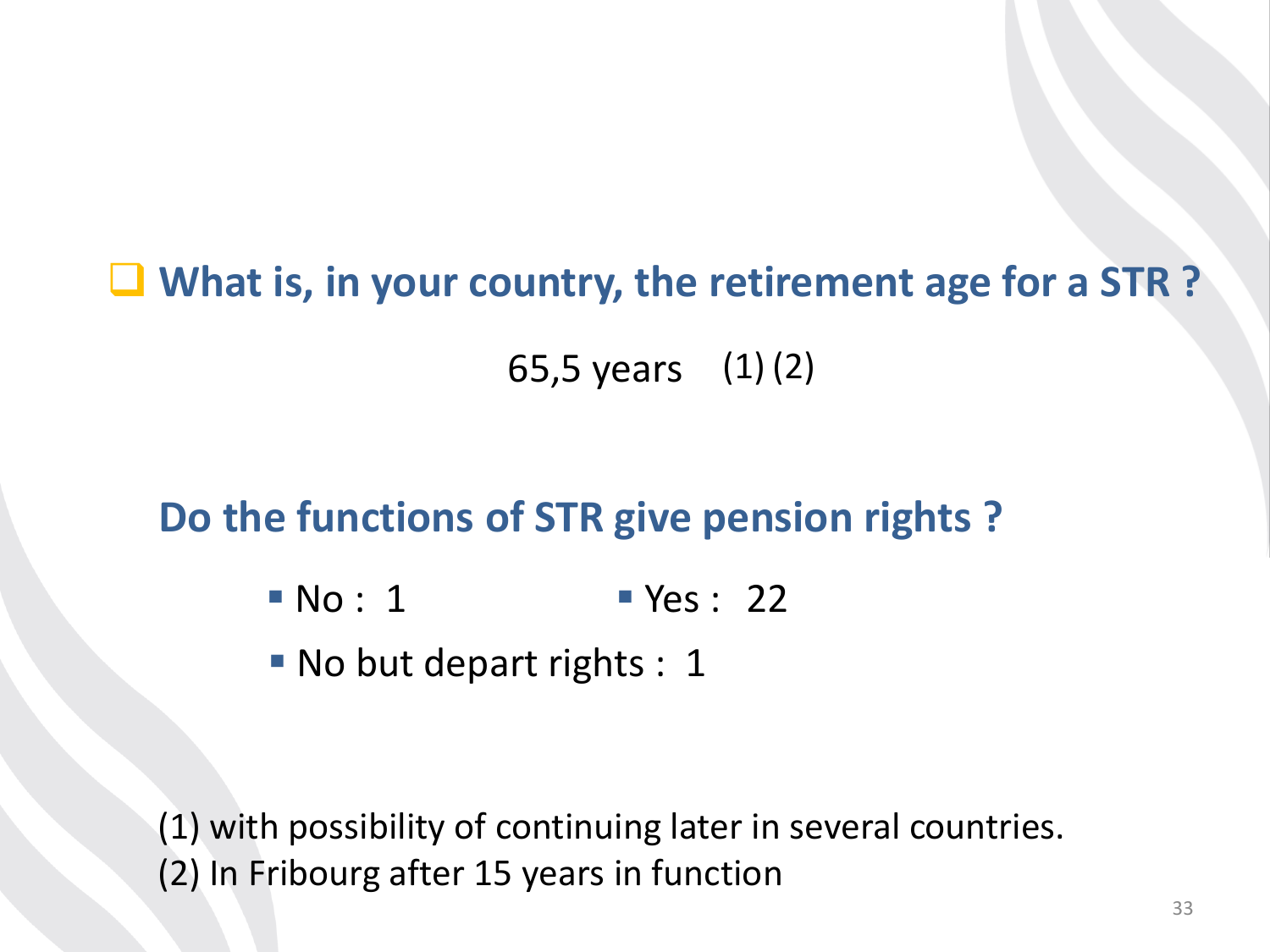## **What training ?**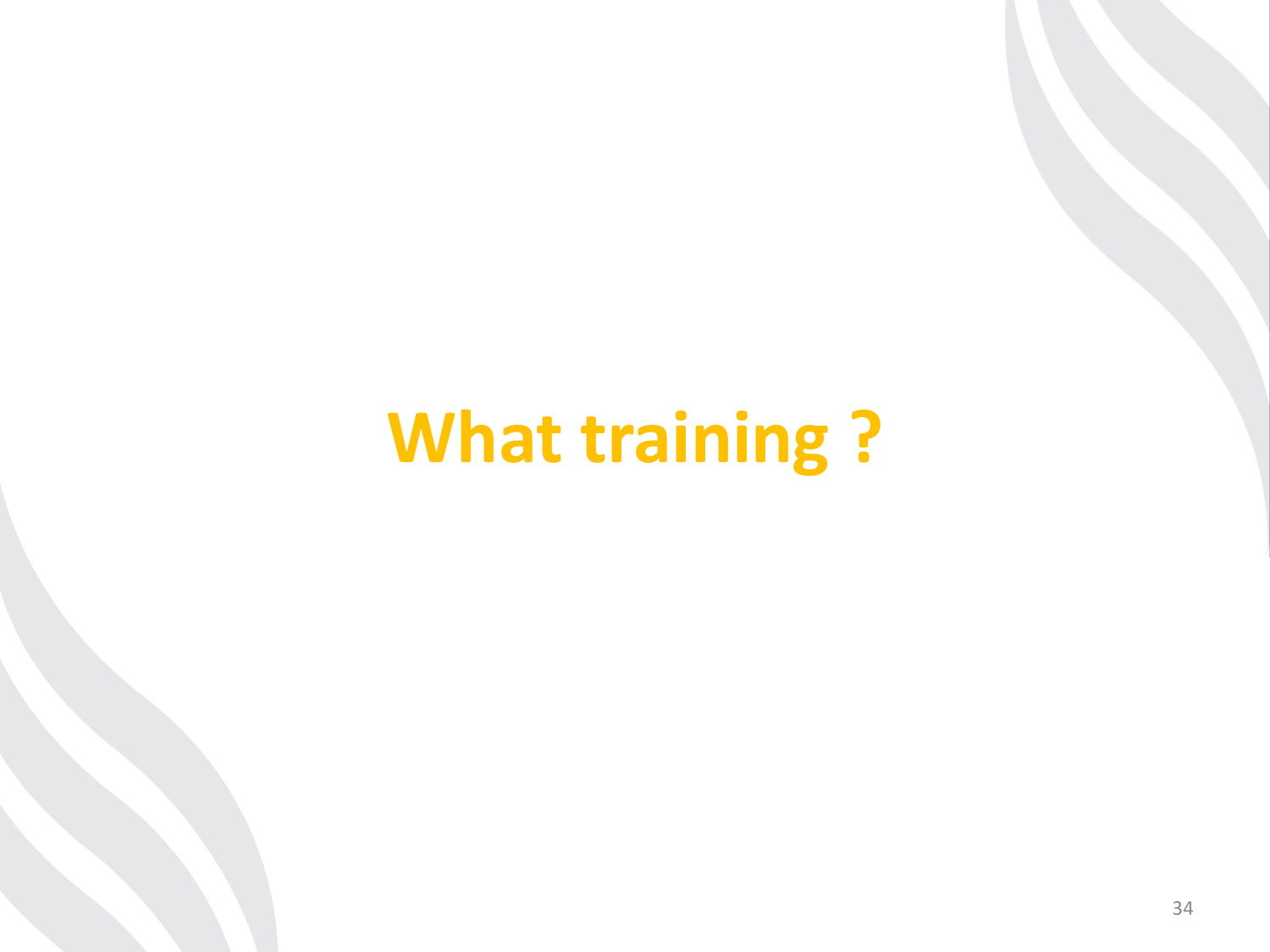**Do you think that, in practice, the STRs are mostly trained through experience ?**

 $Yes : 20$  Not sure : 2 No : 1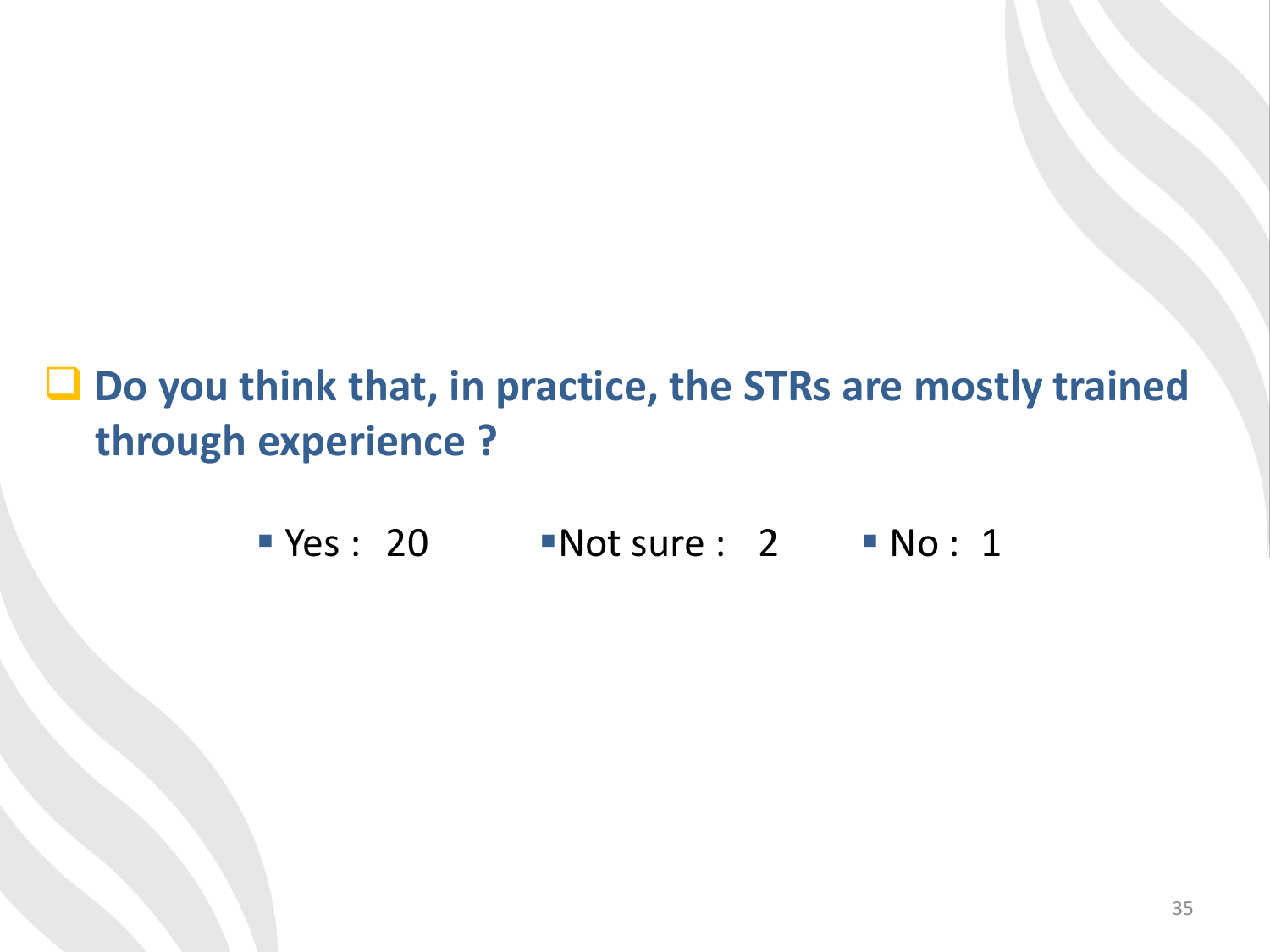## **Which is the most usual initial training for the STRs (when they were students) ?**

 $\blacksquare$  law : 16

- **political science :** 9
- economics : 11
- very varied: 7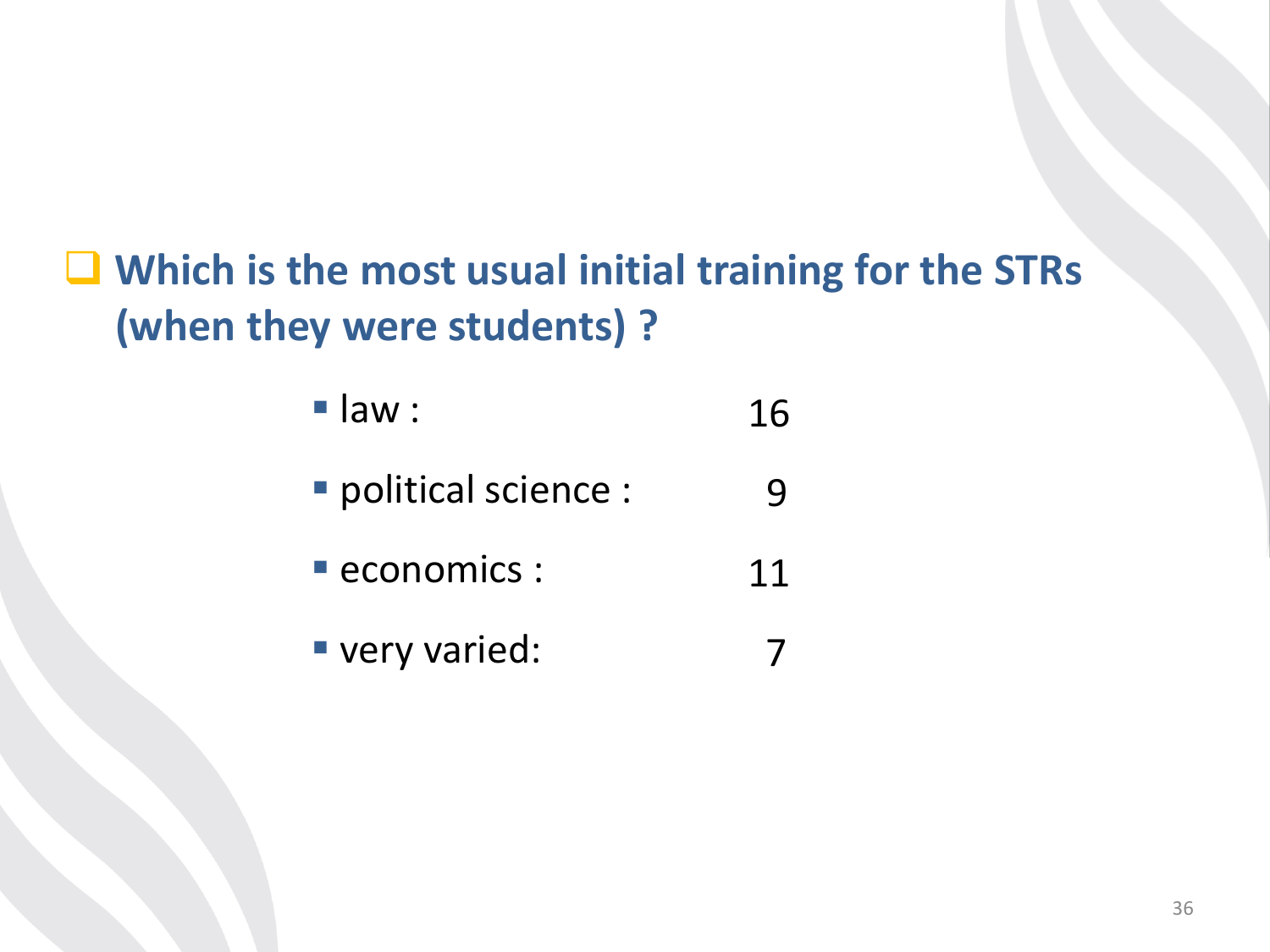**Is there one (or several) training institution playing traditionally an important role in the STRs training (initial or continuing) ?**

 $Yes: 6$  No: 18

**If so, which ?**

SNA (Italy)

NUP (Hungary)

ENA/CHEMI (France)

Public Service Academy (Cyprus)

Royal Institute of Territorial Administration (Morocco)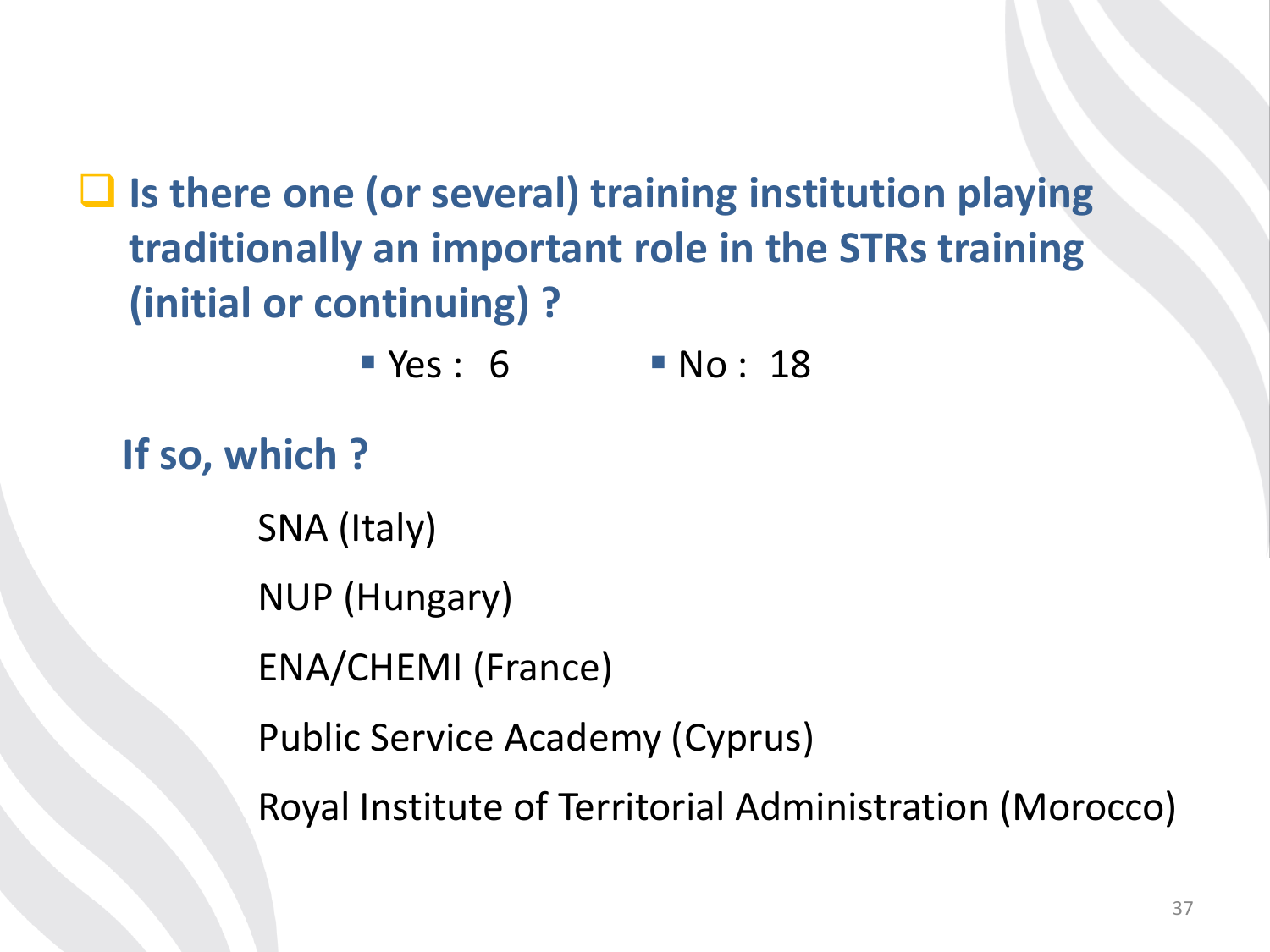#### **In your country, do the STRs have access to training ?**

**Yes : 20** 

#### **If so, are they mandatory or optional ?**

- Mandatory : 2 (Finland, Turkey)
- Optional : 20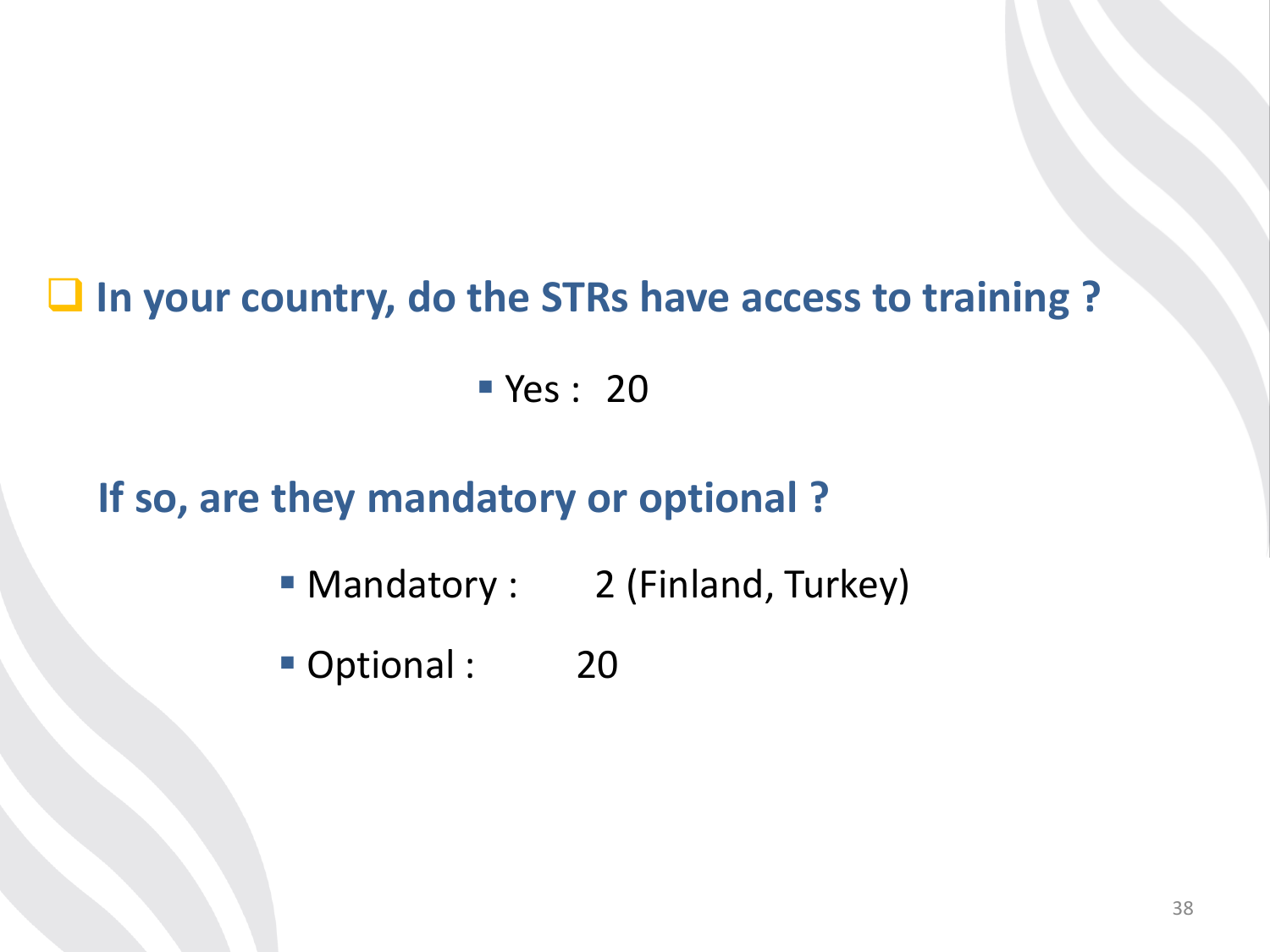#### **In which areas do they have the possibility of training ?**

- As the rest of the Public Service : 4
- **Specific training for the STR :** 6
- All areas : 9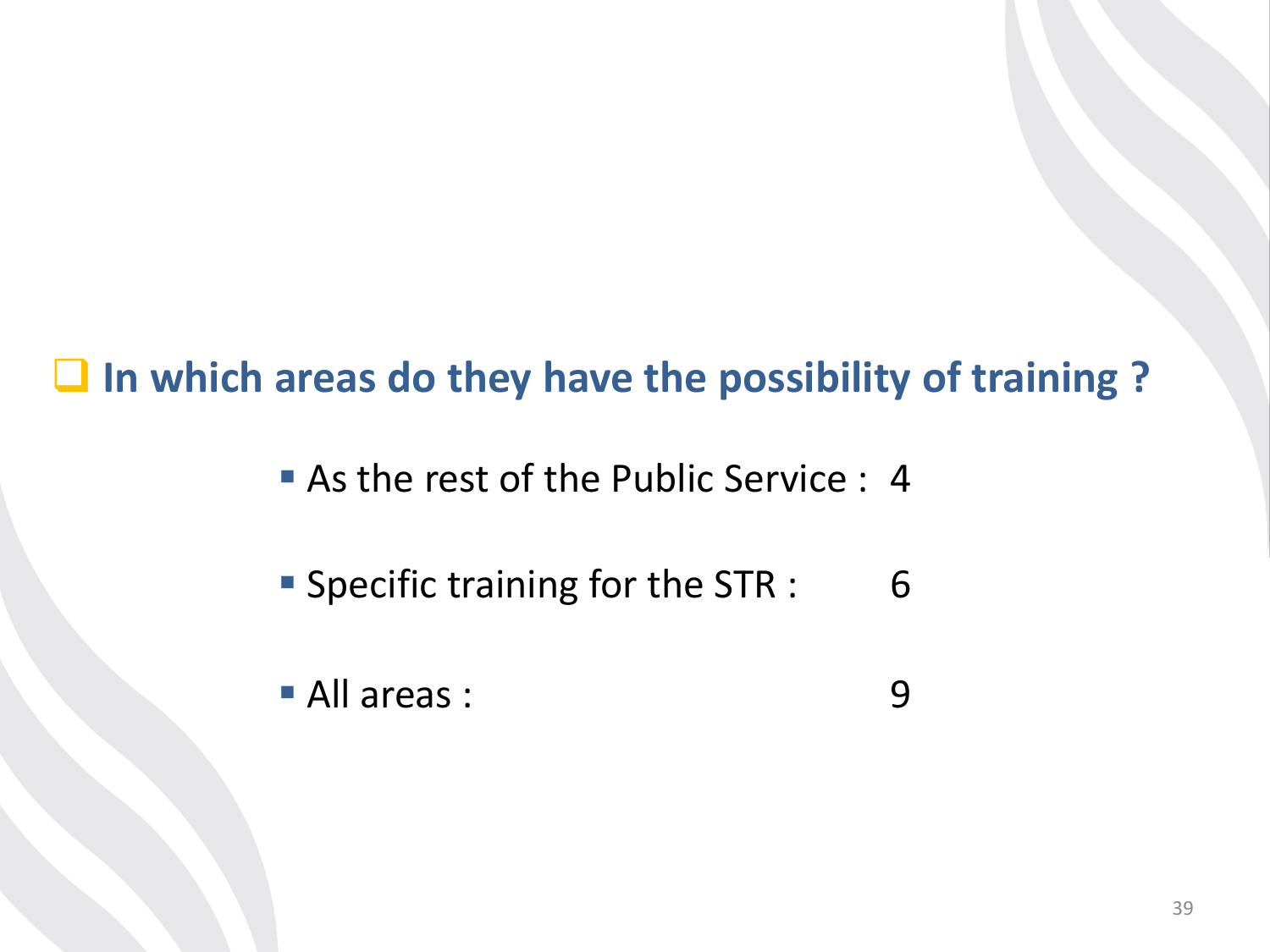■ Are there training areas that you would need, but to **which you may not have access ?**

P Yes: 6 P No: 18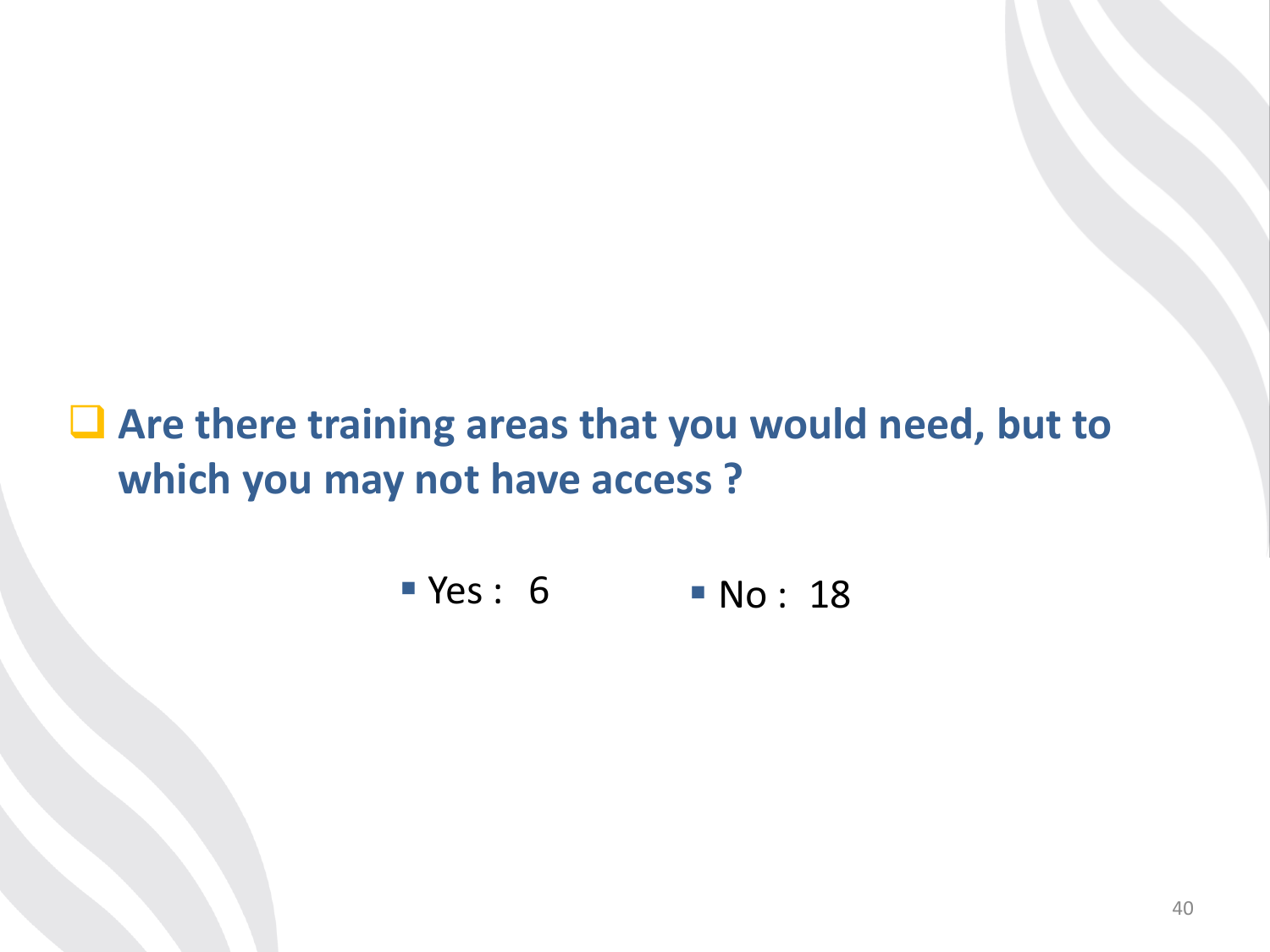# **Are the trainings to which you have access normally ensured by :**

- **P** public administrations? 18
- **P** public training institutions ? 18
- **Private organisations ?** 11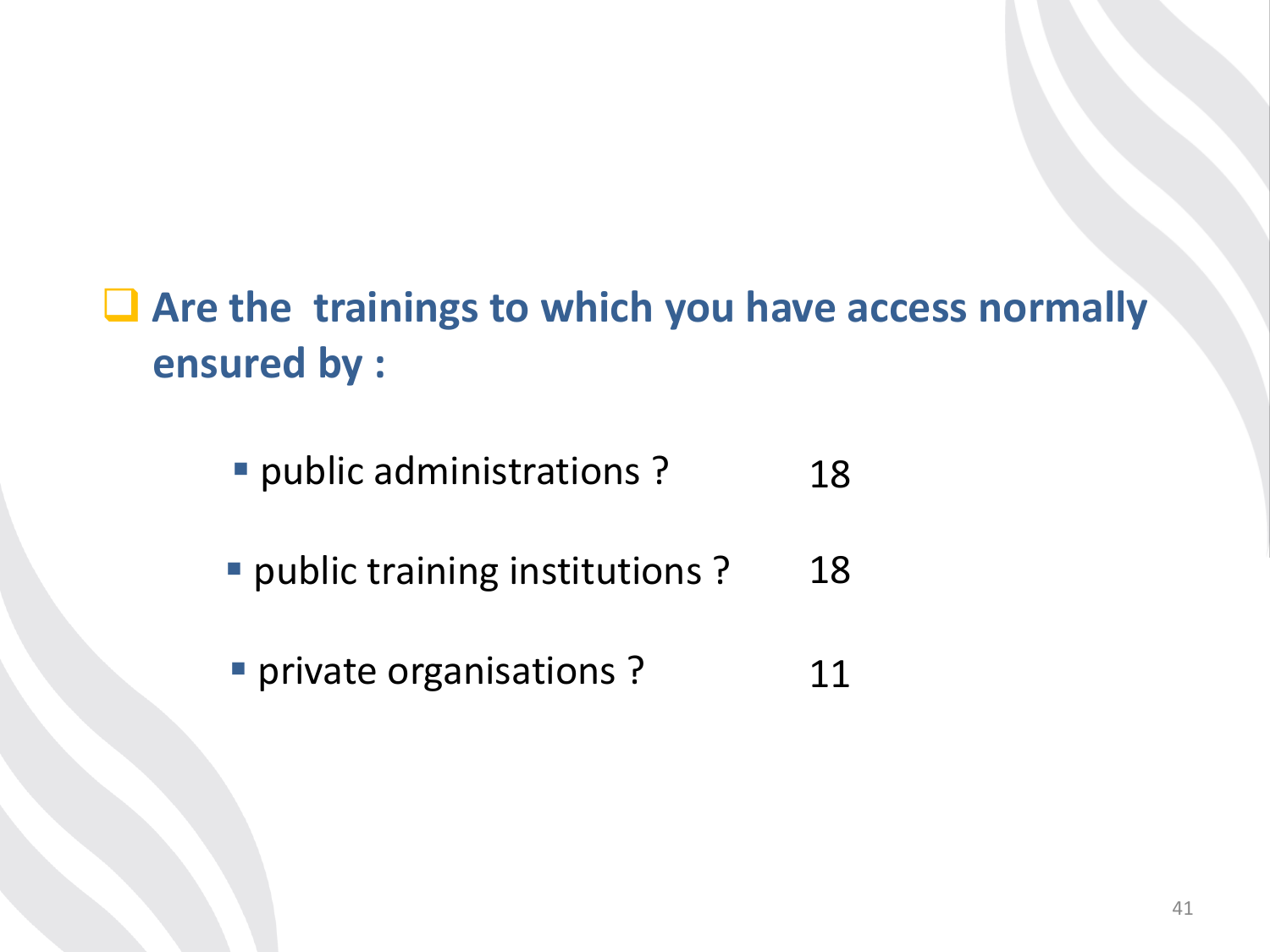#### **In the following areas, are trainings regularly organised for the STRs ?**

**No** : 8

- **foreign languages :** 5
- $\blacksquare$  information and communication technologies : 5
- media training (audio-visual media; social networks) : 4

7

- **negotiation :** 4
- **change management :** 4
- **European regulation :** 5
- $\blacksquare$ law :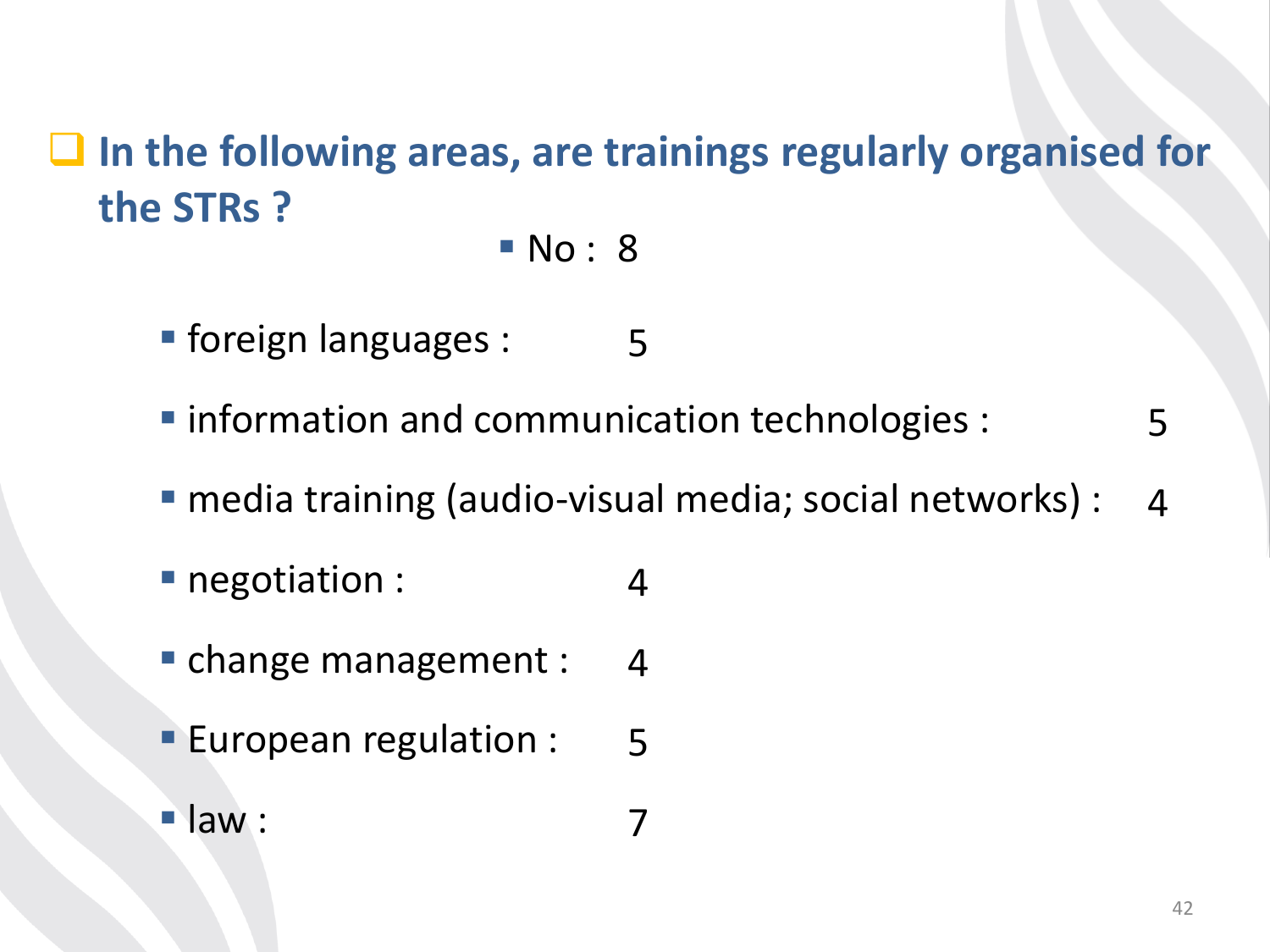# **Are you satisfied with the training offer to which you have access ?**

 $Yes : 14$  No: 8

#### **If not, why ?**

- too, far ?
- **too expensive ?** 1
- **too rarely proposed ?** 6
- unavailable training ? 2

… ?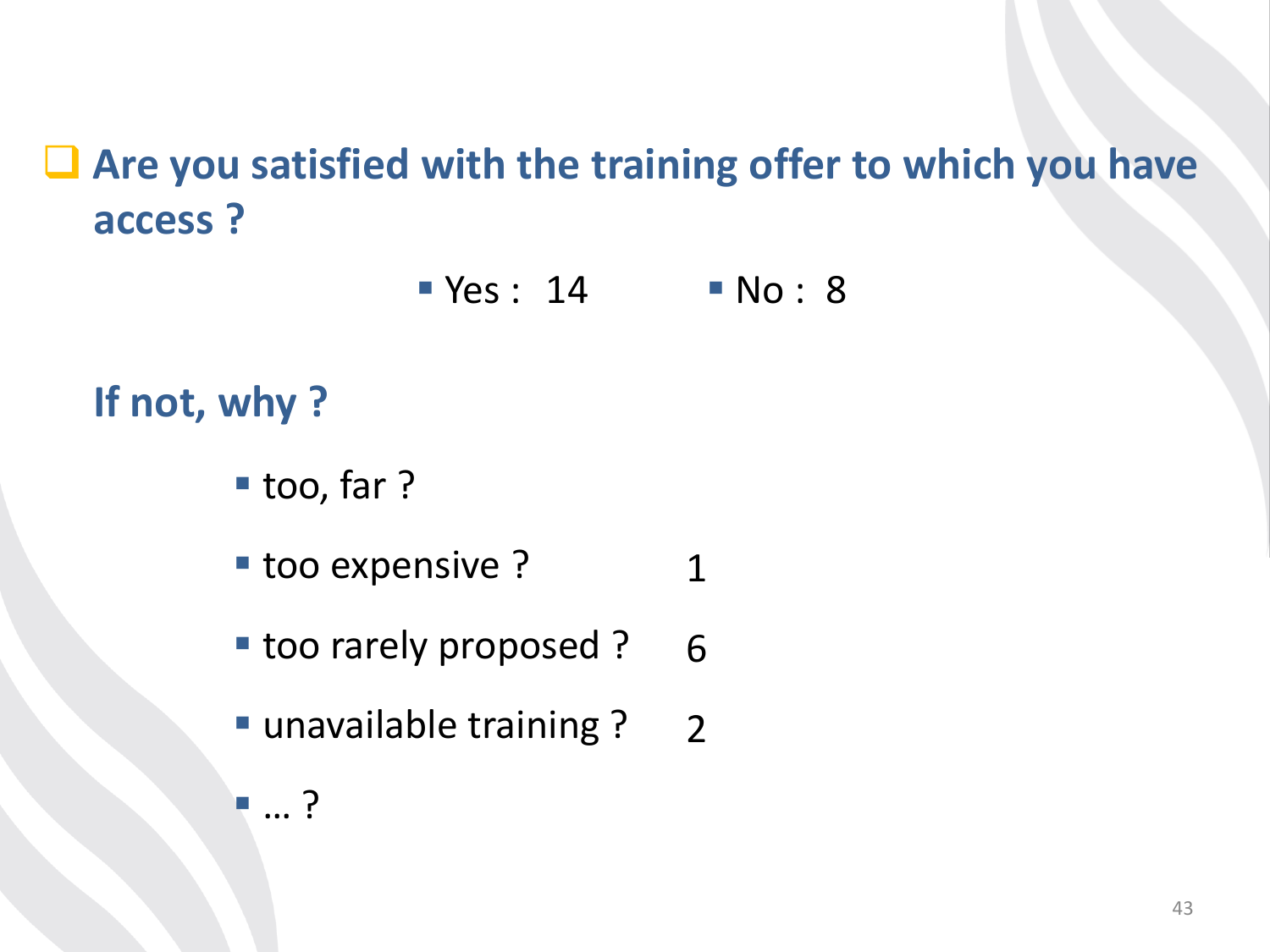# **What living and working conditions ?**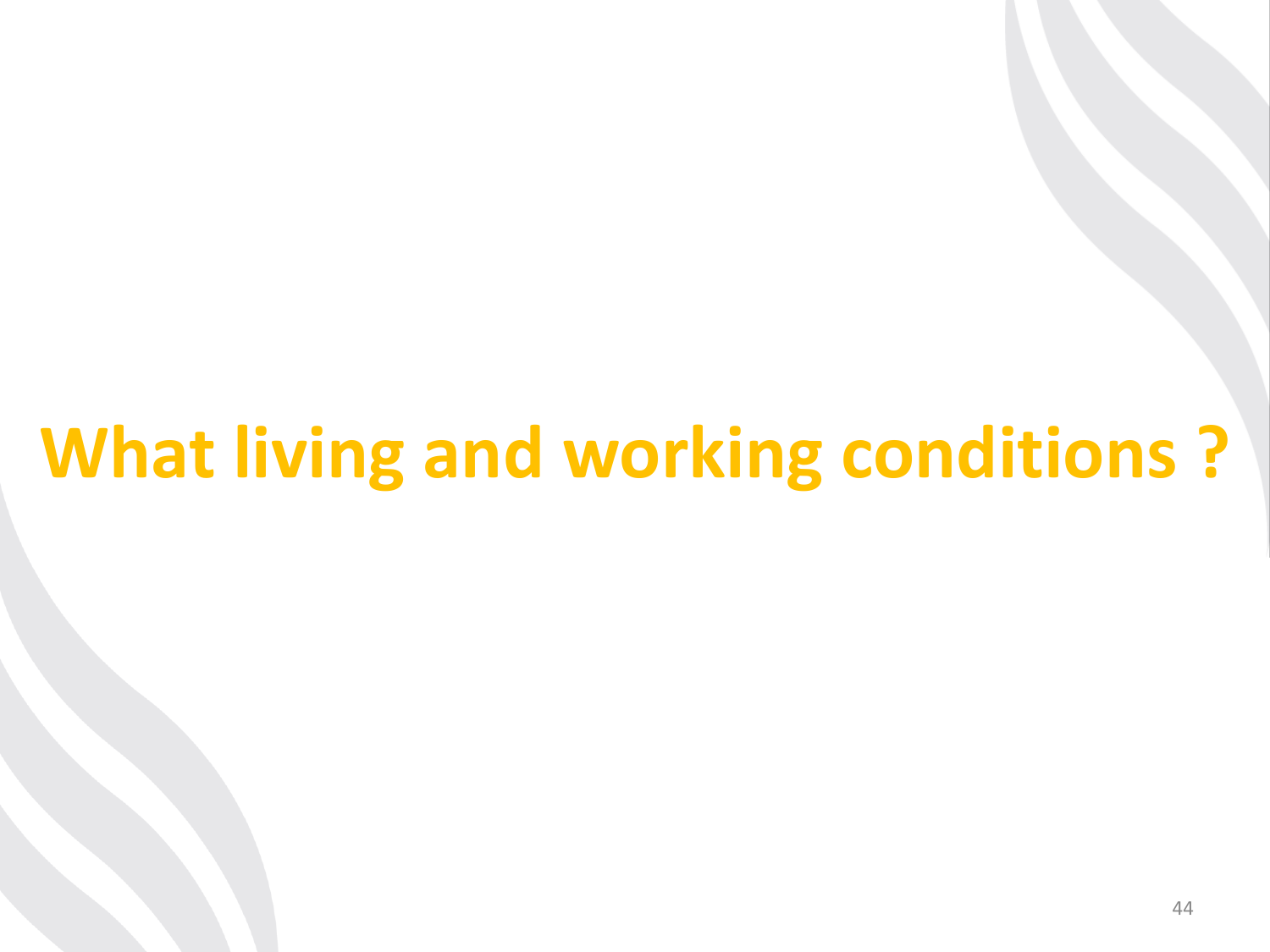# **Is the STR's compensation situated in the upper slice of the public officials ?**

$$
\blacksquare Yes: 20 \blacksquare No: 2
$$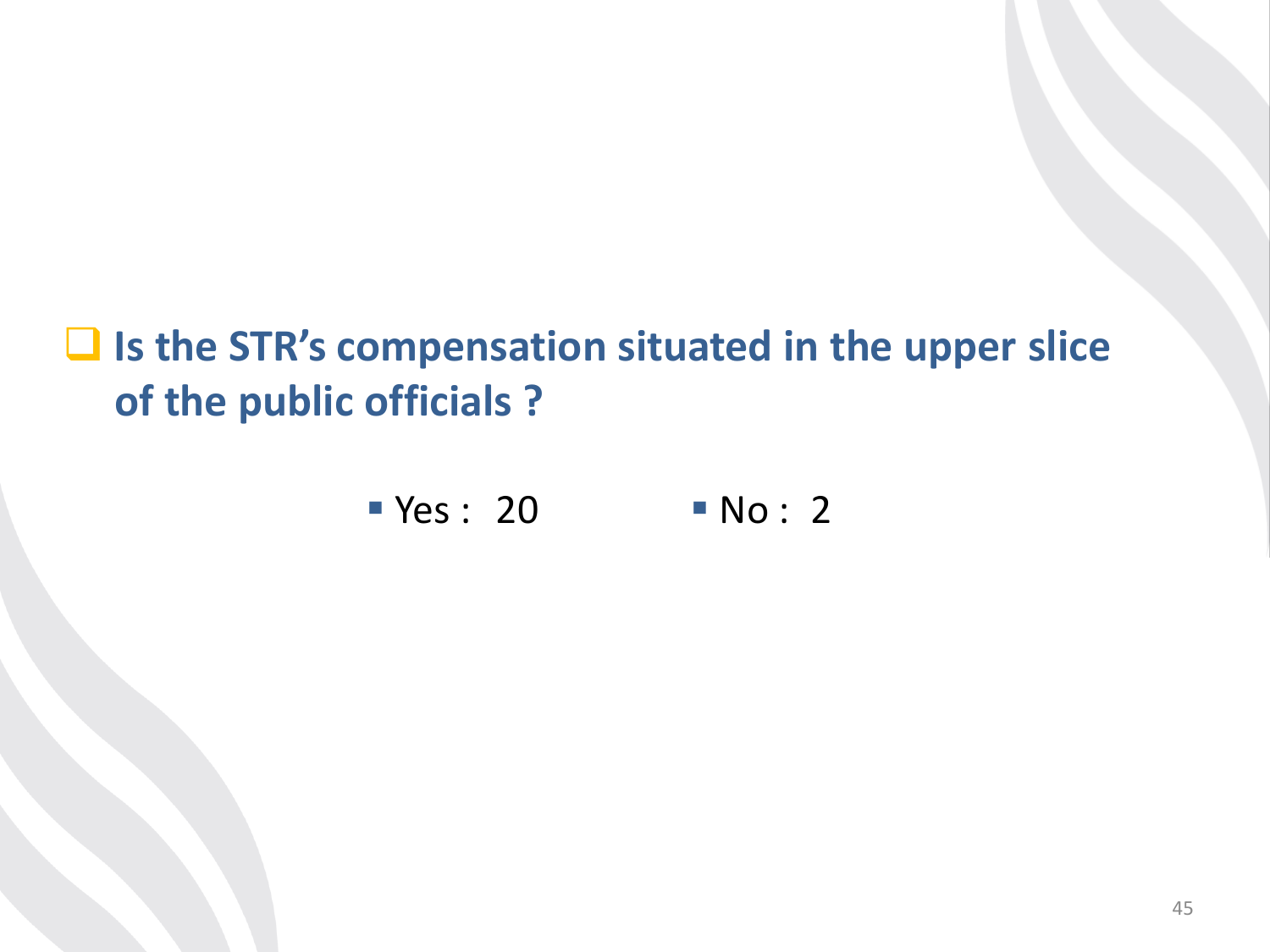**If they receive a compensation , is it of a comparable level with that they would receive in the private sector with equal responsibility :**

> ■ superior to the private sector ?  $\Omega$

- at the same level? 5
- **less than in the private sector ?** 18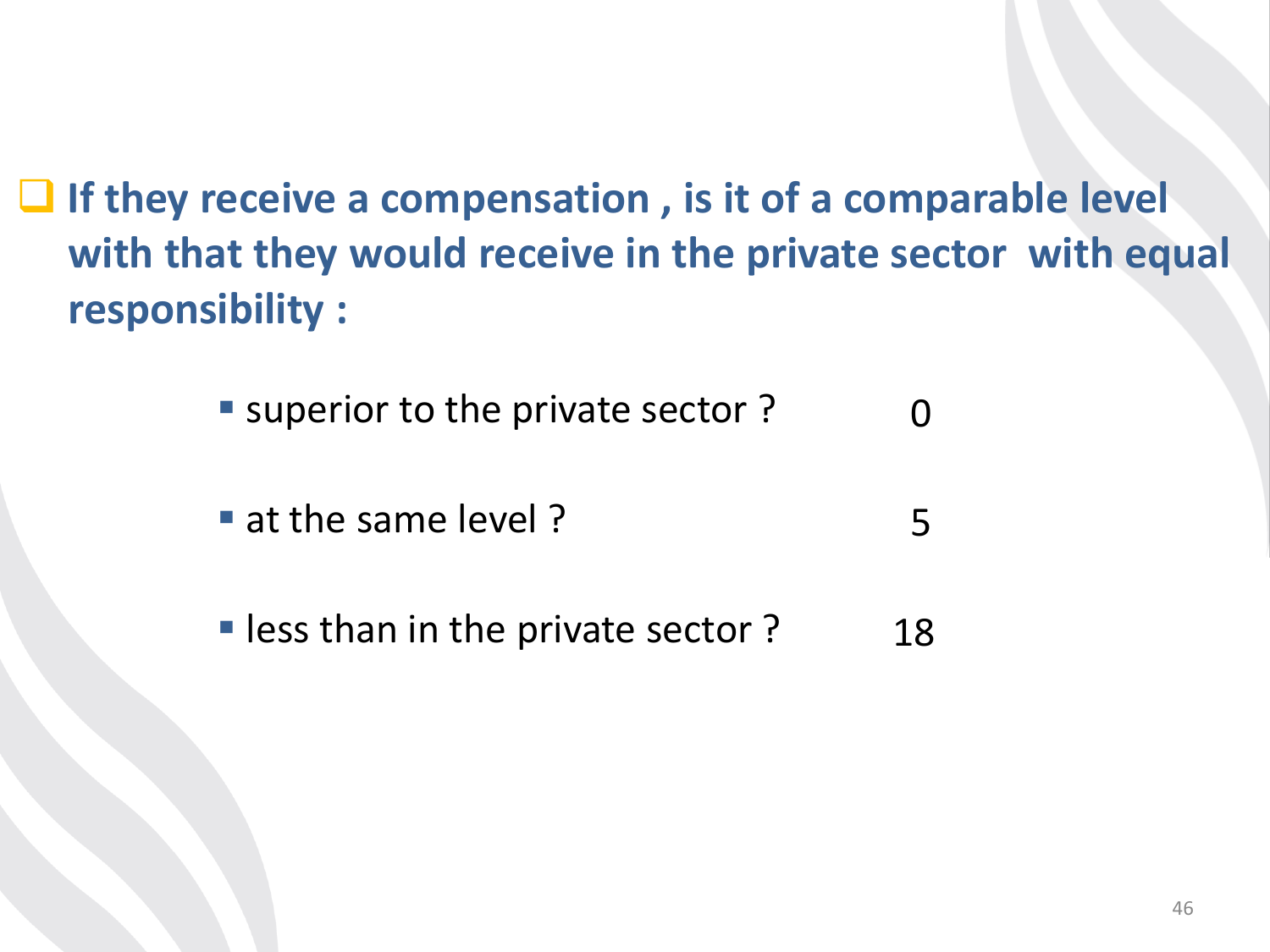# **Do the STRs dispose of entertainment expenses ? No : 8 Yes : 16**

#### **If so, are they**

- free of use ? 3
- **regulated ?** 14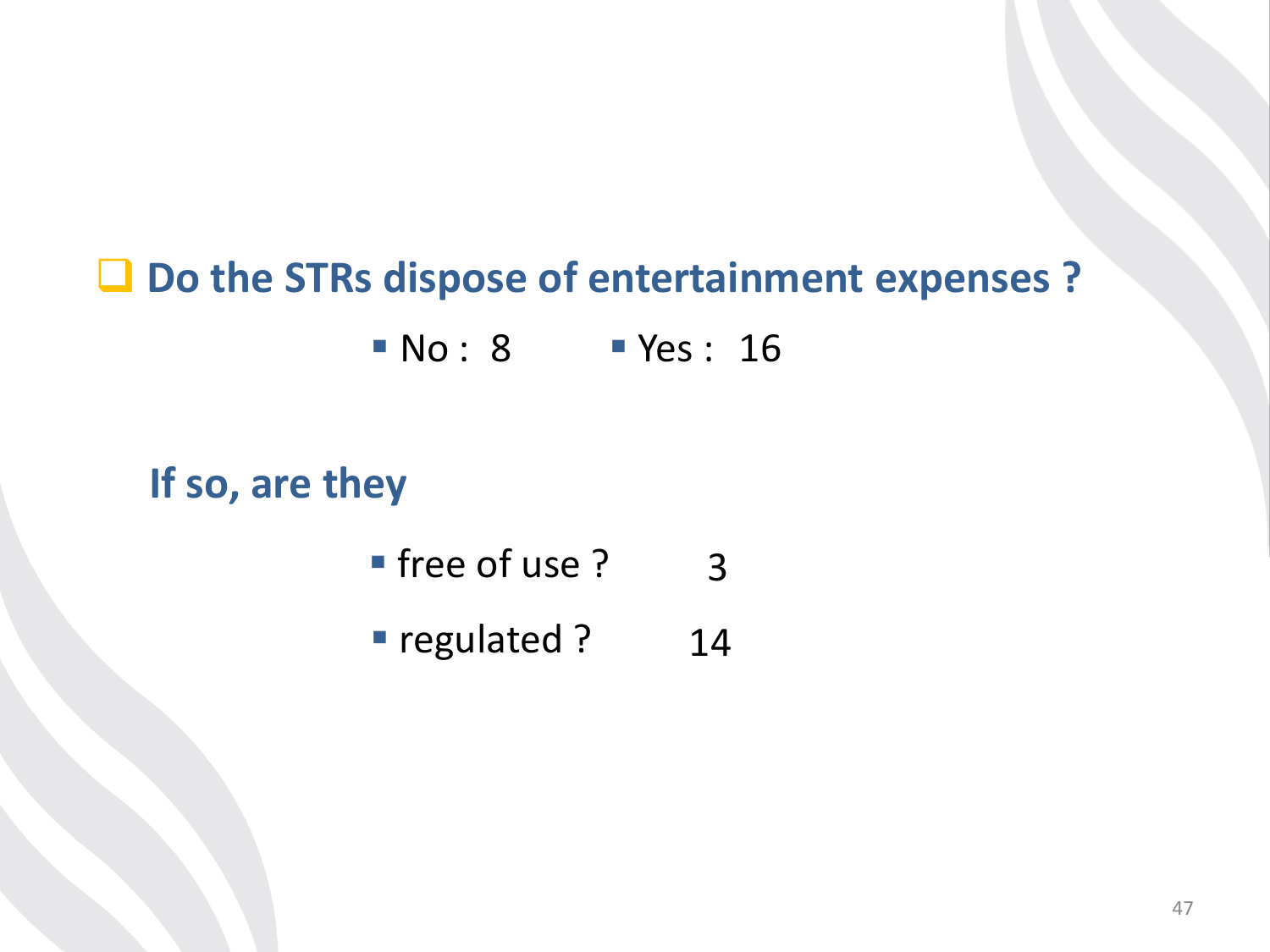#### **Do they dispose of official accommodation ?**

**No: 14 Yes: 10** 

#### **If so, is it :**

- A private accommodation ? 7
- An official residence for receptions and events? 7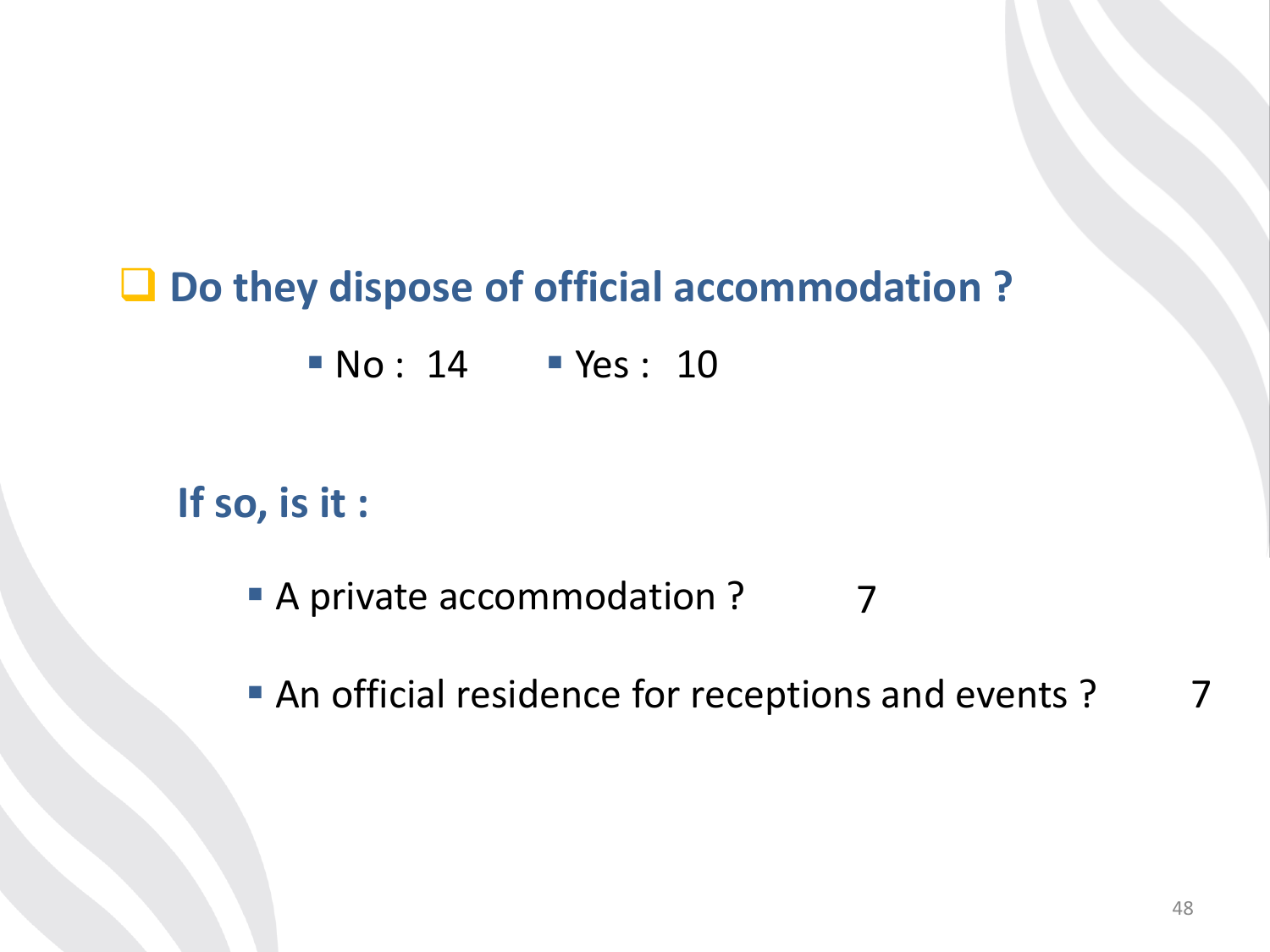**Is there a national legislation that checks if the STR respects the ethical rules from the beginning to the end of his office :**

**No** : 3

■ oath ? 13

**declaration of interest?** 8

**Personal statement of assets ?** 12

**Fig. 1** family declaration of assets ? 4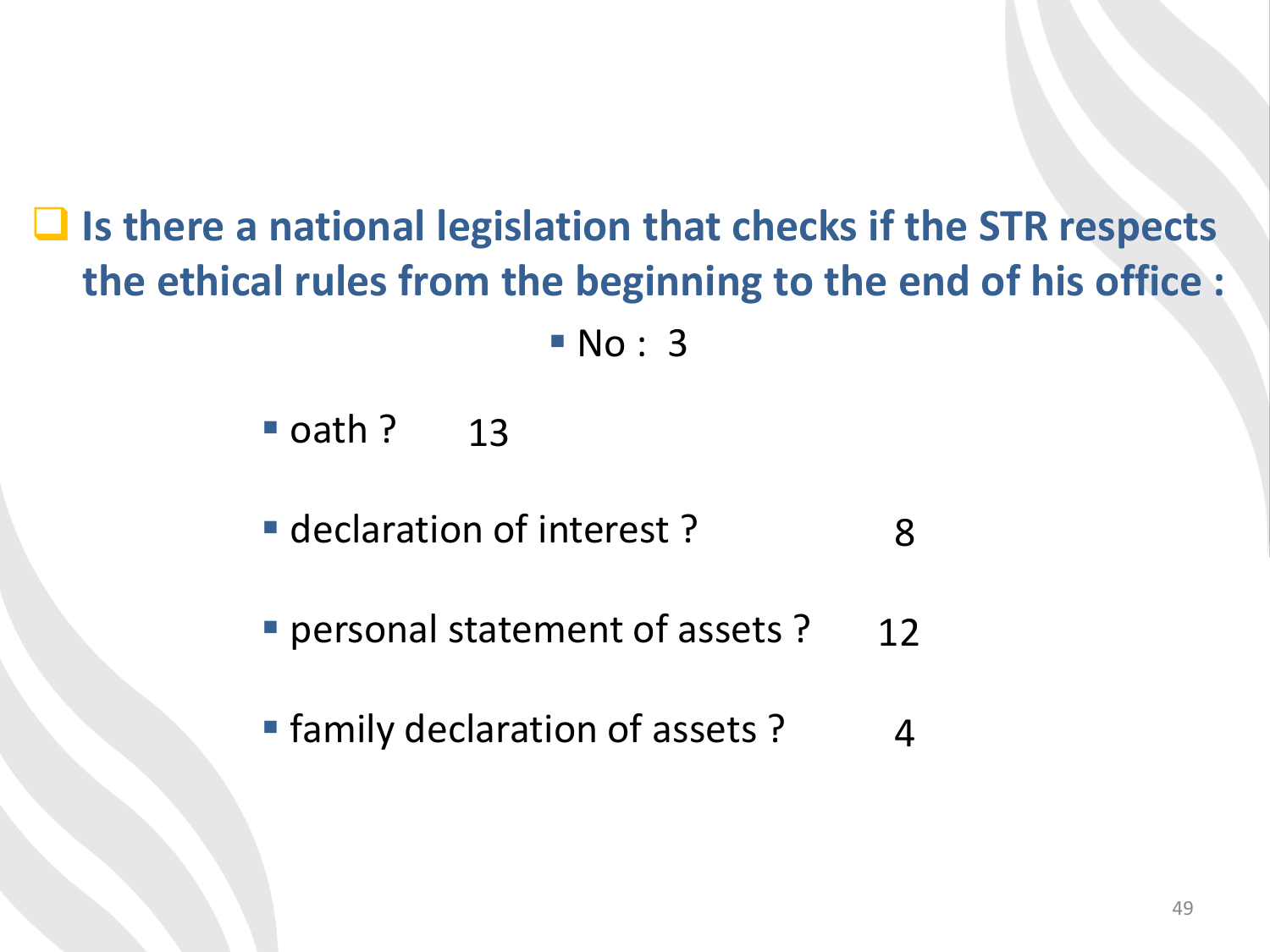#### **What obligations are imposed upon them ?**

| <b>reserve duty</b>         |    |           |
|-----------------------------|----|-----------|
| during the function         | 15 |           |
| after the function          | 9  |           |
| Confidentiality agreement   | 15 |           |
| <b>residency obligation</b> | 10 |           |
| Constant availability       | 18 |           |
| ■ impartiality              | 20 |           |
| $\blacksquare$ other        |    | (loyalty) |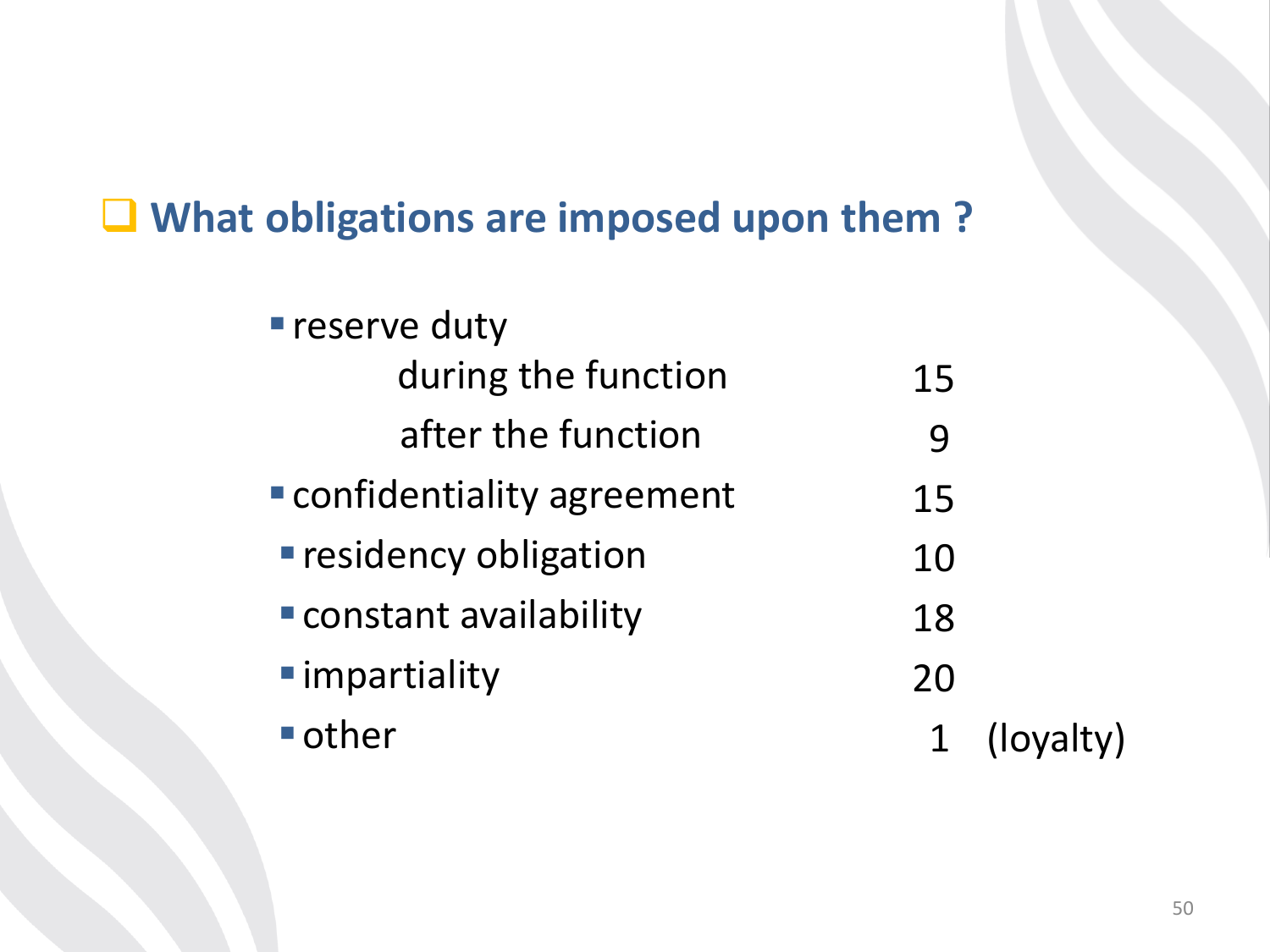**Can the STRs be absent without authorisation :**

**Firm their geographic district ? Yes : 16** 

**Firm their country ?** Yes : 9 (among which 2 after information of the hierarchy).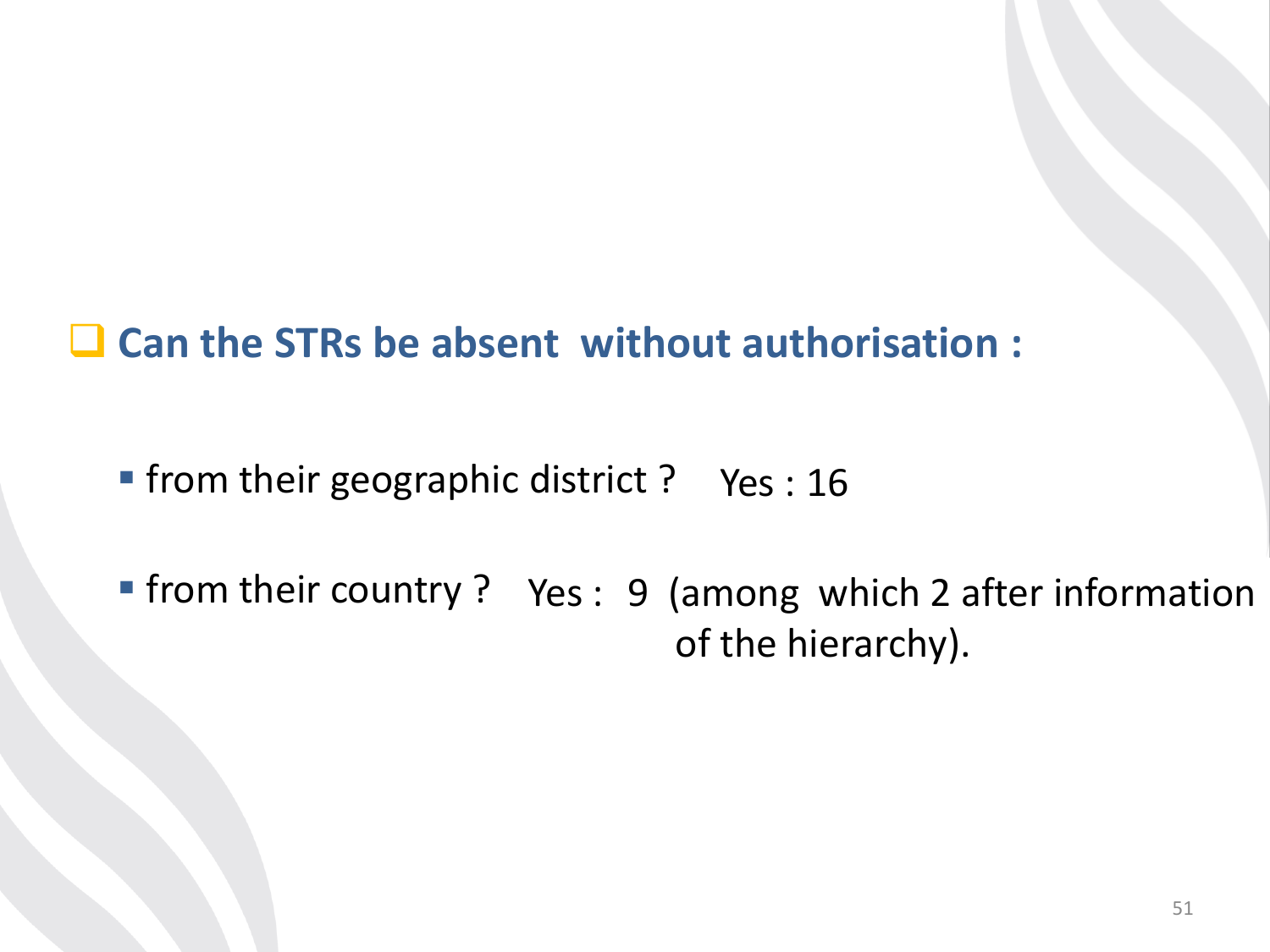#### **What is the annual amount of vacations ?**

33 days (in theory…)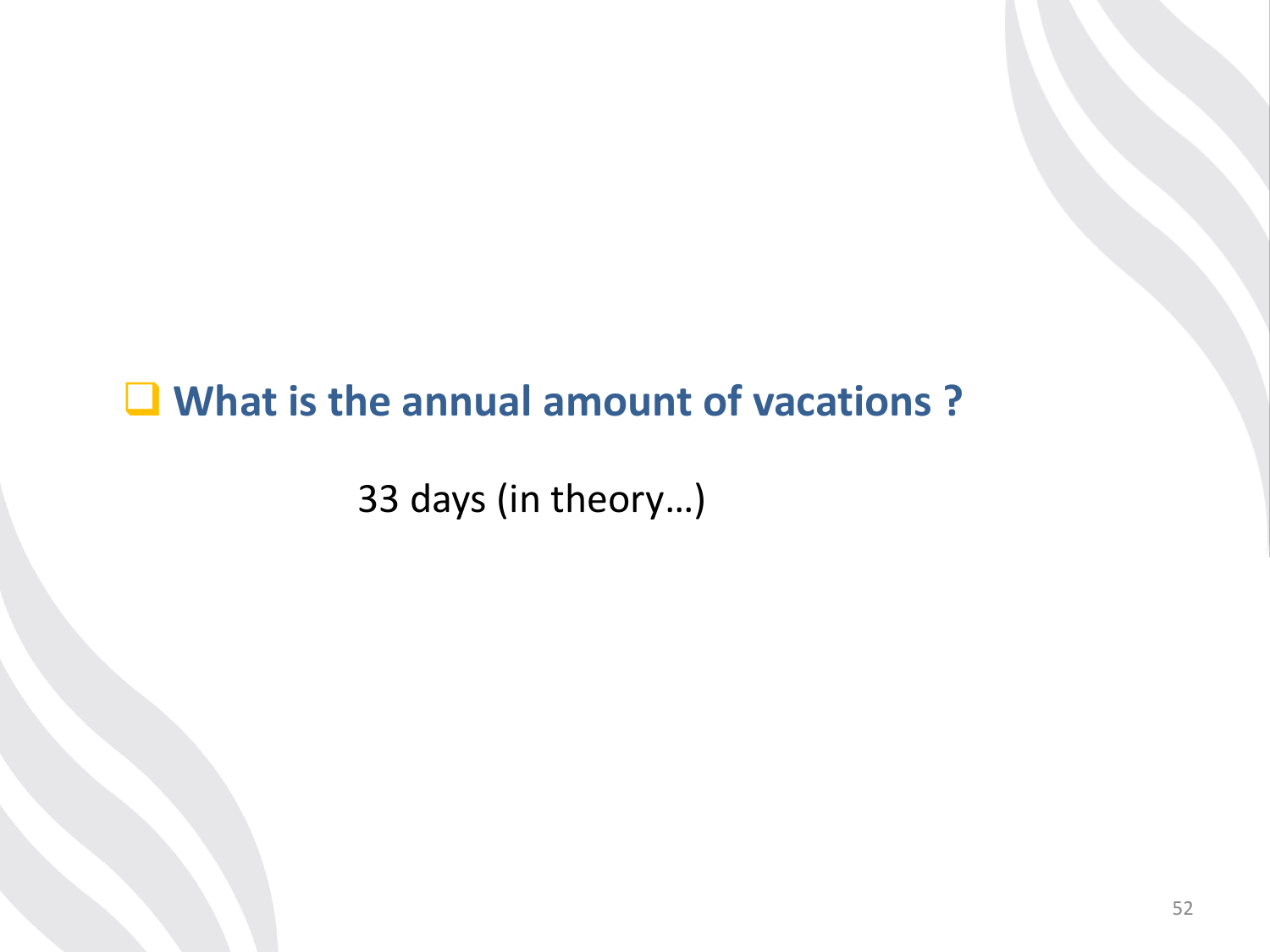**Does the STR exercise his office alone (with a secretariat) or does he have a team of personal counsellors ?**

> Team (variable size) : 22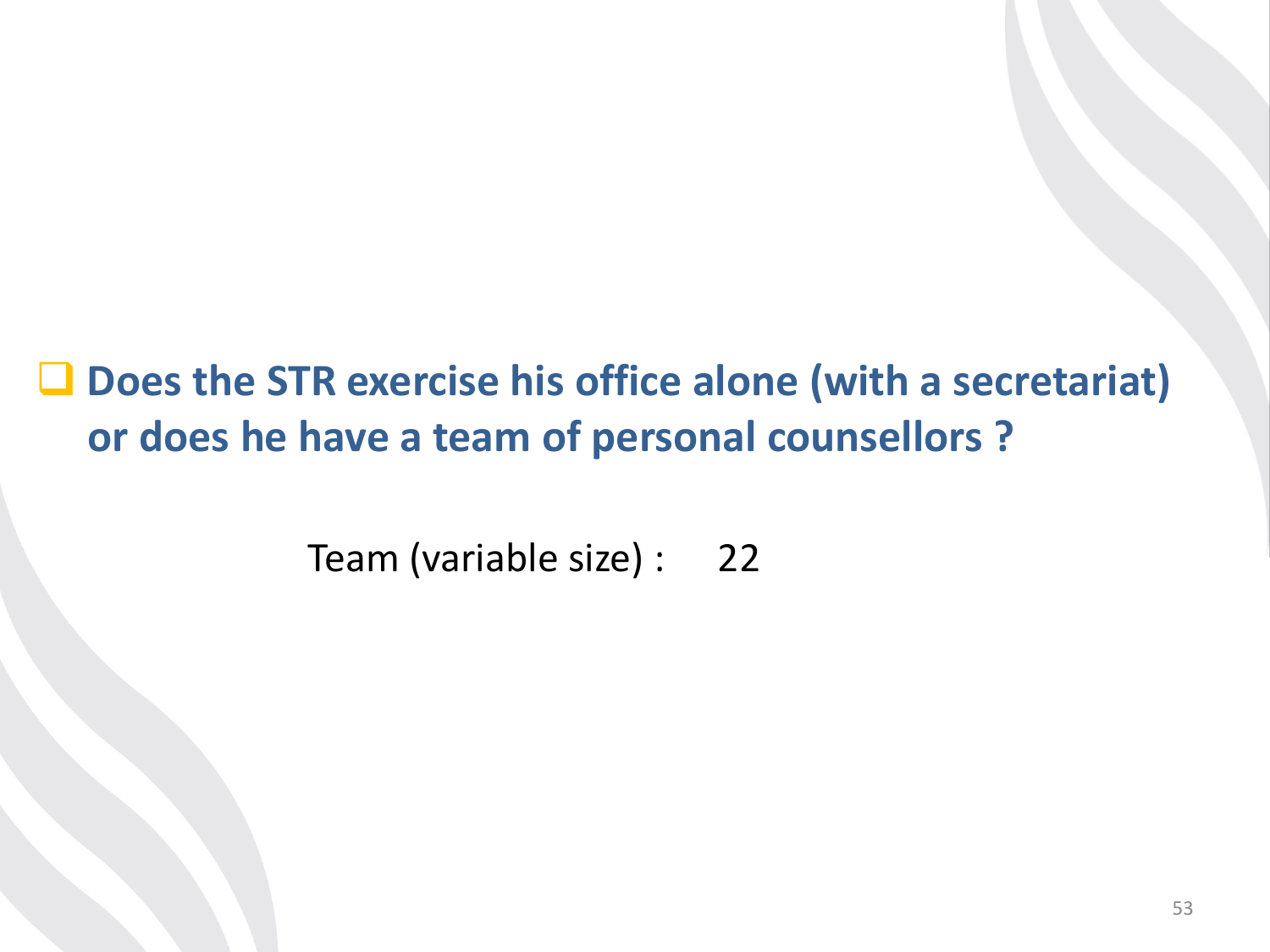- **What is the average number of the close team (cabinet) which he disposes of :**
	- **total number of his immediate office ? 11 (few having a** real assistant)
	- $\blacksquare$  including how many managers ? 2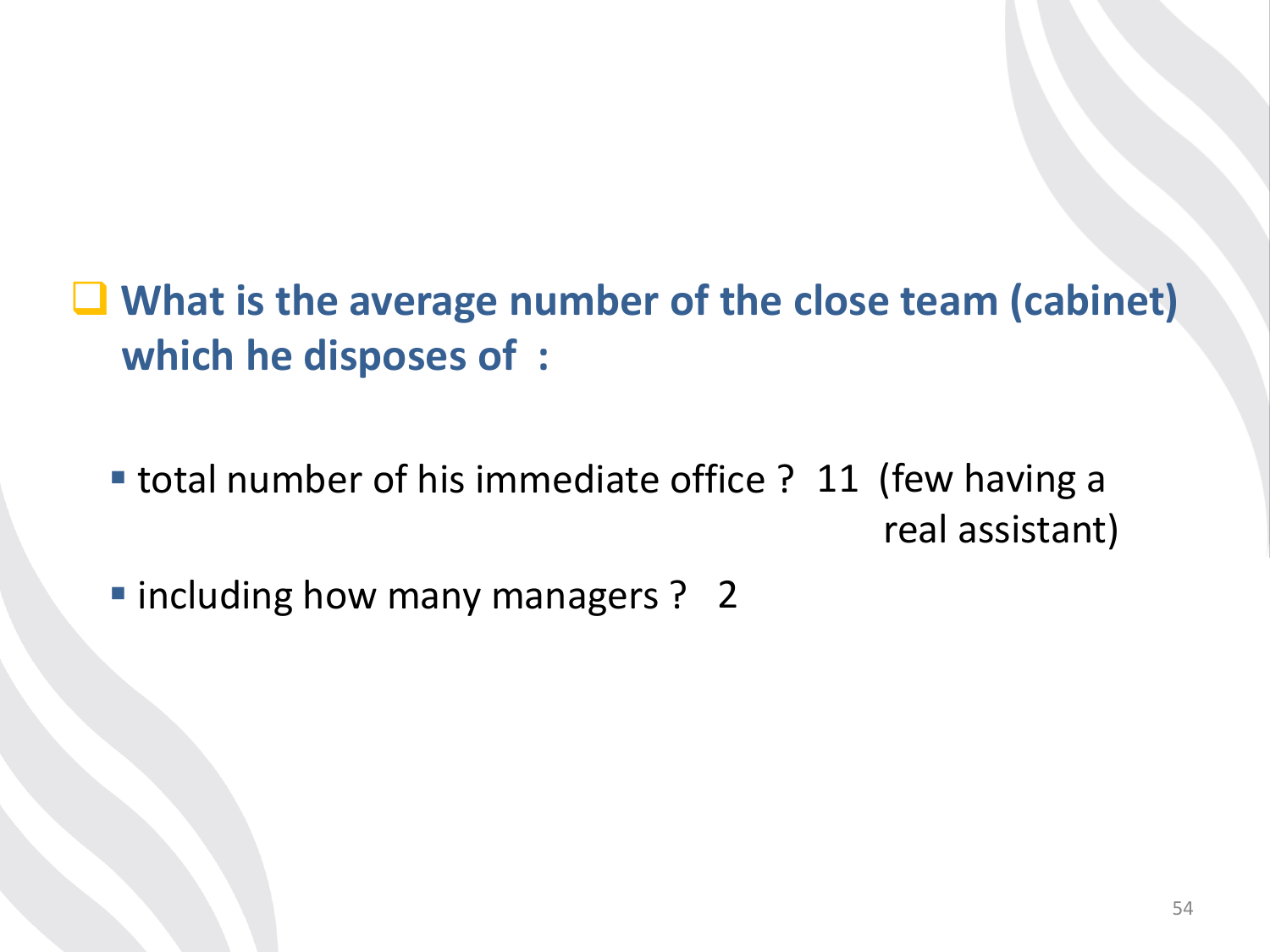#### **How many direct subordinates (n-1) does he have ?** 16

**Including how many heads of service ? 5** 

(answers not significant enough)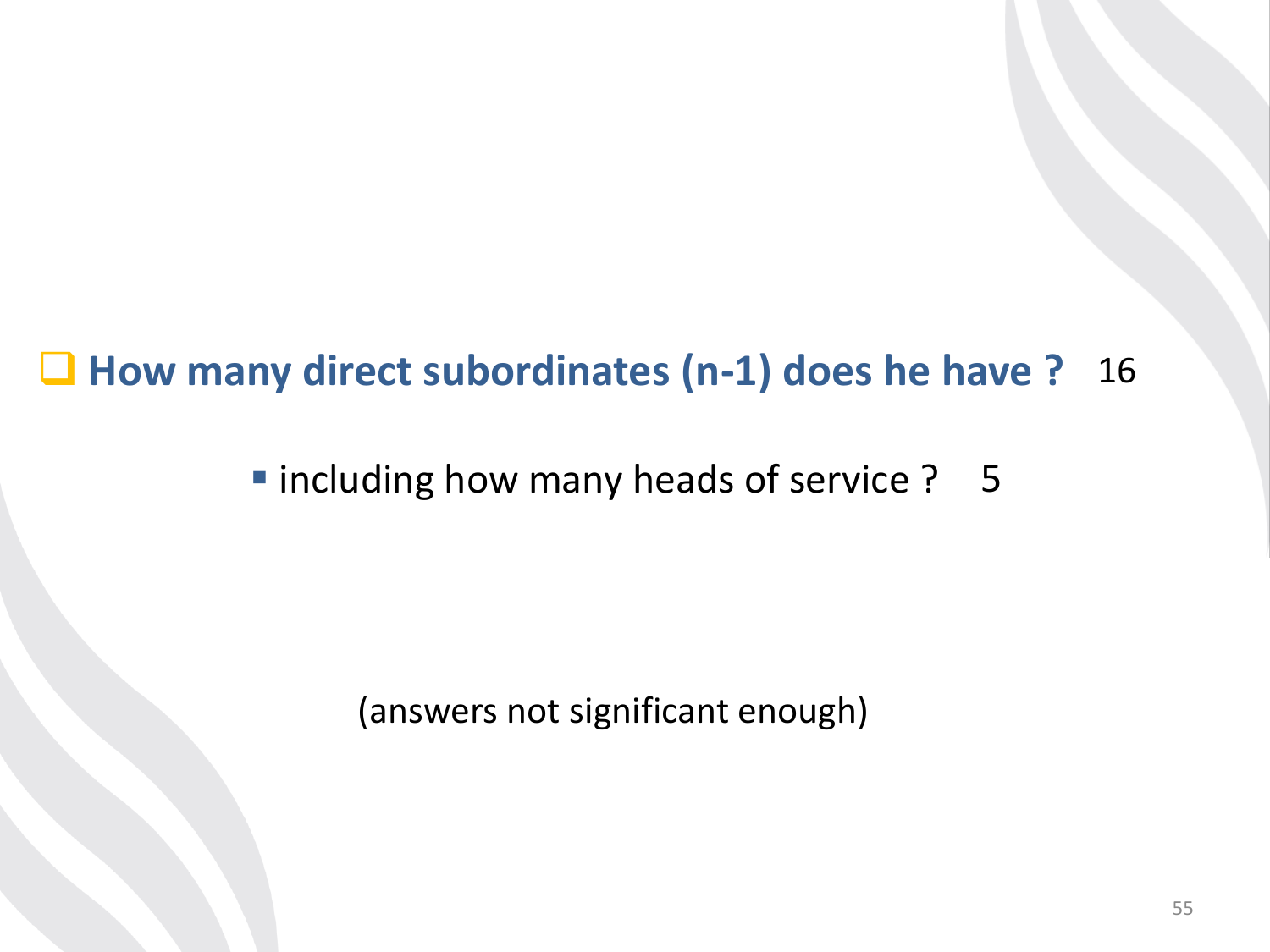# **Do you manage directly specific credits (functioning or / and investments) :**

- **for the organization of your services ?** No : 10 Yes : 12
- **Fight** for the maintenance of your premises ? No : 10 Yes : 12
- **Fighthare in the maintenance of your official residence ? No : 1 Yes : 7**

If so, is this management controlled ? Yes : 7

By whom ? Administrative services : 13

 Court of Auditors: 3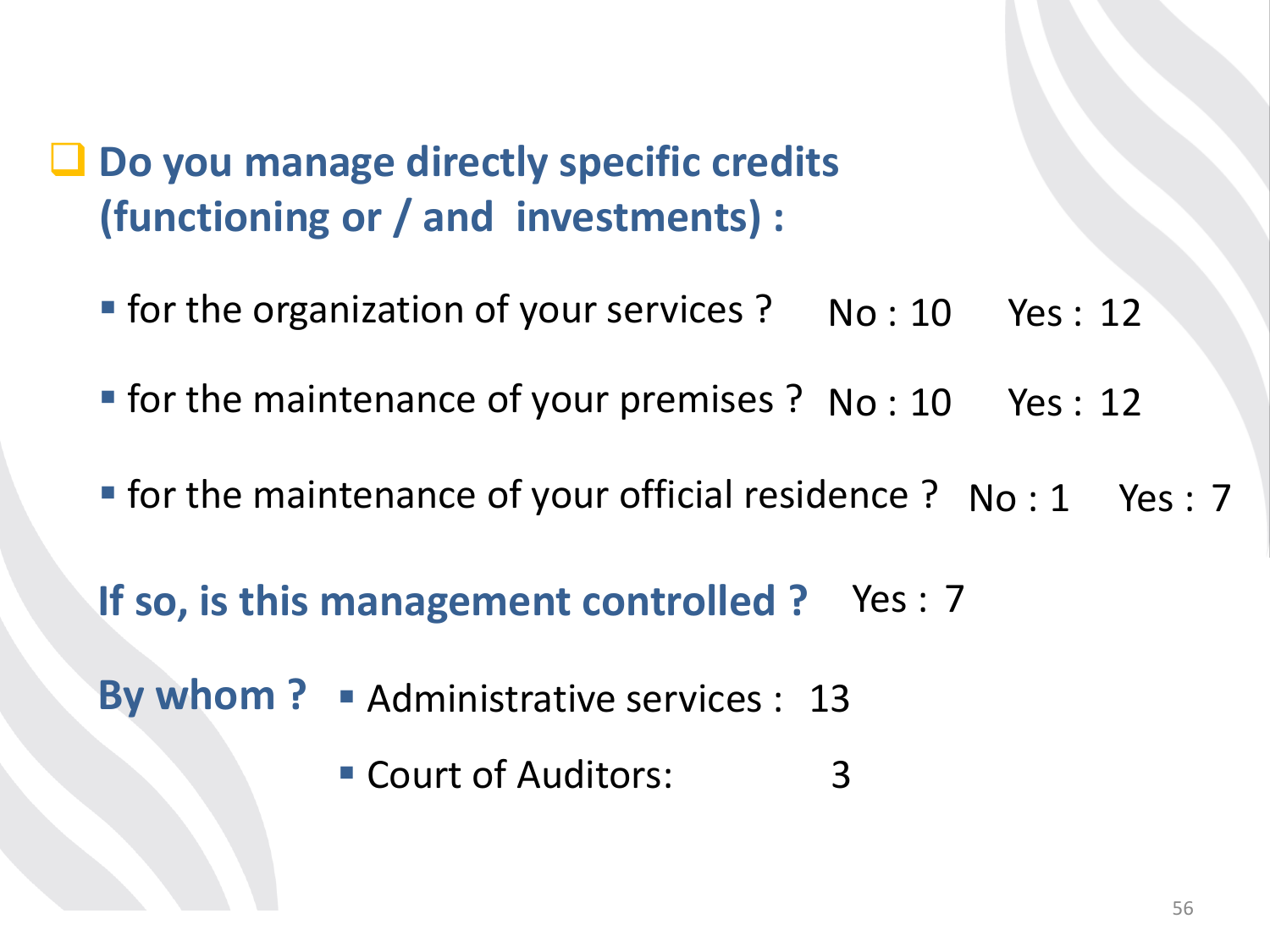# **Are your functions only representational ?**

No : 23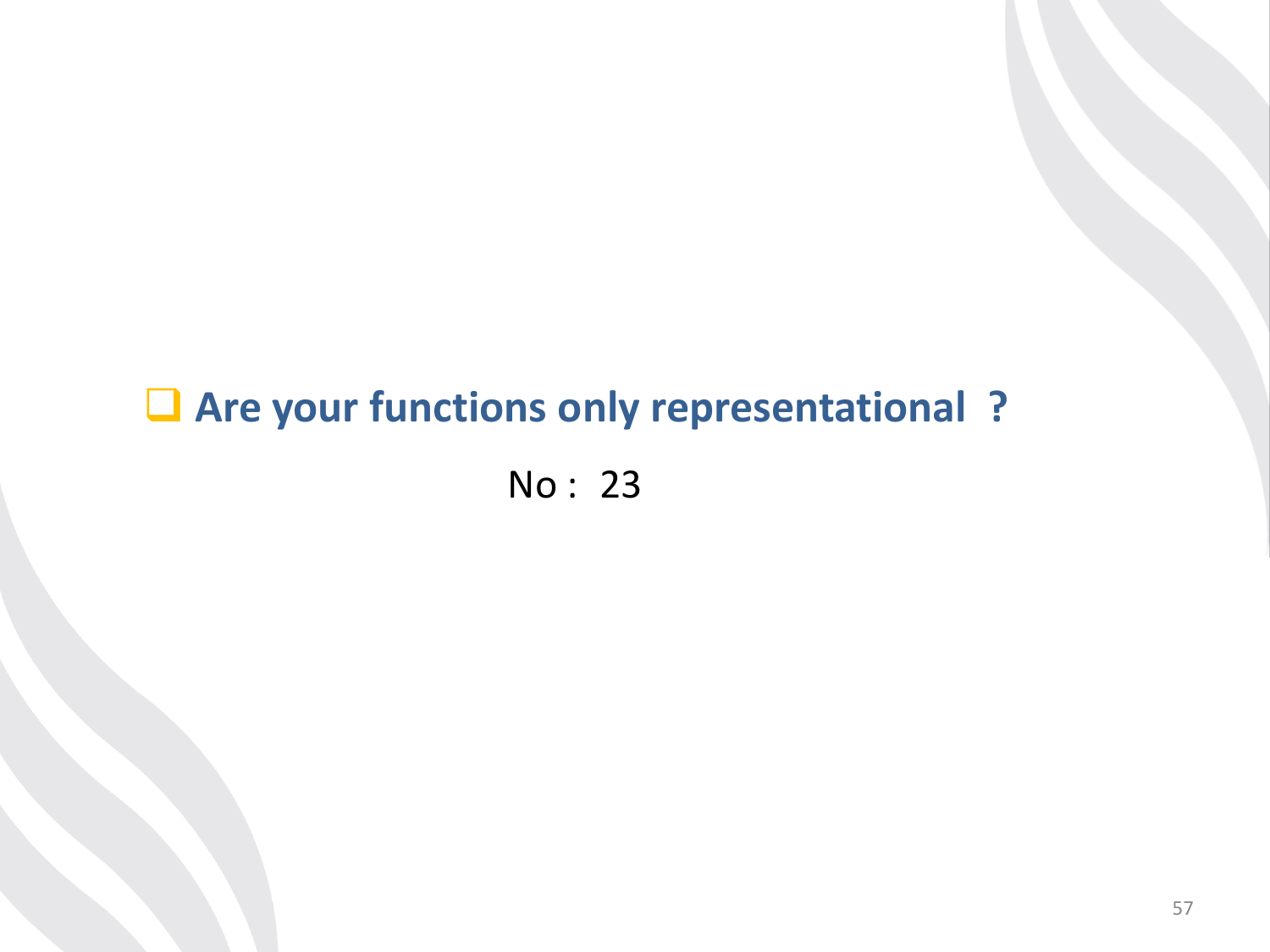#### **Is the office of STR in your country :**

- little stressful ? 2
- rather stressful ? 13
- very stressful? 8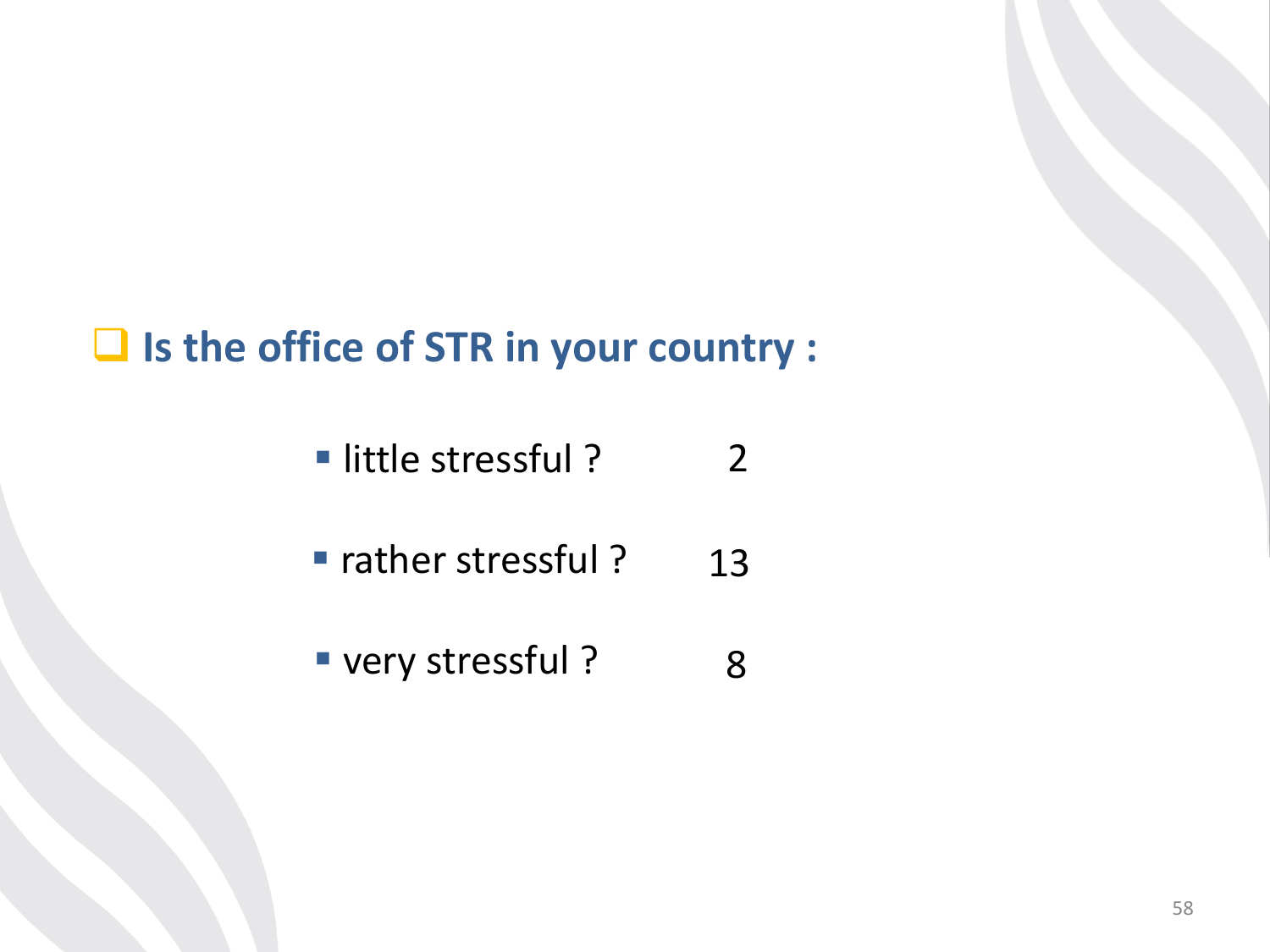#### **Is the tress taken into account in your professional framework ?**

Yes : 7 No : 17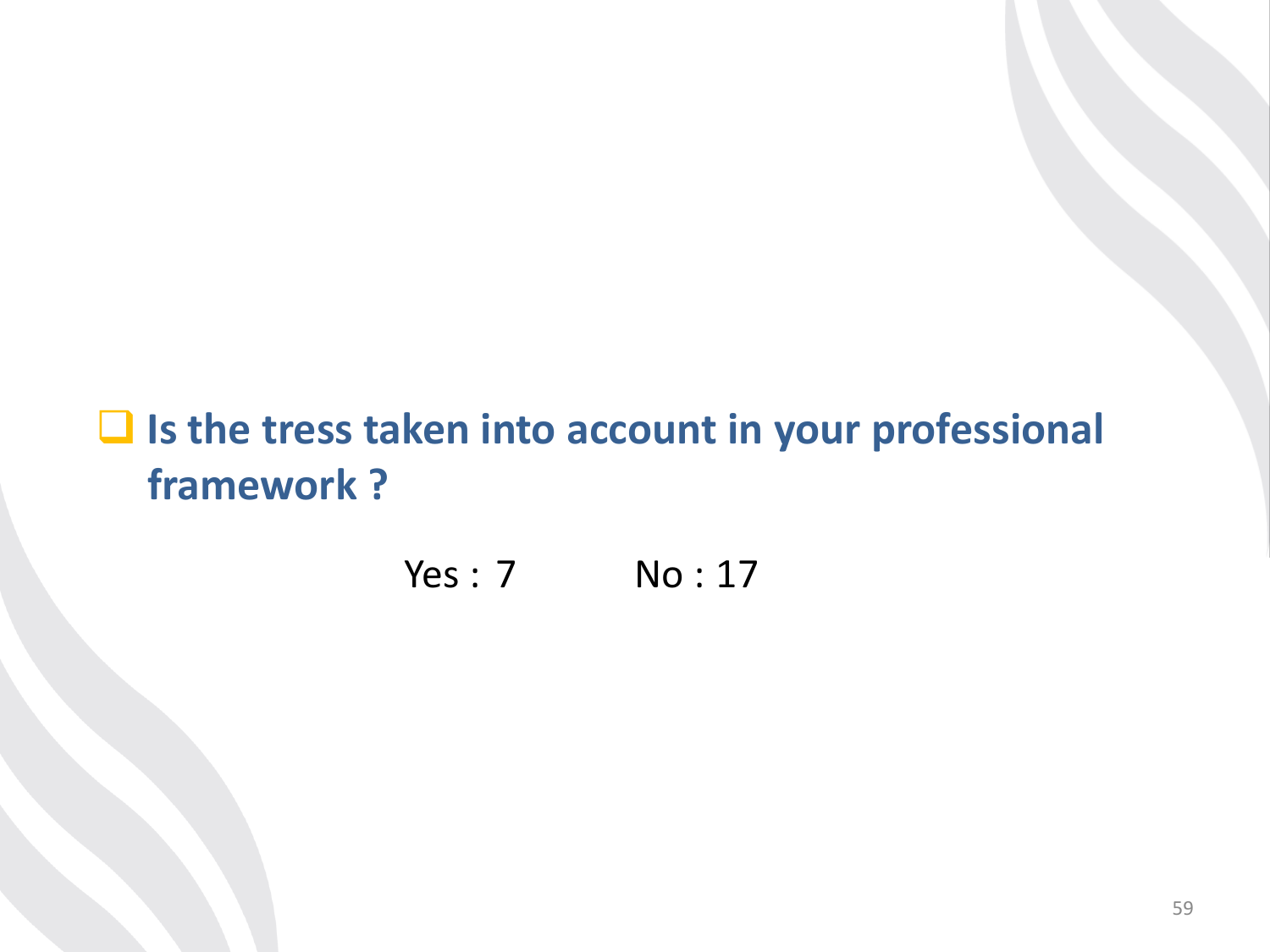# **Can the STRs benefit from support in certain circumstances ?**

Yes : 7 No : 15

#### **from coaching?** Yes: 7 No: 17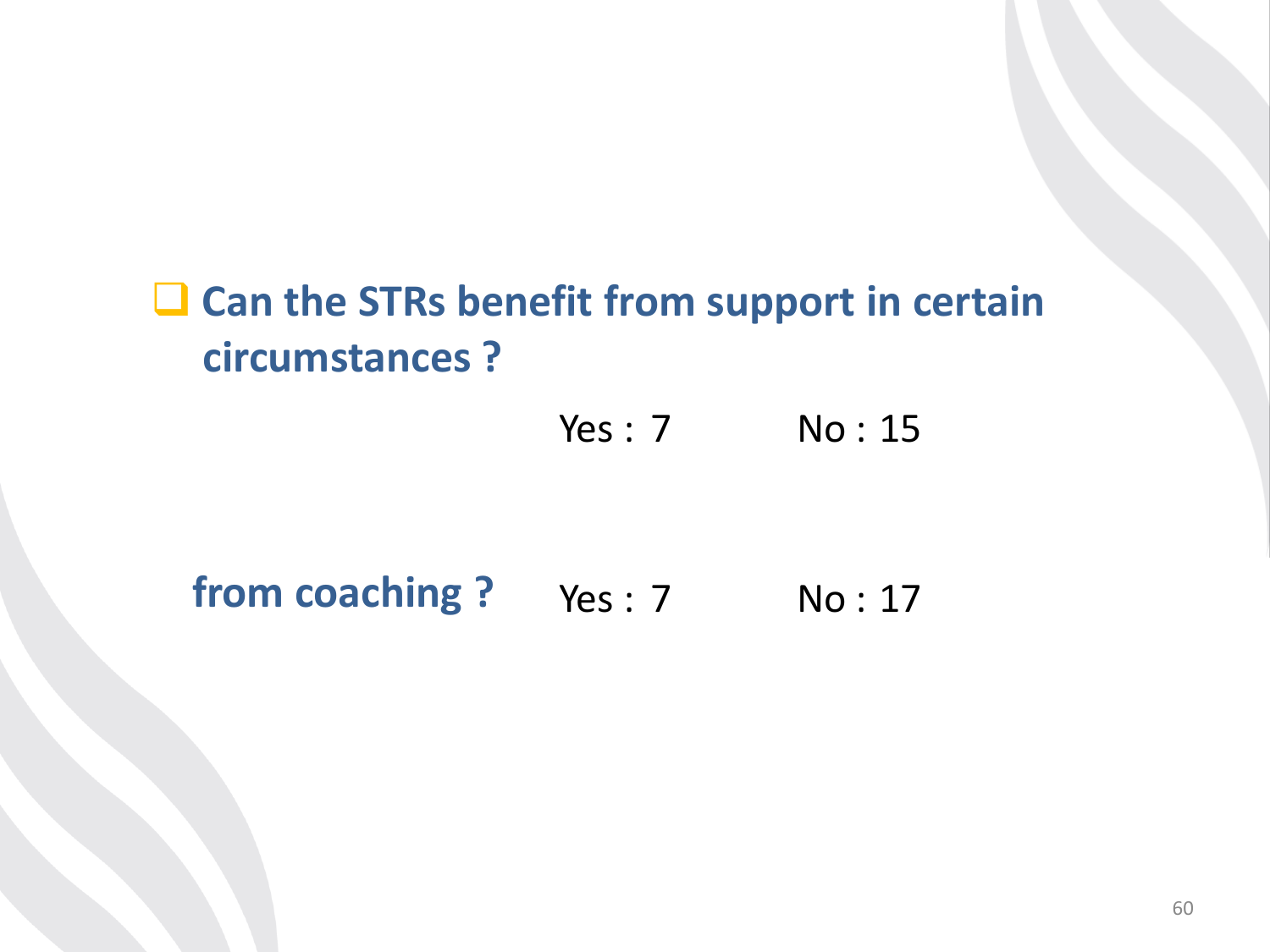#### **Is there a human resources policy for the STRs ?**

Yes : 8 No : 16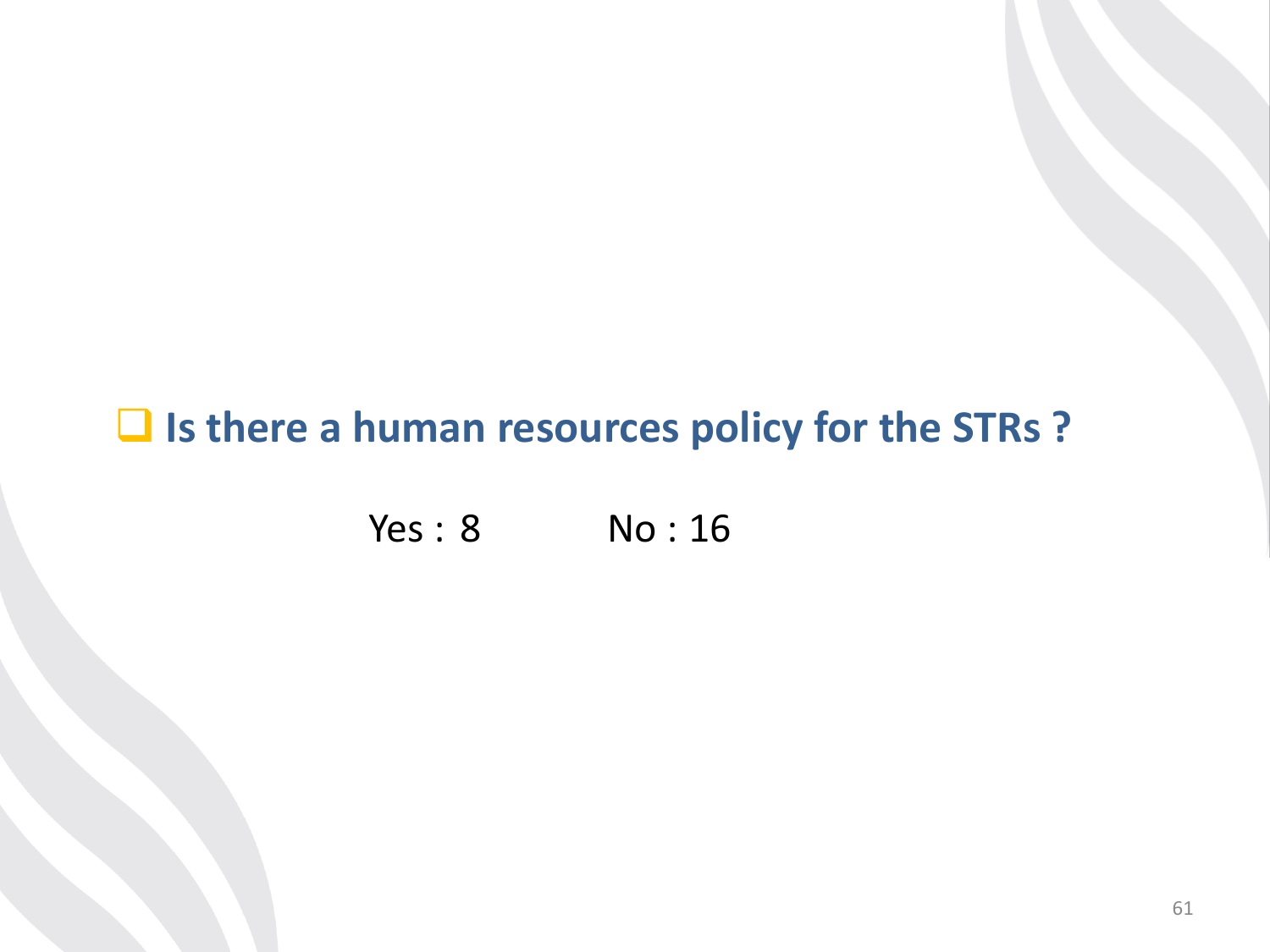# **Reforms, means and contribution to public investment**

# **(Questions prepared by the OECD)**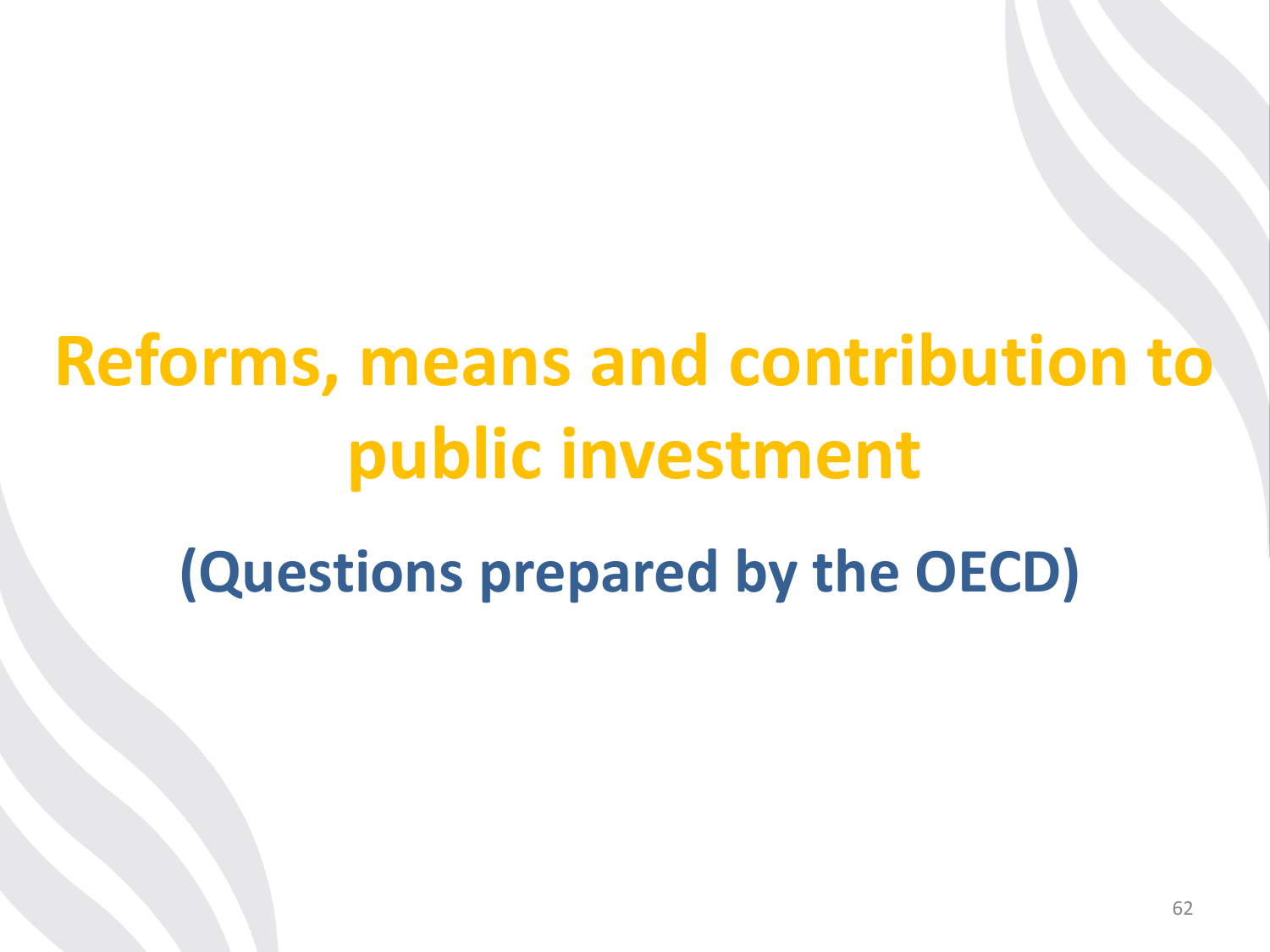- **Has your country recently launched – or is going to launch – significant institutional and financial reforms ?**
	- **P** Yes, mainly through the recentralisation of several responsibilities and budgets : 3
	- **P** Yes, mainly through the decentralisation of several responsibilities and budgets : 5
	- Yes, through processes of both decentralisation and recentralisation and financial reallocation : 10
	- No, no reform of this type : 6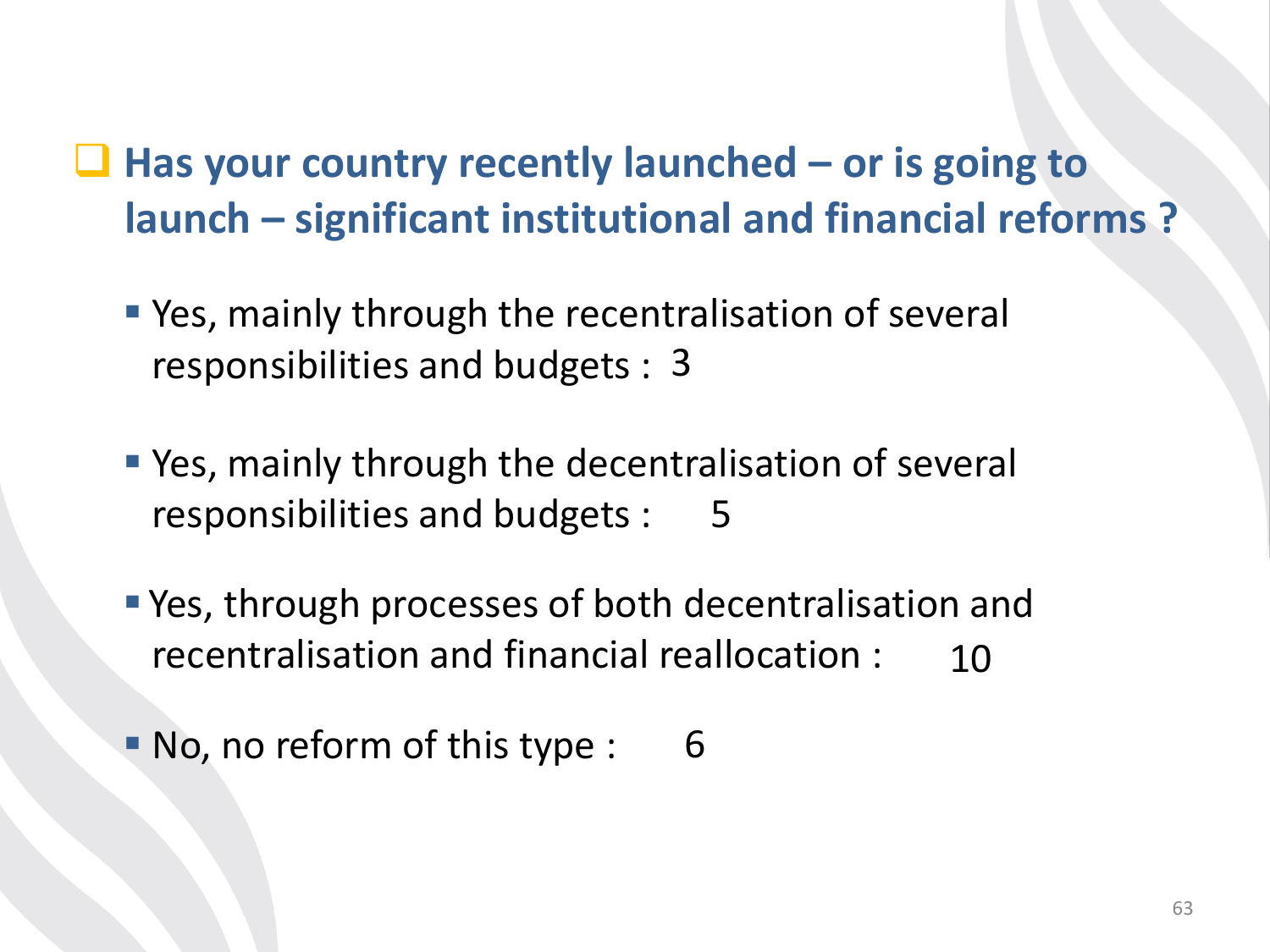**If the answer is NO, could you indicate if such institutional and financial reforms are considered within the next 5 years ?** 

Yes: 5 No: 5 NSP: others

**If the answer is YES, could you specify if the institutional/financial reforms have a direct impact on the tasks of the territorial state representatives ?**

Yes : 15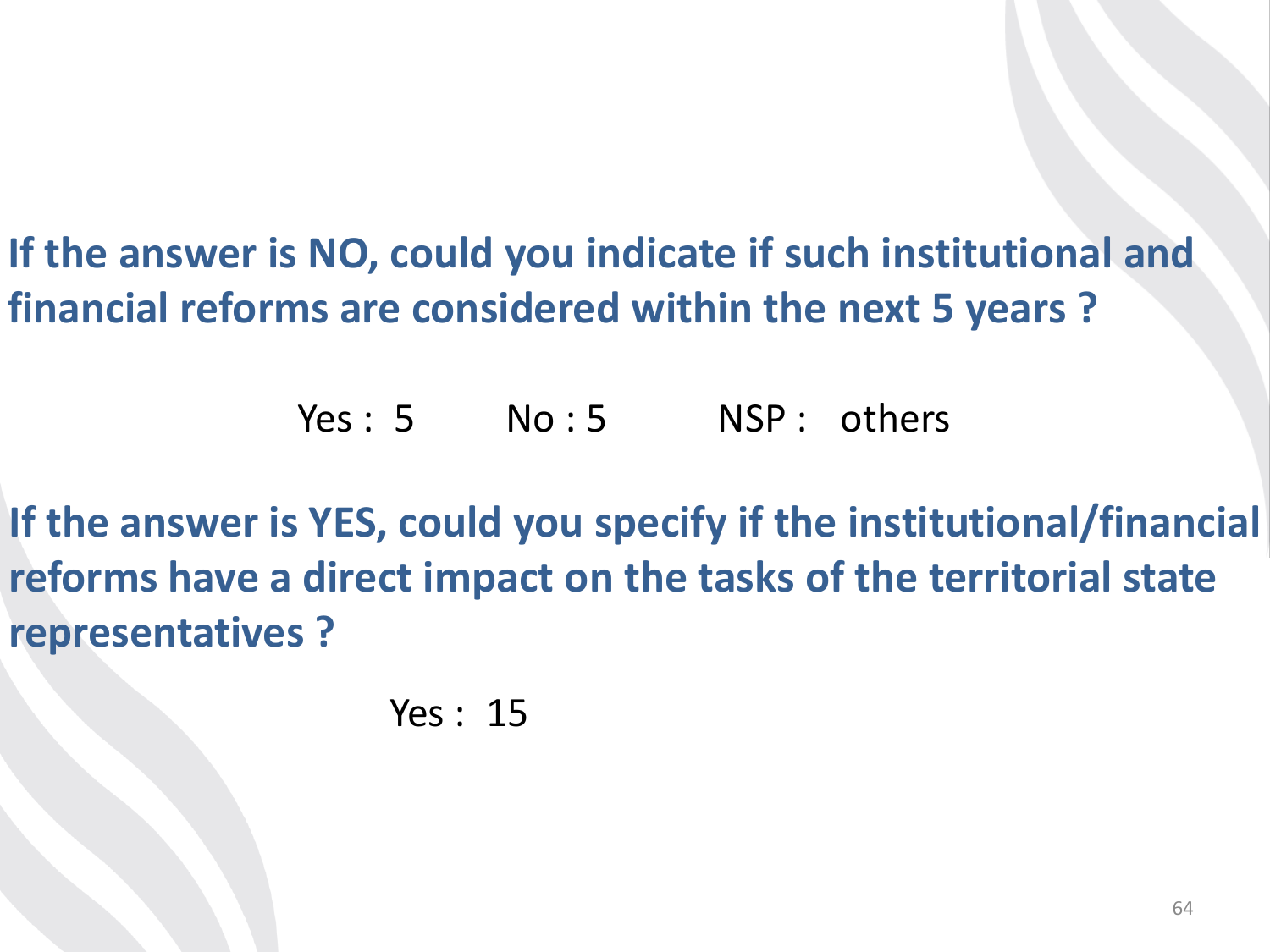■ Has your country recently launched – or is going to **launch – significant territorial reforms (redrawing of sub national administrative boundaries) ?**

**P** Yes, specify : 10 (territorial reform, except 1 : health system)

**No**: 14

**If the answer is NO, could you indicate if such territorial reforms are considered within the next 5 years ?** 

Specify : on the way : 5 professionalisation of prefects (Romania) reduction of the number of districts (Fribourg)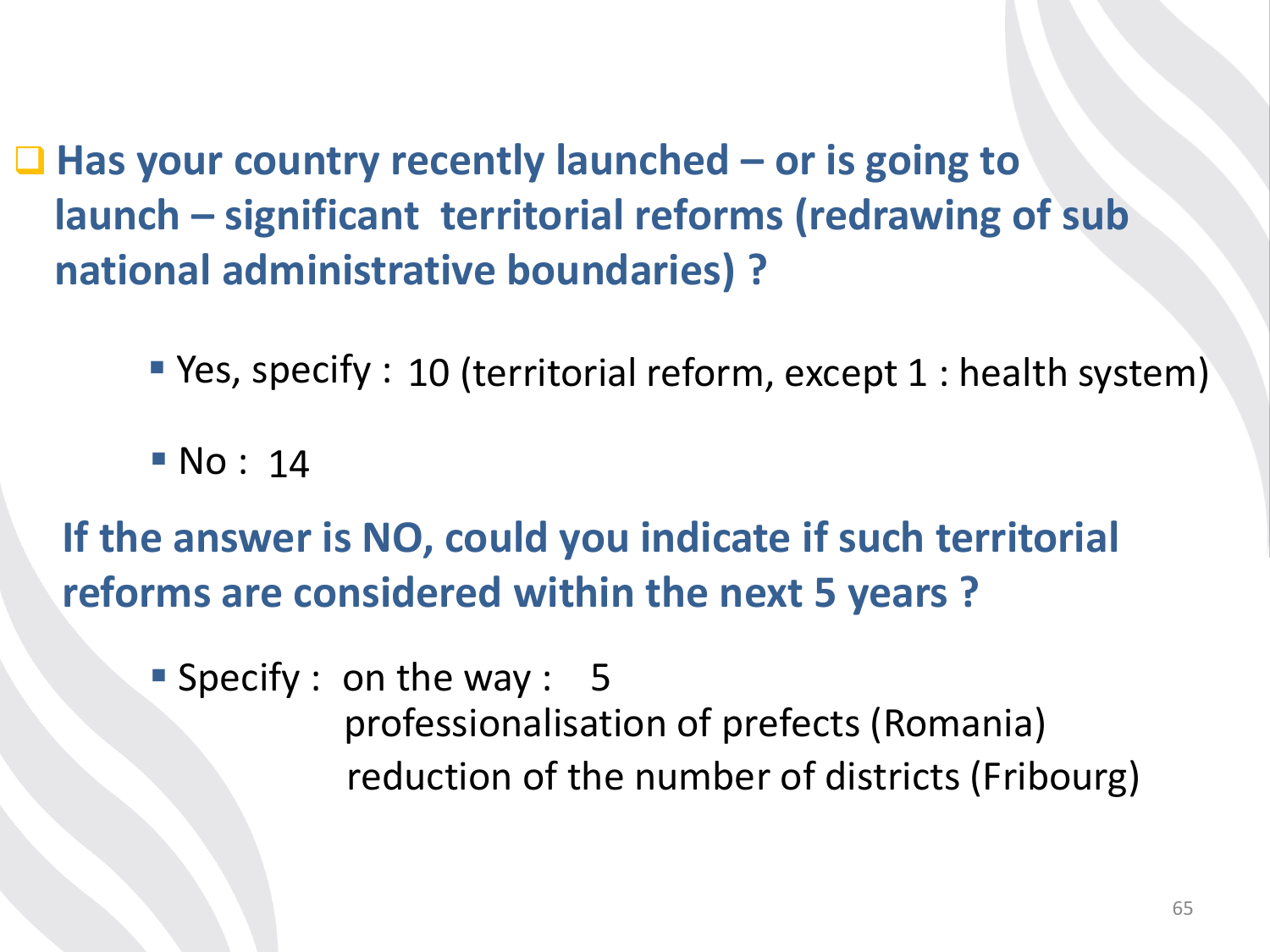**If the answer is YES, could you specify if the territorial reforms have a direct impact on the scope of action (geographical boundaries) of the territorial state representatives ?**

 $Yes: 8$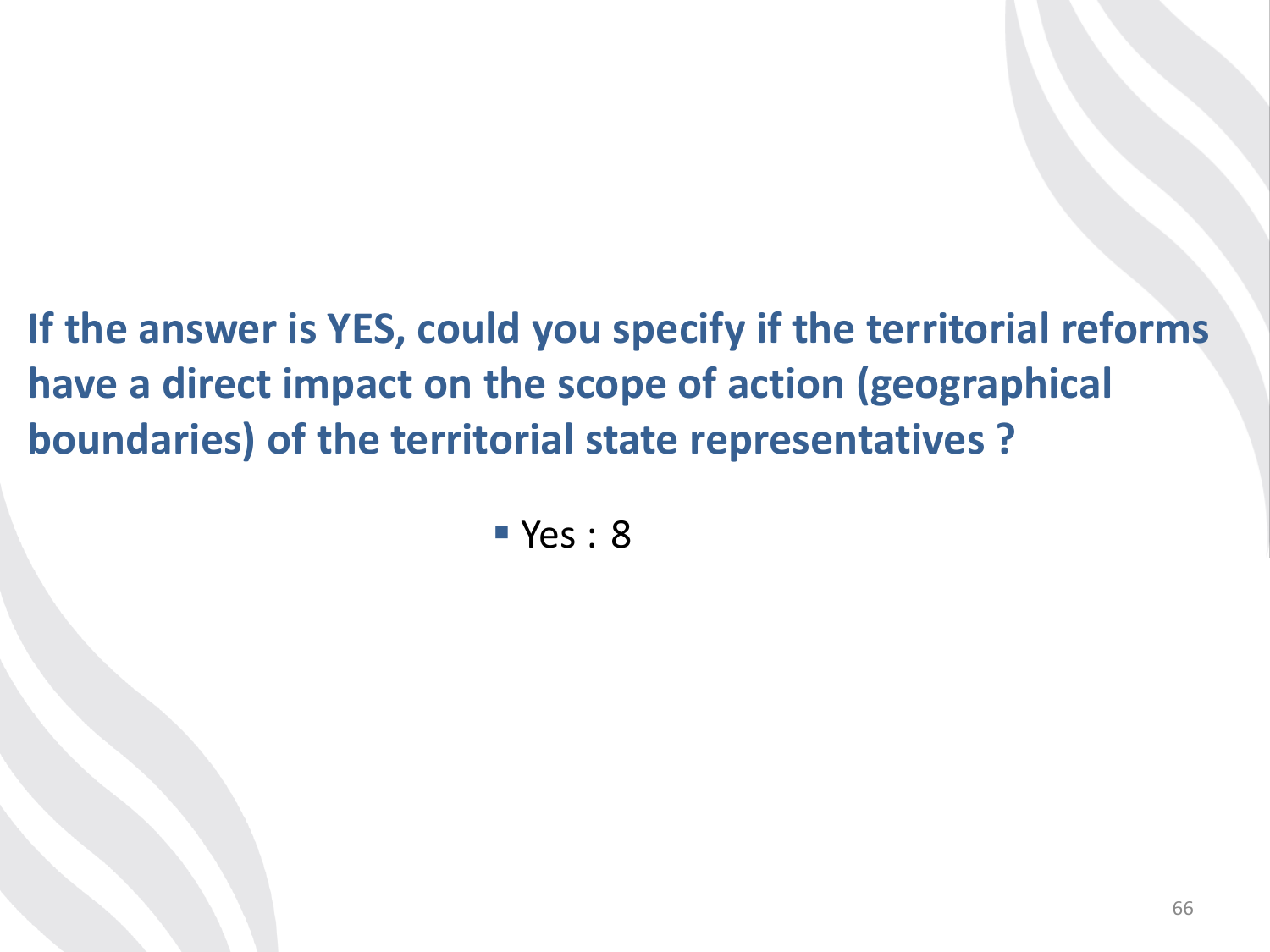**Have the territorial state officials been involved/associated in the preparation of these institutional, financial and/or territorial reforms ?**

Yes, closely ; Specify where and in what form : 8 (committees)

**P** Yes, but not closely : 8

**No: 6**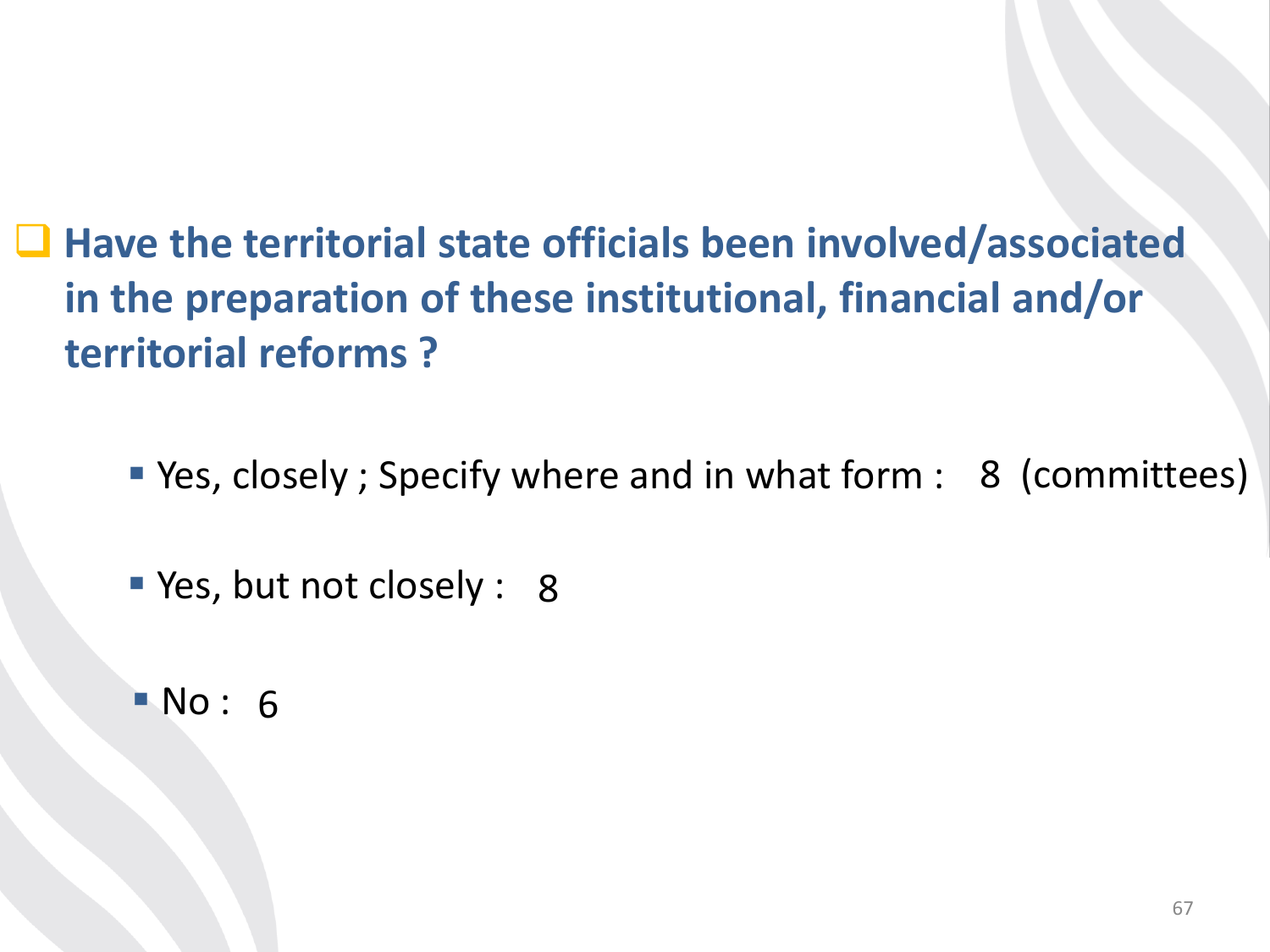**Has your country recently launched – or is going to launch – reforms touching deconcentrated public services and organisation ?** 

- ves: 6
- **No:** 17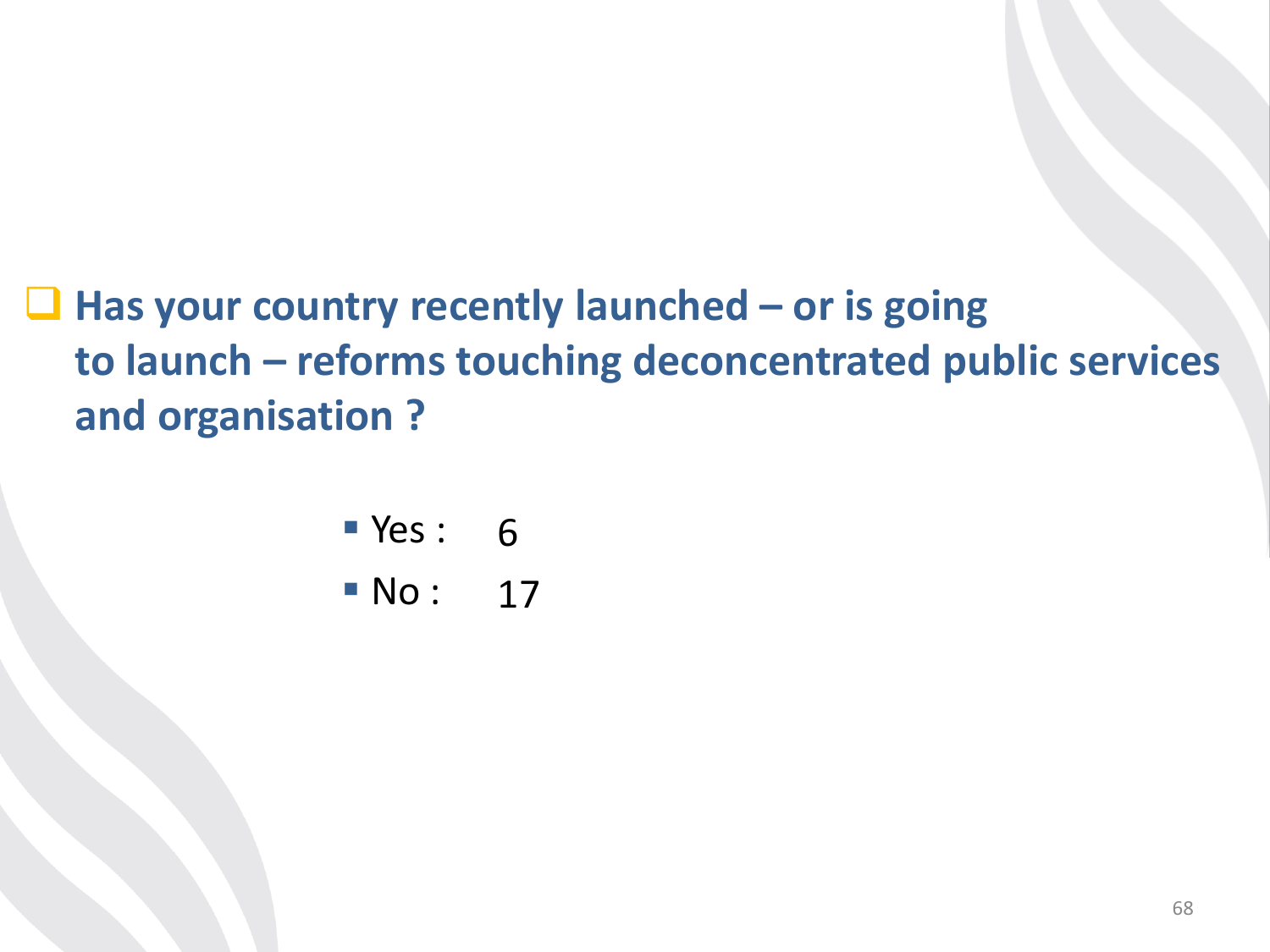#### **Are State Territorial Representatives functions ?**

- generally reinforced : 6
- **generally weakened :** 6
- **threatened on the long run :** 1
- not evolving in one way or another : 11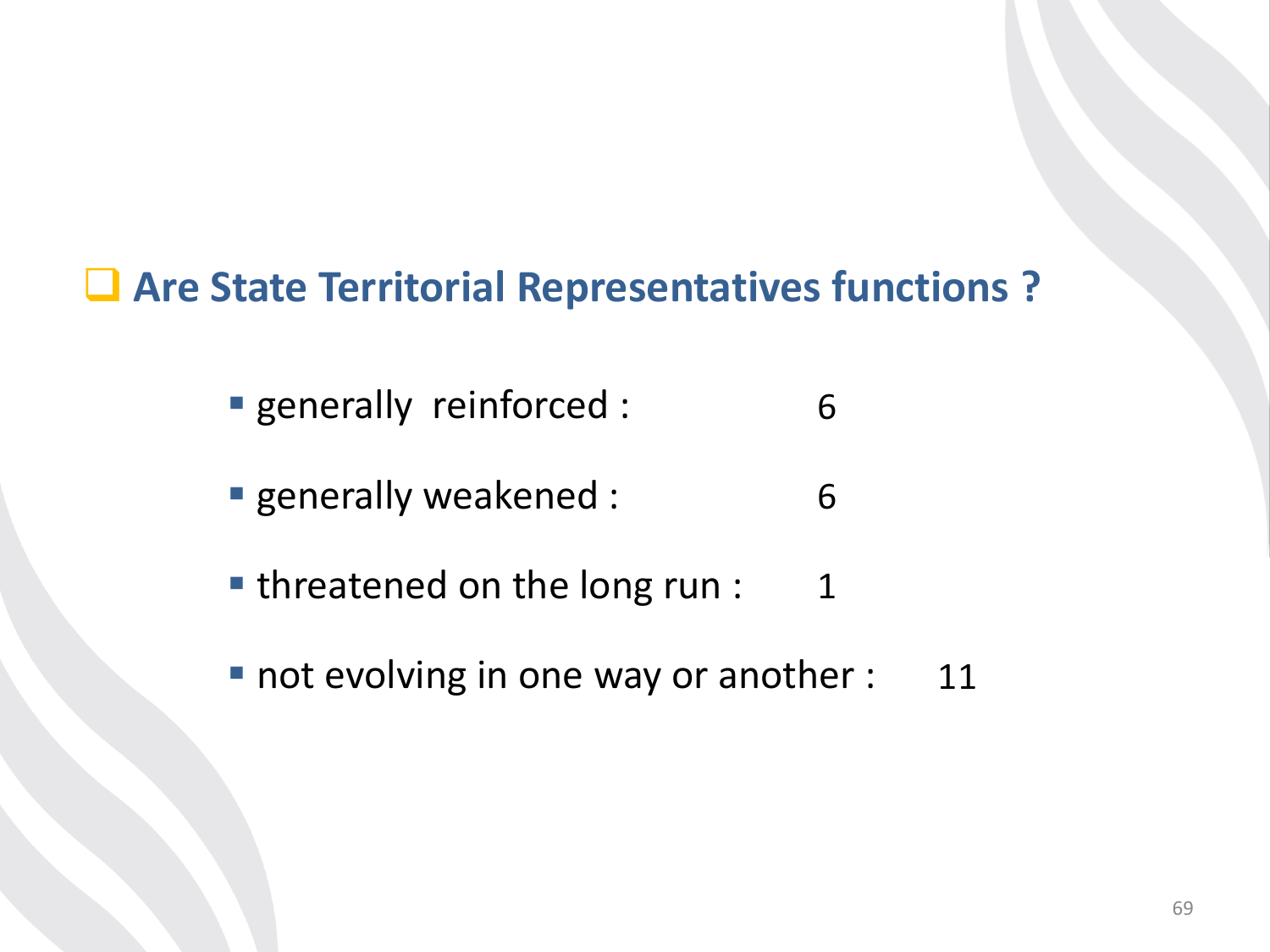# **How do budgets allocated to the activities of State Territorial Representatives evolve ?**

- decrease, like public budget in general : 14
- decrease, specifically for State territorial services : 3
- **I** increase, like public budget in general : 1
- **Increase, specifically for State territorial services :** 1
- $\blacksquare$  remain stable : 5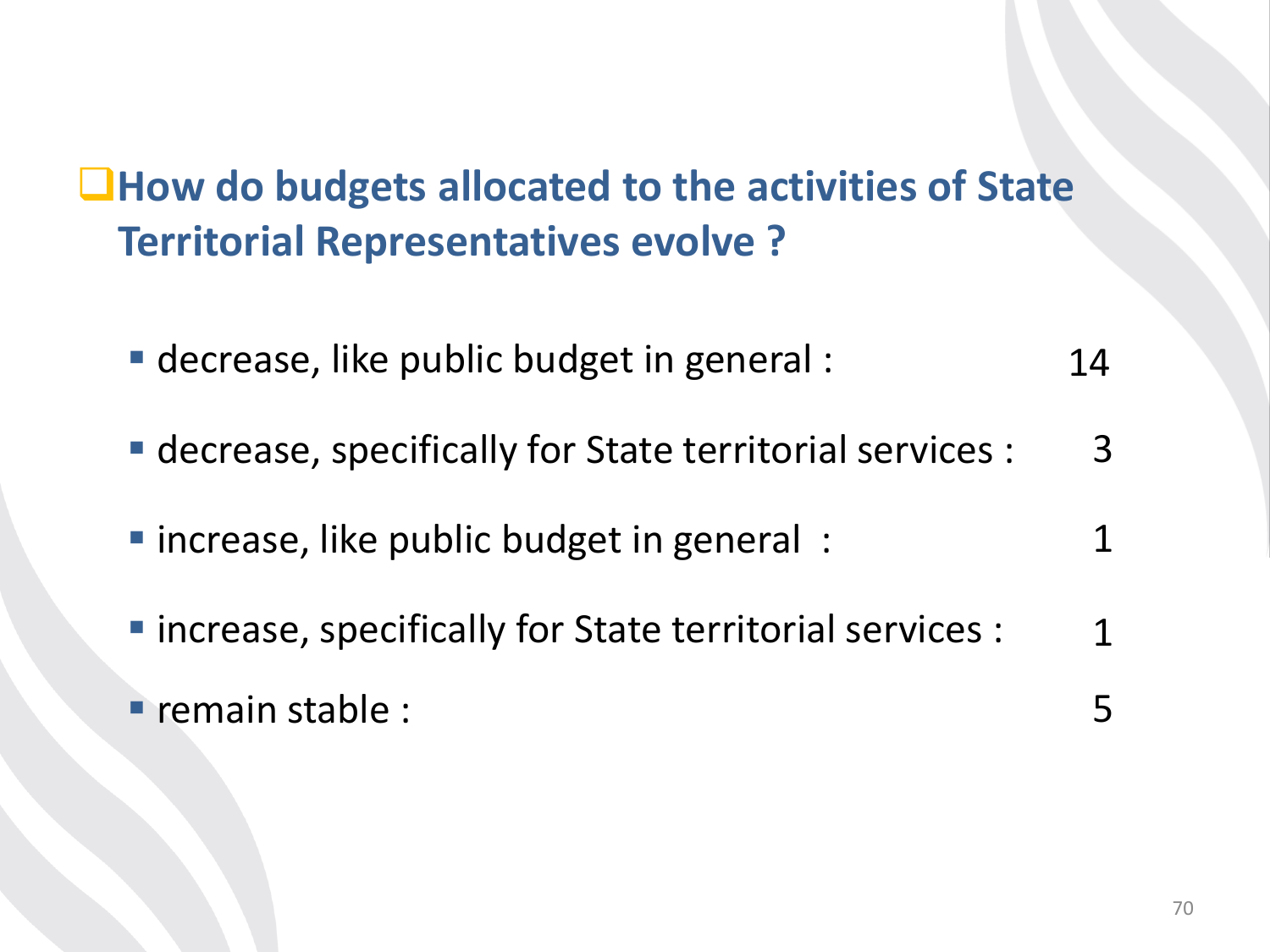■ Do State Territorial Representatives play a role in the **design/implementation of national programmes of public investment (including infrastructure development) ?**

 Yes, absolutely. This is one of their core functions : 3

- **P** Yes, but this is one role among others : 11
- Not particularly : 6
- Not at all. They do not play any role in this field : 3